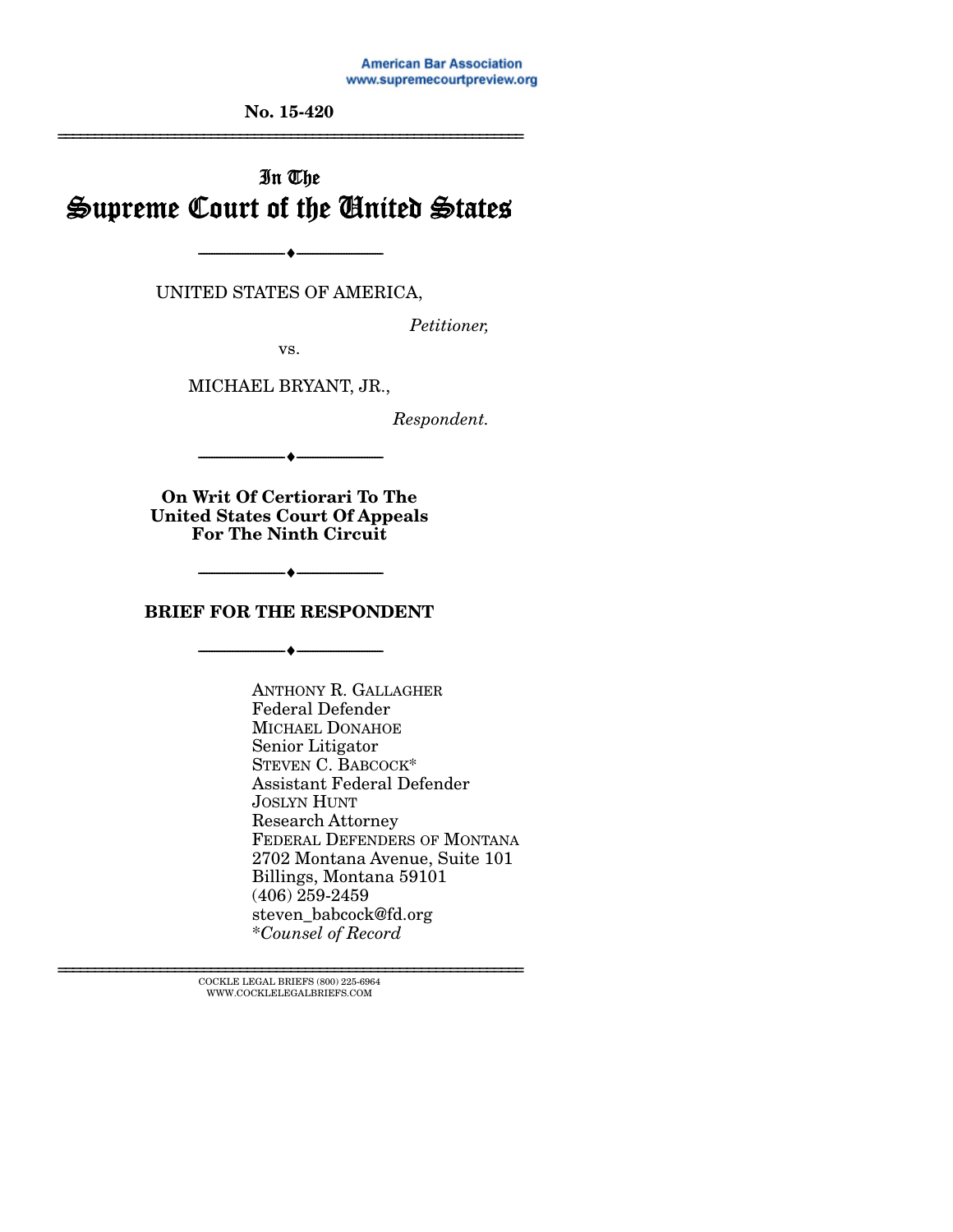## **QUESTION PRESENTED**

WHETHER RELIANCE ON UNCOUNSELED TRIBAL COURT MISDEMEANOR CONVICTIONS TO PROVE THE PREDICATE OFFENSE ELEMENT OF 18 U.S.C. §117 VIOLATES THE UNITED STATES CONSTI-TUTION.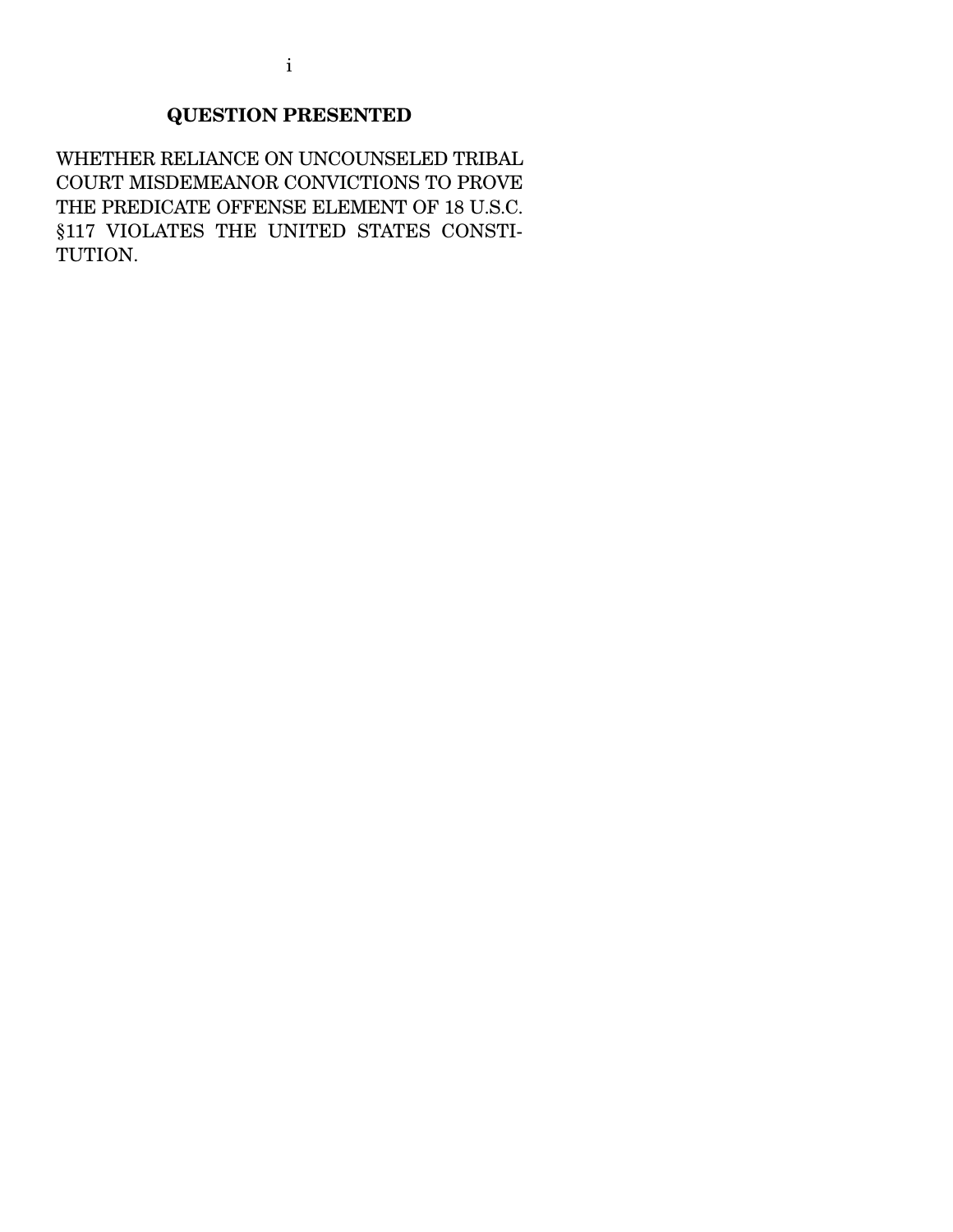## TABLE OF CONTENTS

|                                                                                                                                                                                                                                                                                                                                                                                                                                | Page           |
|--------------------------------------------------------------------------------------------------------------------------------------------------------------------------------------------------------------------------------------------------------------------------------------------------------------------------------------------------------------------------------------------------------------------------------|----------------|
|                                                                                                                                                                                                                                                                                                                                                                                                                                | $\mathbf{i}$   |
|                                                                                                                                                                                                                                                                                                                                                                                                                                | $\mathbf{ii}$  |
|                                                                                                                                                                                                                                                                                                                                                                                                                                | vii            |
|                                                                                                                                                                                                                                                                                                                                                                                                                                | $\mathbf 1$    |
|                                                                                                                                                                                                                                                                                                                                                                                                                                | $\mathbf{1}$   |
| CONSTITUTIONAL PROVISIONS INVOLVED                                                                                                                                                                                                                                                                                                                                                                                             | $\mathbf{1}$   |
| STATUTORY AND/OR FEDERAL RULE IN-                                                                                                                                                                                                                                                                                                                                                                                              |                |
|                                                                                                                                                                                                                                                                                                                                                                                                                                | $\overline{2}$ |
|                                                                                                                                                                                                                                                                                                                                                                                                                                | 3              |
|                                                                                                                                                                                                                                                                                                                                                                                                                                | 3              |
| SUMMARY OF THE ARGUMENT                                                                                                                                                                                                                                                                                                                                                                                                        | 6              |
|                                                                                                                                                                                                                                                                                                                                                                                                                                | 8              |
| PRIOR TRIBAL COURT CONVICTIONS<br>L.<br>THAT DO NOT COMPORT WITH THE<br>SIXTH AMENDMENT CANNOT<br>BE<br>USED TO MEET THE PRIOR CONVIC-<br>TION ELEMENT OF §117 BECAUSE<br>THE LACK OF COUNSEL RENDERS<br>This Court's jurisprudence establishes<br>А.<br>that reliability is a core concern of the<br>Sixth Amendment's right to counsel,<br>both as entry of a conviction in the<br>first instance and as use of that convic- | 8              |

## tion in a later prosecution ..................... 8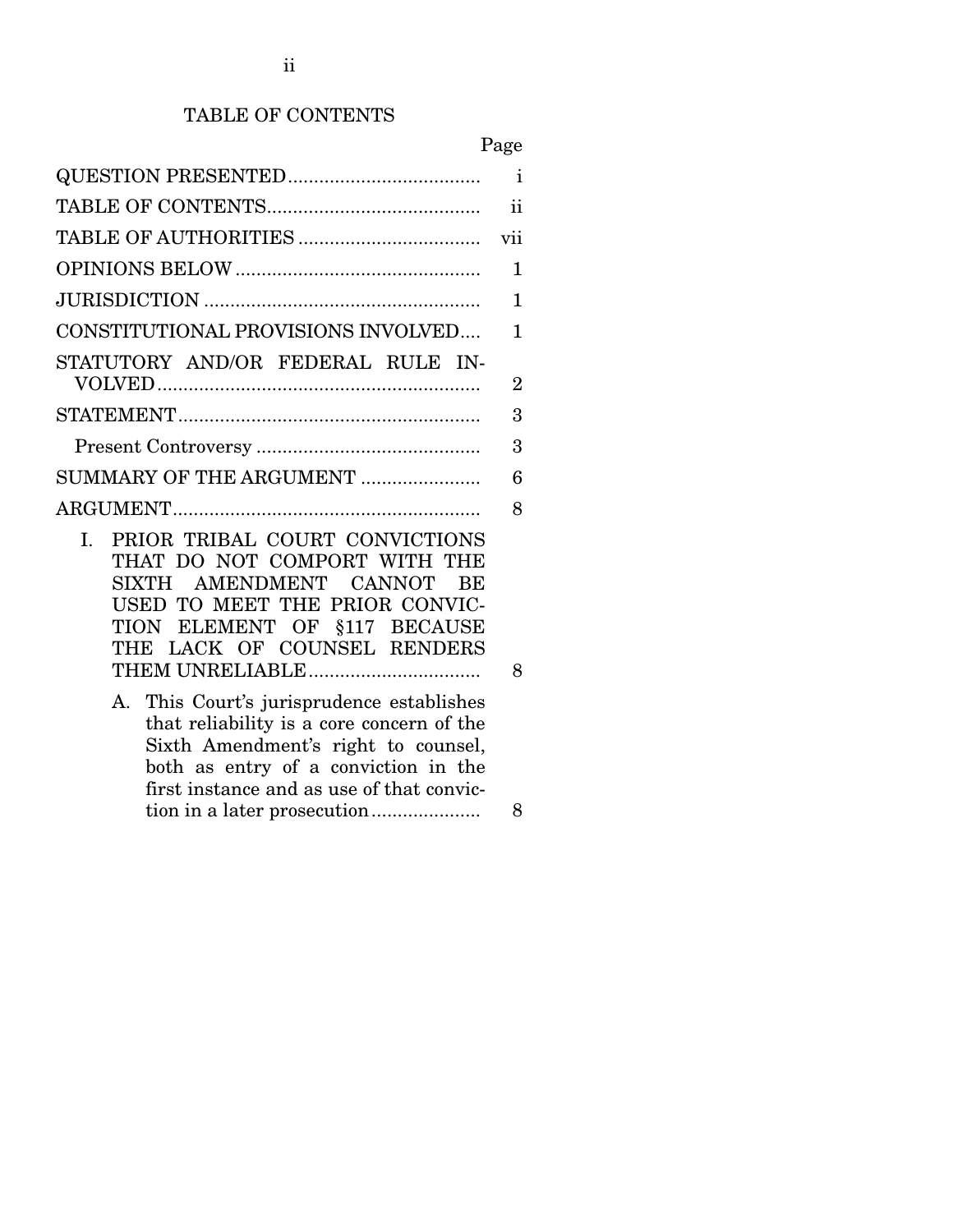iii

Page

- 1. In a series of cases from *Powell v. Alabama* through *Scott v. Illinois*, this Court established that having counsel from the outset of a prosecution is critical to the reliability of any conviction that results .............. 9
- 2. In *Burgett v. Texas*, *United States v. Tucker*, and *Loper v. Beto*, this Court established that an uncounseled conviction cannot be used in a later prosecution for another offense, whether as an element of that offense or for sentencing on it, because the uncounseled conviction is inherently unreliable .................... 13
- 3. *Lewis v. United States*, which permits the use of a prior uncounseled conviction to establish an element of the offense of possession of a firearm by a convicted felon, creates only a narrow exception to the principle that reliability is a fundamental concern of the Sixth Amendment right to counsel ................................. 15
- B. Because reliability is the core concern underlying the exclusion in subsequent prosecutions of prior convictions that do not meet the Sixth Amendment standards for right to counsel, the *Burgett* rule of exclusion must apply to all prior uncounseled convictions regardless of the court from which they arise even when applying *Nichols* ........ 17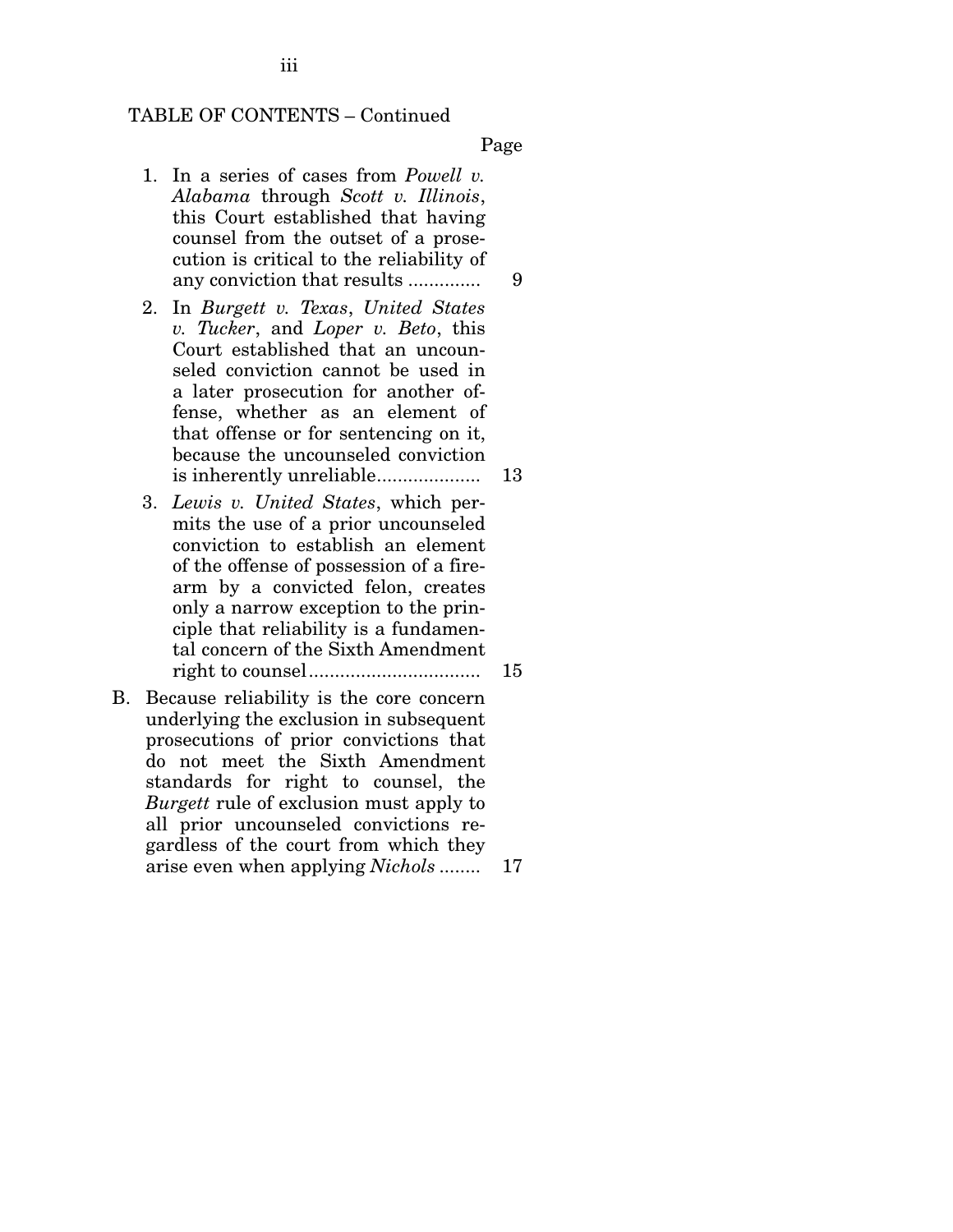Page

- C. This Court's precedent after *Lewis* and *Nichols* establishes the Government's arguments – that Mr. Bryant's uncounseled tribal court convictions can be used to establish an element of §117 – fail in light of the Sixth Amendment's continued core concern about the reliability of the prior convictions .................. 21
	- 1. The Government is incorrect that because the Sixth Amendment does not apply to tribal courts, it does not matter that Mr. Bryant's prior convictions did not comply with the Sixth Amendment's right to counsel standards in a subsequent federal prosecution ....................................... 23
	- 2. The Government's reliance on *Nichols* and related cases to argue that recidivist statutes "penalize only the last offense committed by the defendant" is misplaced in regards to Mr. Bryant ........................................ 29
	- 3. The Government's argument that the Sixth Amendment does not bar entry of an uncounseled misdemeanor conviction, but only an accompanying sentence of imprisonment misses the point ............................................ 33

iv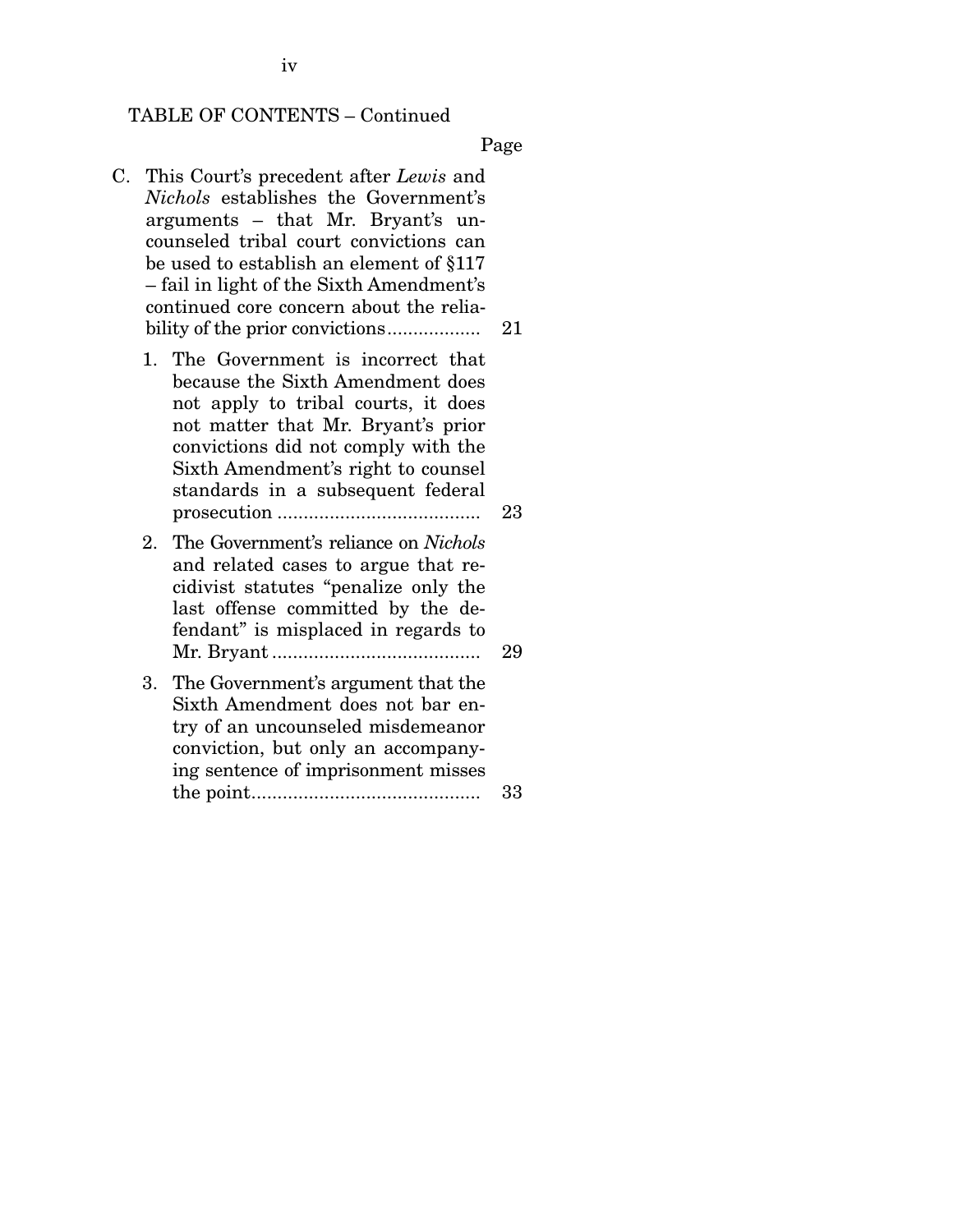Page

- 4. The Government's argument that uncounseled convictions may be used in later prosecutions without creating Sixth Amendment concerns if the defendant waived counsel in the earlier proceedings or was not indigent and elected to retain counsel is beside the point ................................ 35
- D. This Court should hold the Sixth Amendment forbids the use of an uncounseled prior misdemeanor conviction resulting in a term of imprisonment to satisfy the prior convictions element of a subsequent §117 offense ................................. 36
- II. THE GOVERNMENT'S DUE PROCESS CHALLENGE IS NOT A SEPARATE SUB-STANTIVE OR PROCEDURAL DUE PROC-ESS CHALLENGE, NOR IS IT PROPERLY PRESERVED ............................................... 38
	- A. Any Due Process discussion was intermingled with the Sixth Amendment challenge ................................................ 38
	- B. This Court should not address the Due Process issue the Government now presents in its merits brief because that issue was not embraced by the Question Presented before this Court in the Government's petition for a writ of certiorari ............................................ 42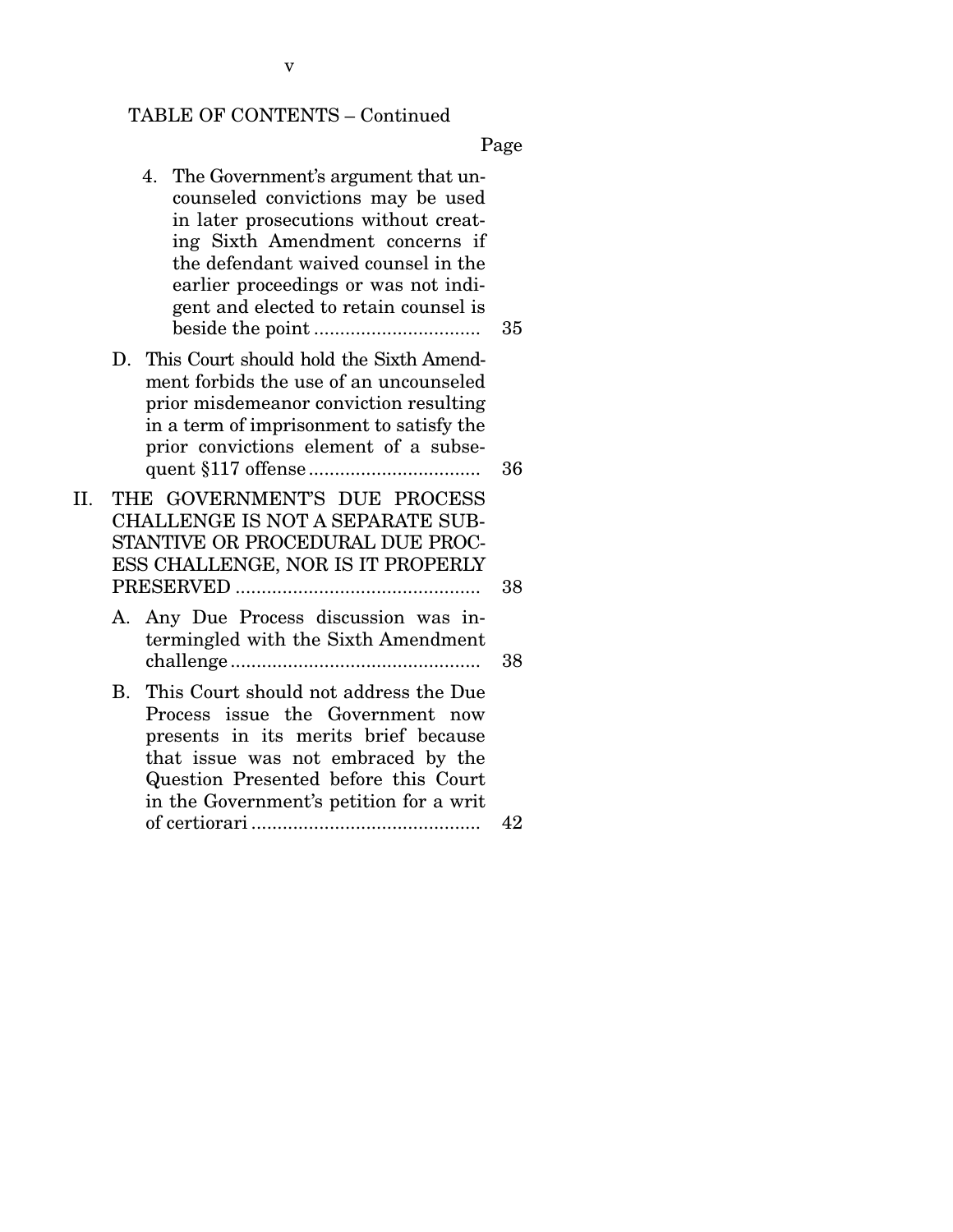## Page

| C. If this Court reaches the Government's<br>Due Process argument, §117 deprives<br>Mr. Bryant and others like him of Due   | 46 |
|-----------------------------------------------------------------------------------------------------------------------------|----|
| D. Section 117 is not the only tool avail-<br>able to combat domestic violence nor<br>has Mr. Bryant advocated for its com- |    |
|                                                                                                                             | 49 |
|                                                                                                                             |    |

vi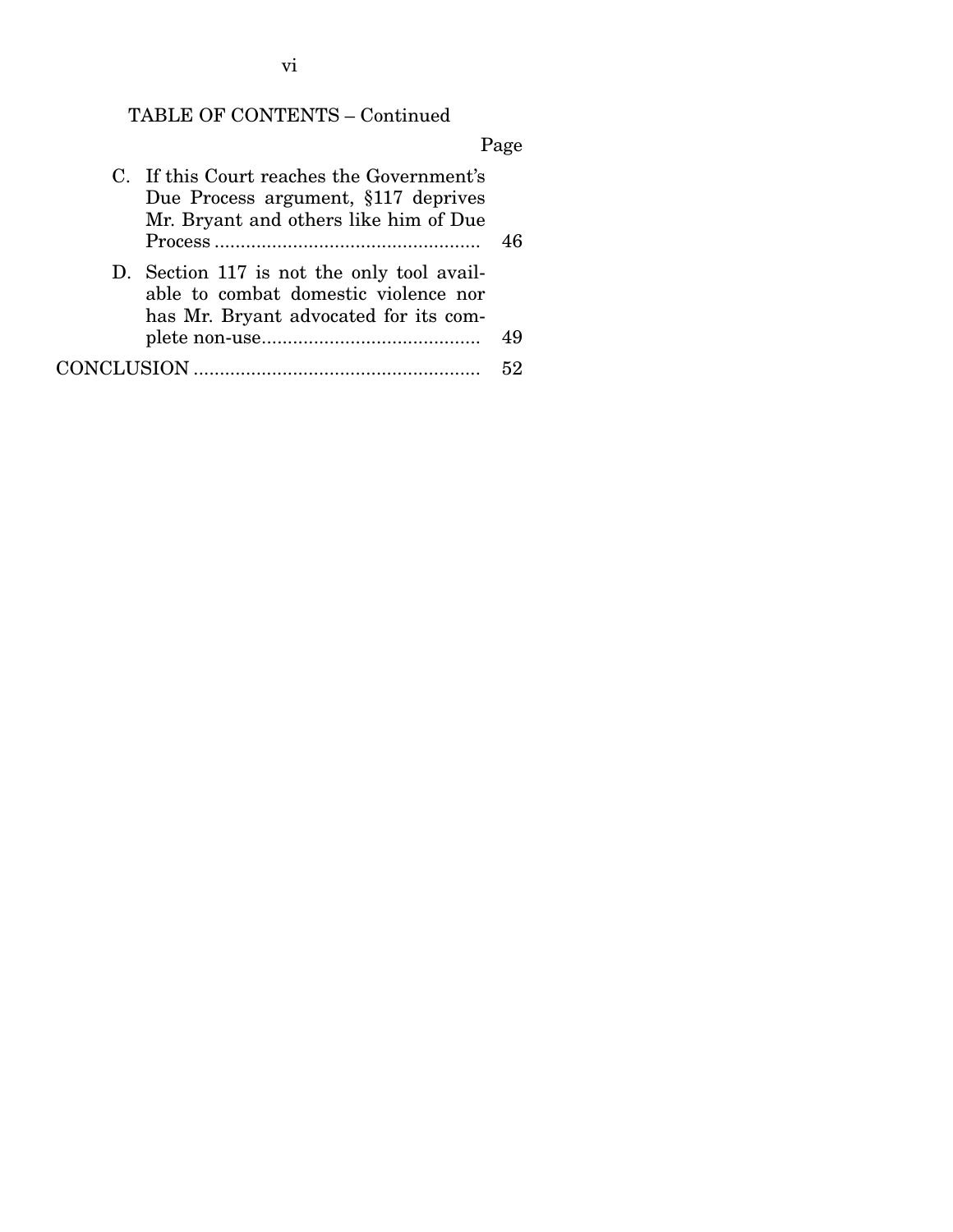# TABLE OF AUTHORITIES

# Page

## CASES

| Adarand Constructors, Inc. v. Mineta, 534 U.S.            |
|-----------------------------------------------------------|
| Alabama State Federation of Labor v. McAdory,             |
| Alabama v. Shelton, 535 U.S. 654 (2002)  7, 21, 22, 31    |
| Almendarez-Torres v. United States, 523 U.S.              |
| Apprendi v. New Jersey, 530 U.S. 466 (2000)24, 25, 26     |
| Argersinger v. Hamlin, 407 U.S. 25 (1972)passim           |
| Arizonans For Official English v. Arizona, 520            |
| Baldasar v. Illinois, 446 U.S. 222 (1980)  17, 18, 19, 20 |
| Brinegar v. United States, 338 U.S. 160 (1949)30          |
| Burgett v. Texas, 389 U.S. 109 (1967)  passim             |
| Coffin v. United States, 153 U.S. 432 (1895) 49           |
| Crawford v. Washington, 541 U.S. 36 (2004)32              |
| Custis v. United States, 511 U.S. 485 (1994)16            |
| Descamps v. United States, 133 S.Ct. 2276                 |
| F.C.C. v. Fox Television Stations, Inc., 556 U.S.         |
| Gideon v. Wainwright, 372 U.S. 335                        |

vii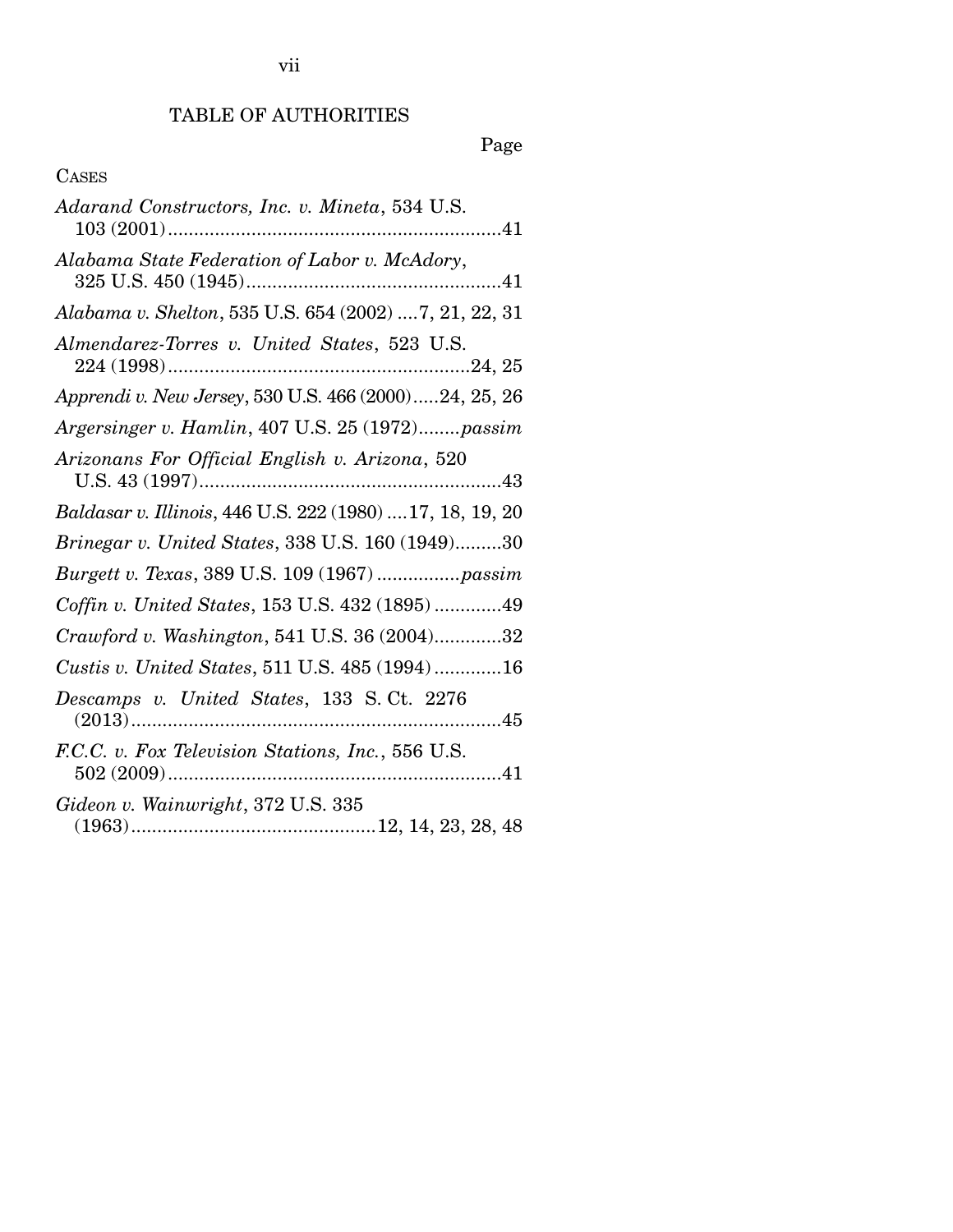# TABLE OF AUTHORITIES – Continued

viii

Page

| Graham v. West Virginia, 224 U.S. 616 (1912)25                                       |
|--------------------------------------------------------------------------------------|
| Gryger v. Burke, 334 U.S. 728 (1948)24                                               |
| Hilton v. Guyot, 159 U.S. 113 (1895)51, 52                                           |
| In re Winship, 397 U.S. 358 (1970) 48, 49                                            |
| Johnson v. Zerbst, 304 U.S. 458 (1938) 6, 11, 23, 28, 35                             |
| Leland v. Oregon, 343 U.S. 790 (1952) 30                                             |
| Leocal v. Ashcroft, 125 S. Ct. 377 (2004) 44                                         |
| Lewis v. United States, 445 U.S. 55 (1980)passim                                     |
| Loper v. Beto, 405 U.S. 473 (1972)13, 14, 16                                         |
| Medina v. California, 505 U.S. 437 (1992)47                                          |
| Mistretta v. United States, 488 U.S. 361 (1989)46                                    |
| Nichols v. United States, 511 U.S. 738 (1994)  passim                                |
| Nijhawan v. Holder, 557 U.S. 29 (2009)44                                             |
| Powell v. Alabama, 287 U.S. 45 (1932)passim                                          |
|                                                                                      |
| Somportex Limited v. Philadelphia Chew Gum<br>$Corp.,$ 453 F.2d 435 (3d Cir. 1971)51 |
| Strickland v. Washington, 466 U.S. 668 (1984)10                                      |
| Taylor v. United States, 495 U.S. 575 (1990)43, 45                                   |
| Turner v. Louisiana, 379 U.S. 466 (1965)47, 48                                       |
| United States v. Ant, 882 F.2d 1389 (9th Cir.                                        |
| United States v. Apel, 134 S. Ct. 1144 (2014)41                                      |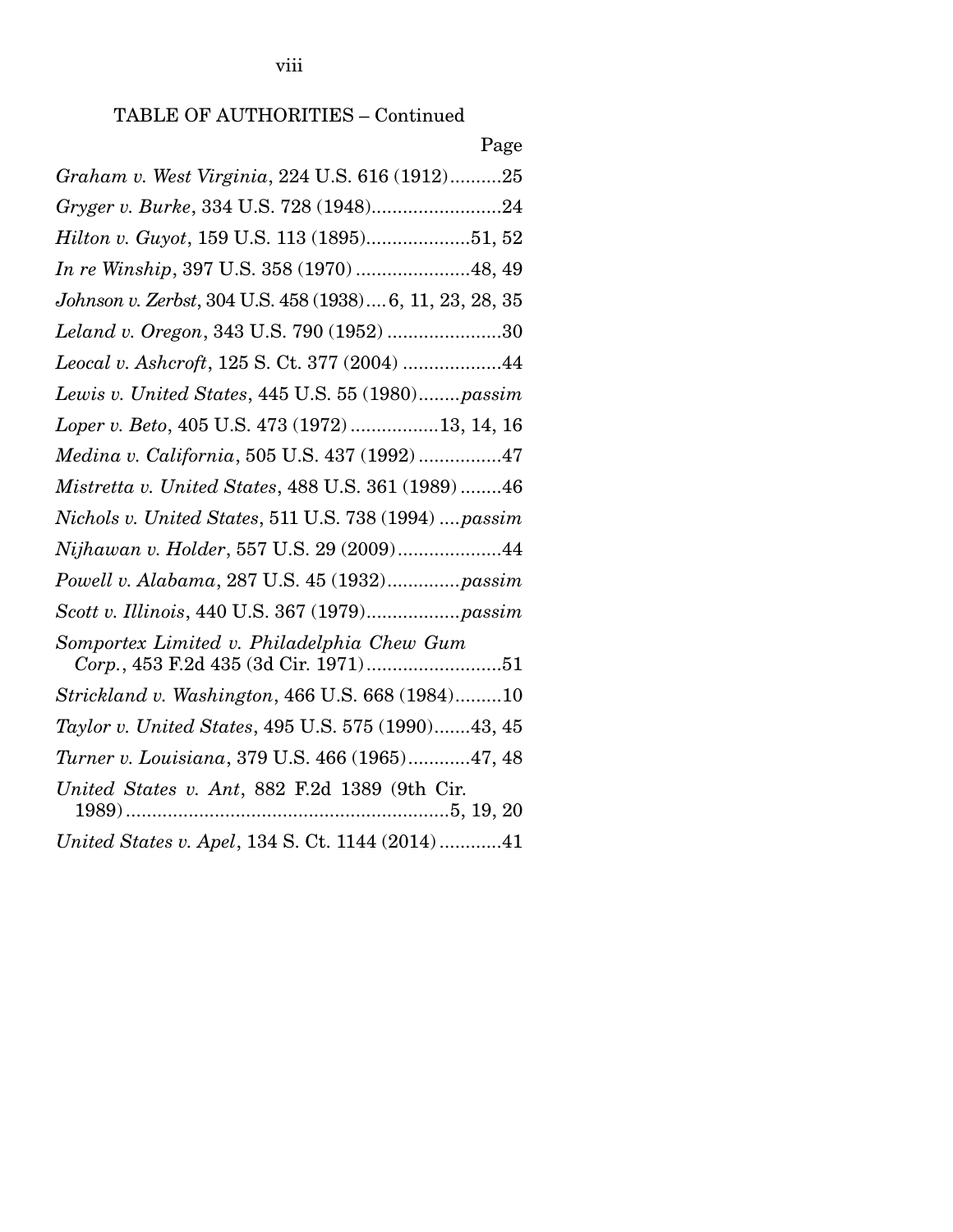| Page                                                 |
|------------------------------------------------------|
| United States v. Berry, $\_\_$ F.3d $\_\_$ , 2016 WL |
| United States v. Bryant, 792 F.3d 1042 (9th Cir.     |
| United States v. Bryant, 769 F.3d 671 (9th Cir.      |
| United States v. Castleman, 134 S.Ct. 1405           |
| United States v. Cronic, 466 U.S. 648 (1984) 22      |
| United States v. Hayes, 555 U.S. 415 (2009) 44       |
| United States v. L. Cohen Grocery Co., 255 U.S.      |
| United States v. Tighe, 266 F.3d 1187 (9th Cir.      |
| United States v. Tucker, 404 U.S. 443 (1972) 13, 14  |
| Voisine v. United States, U.S. Sup. Ct. Docket       |
| Wisconsin v. Mitchell, 508 U.S. 476 (1993)19         |

CONSTITUTIONAL PROVISIONS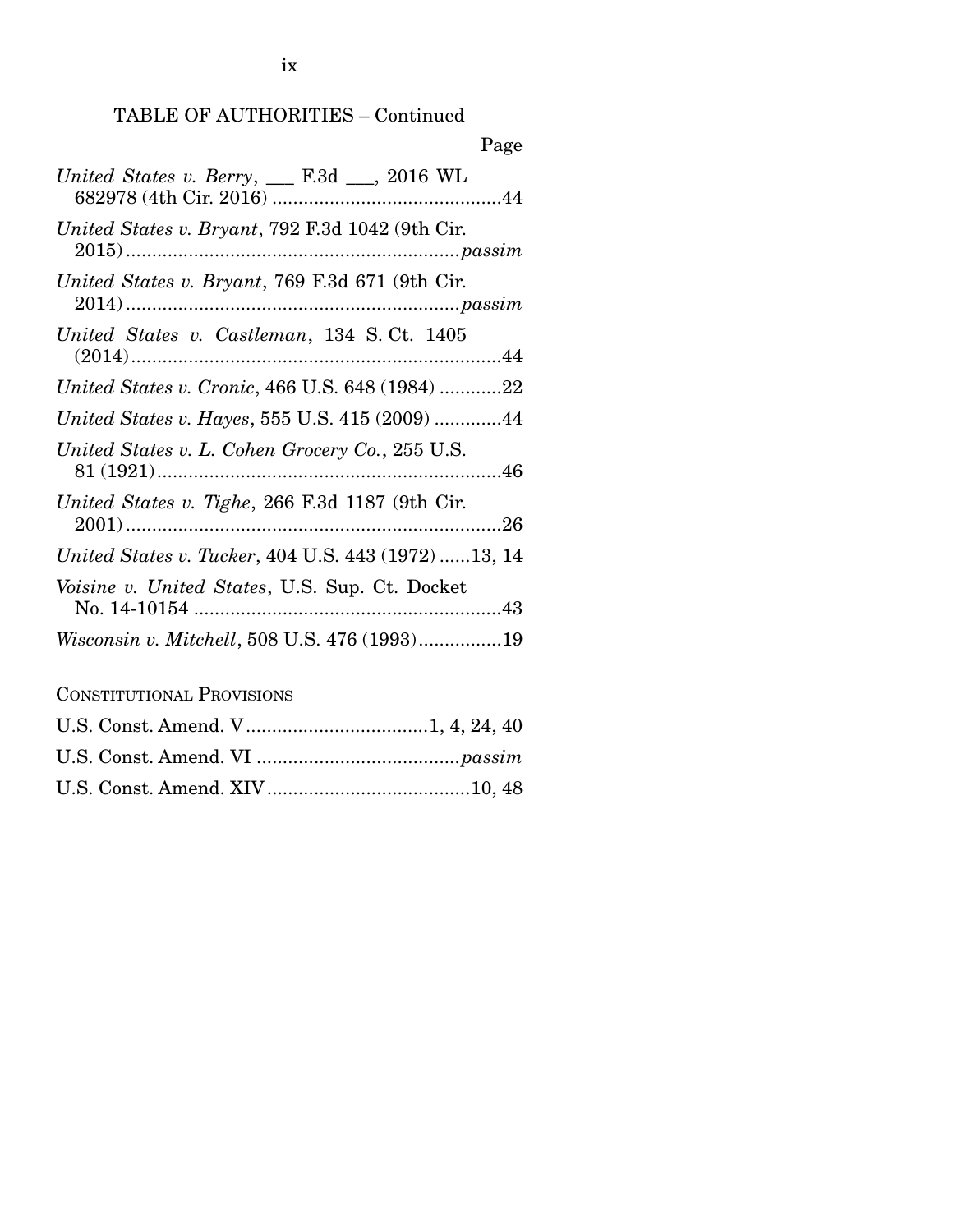## TABLE OF AUTHORITIES - Continued

## Page

| <b>FEDERAL STATUTES</b> |  |
|-------------------------|--|
|                         |  |
|                         |  |
|                         |  |
|                         |  |
|                         |  |
|                         |  |
|                         |  |
|                         |  |
|                         |  |
|                         |  |
|                         |  |
|                         |  |
|                         |  |
|                         |  |

## **SENTENCING GUIDELINES**

|--|

## **OTHER SOURCES**

| Brief of Dennis K. Burke, Former United          |  |  |
|--------------------------------------------------|--|--|
| States Attorney, District of Arizona, et al., as |  |  |
|                                                  |  |  |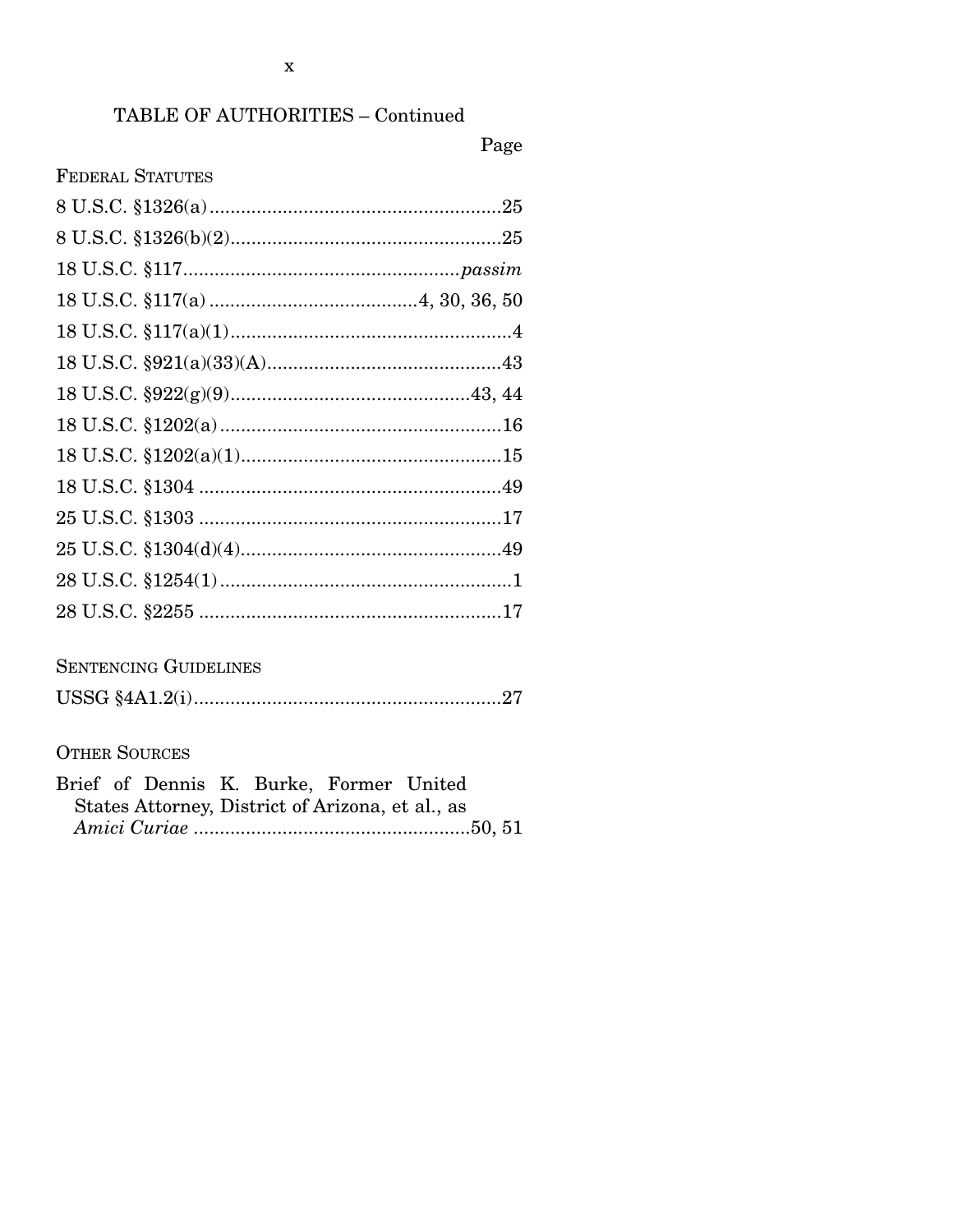xi

## TABLE OF AUTHORITIES – Continued

|                                                                                                                                           | Page |
|-------------------------------------------------------------------------------------------------------------------------------------------|------|
| Brief of National Congress of American Indians                                                                                            |      |
| Brief of National Indigenous Women's Resource<br>Center and Additional Advocacy Organiza-<br>tions for Survivors of Domestic Violence and |      |
| Kevin K. Washburn, A Different Kind of Sym-<br>metry, 34 N.M. L. Rev. 263 (Spring 2004)28                                                 |      |
| Kevin K. Washburn, Tribal Courts and Federal<br>Sentencing, 36 Ariz. St. L.J. 403 (Spring                                                 |      |
| Indian Entities Recognized and Eligible to<br>Receive Services from the United States Bu-                                                 |      |
| Northern Cheyenne Tribal Code 7-5-10(A)44                                                                                                 |      |
| Restatement (Third) of Foreign Relations §482                                                                                             |      |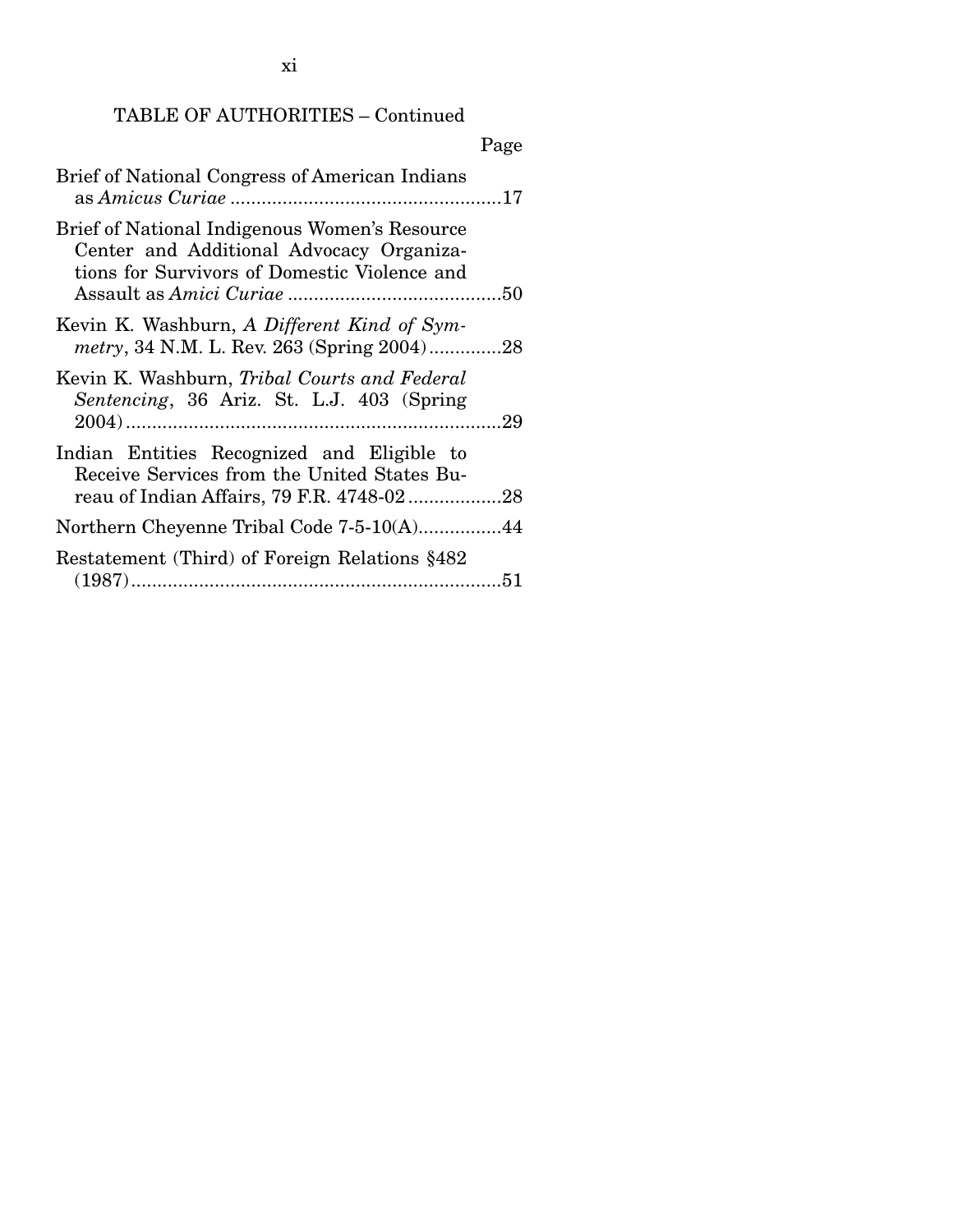#### **OPINIONS BELOW**

 The opinion of the Ninth Circuit is published and reported at 769 F.3d 671 (9th Cir. 2014). A copy of that opinion is set forth in the Government's appendix to its petition for a writ of certiorari (Pet'r App. 1a-21a). The order of the Ninth Circuit denying the Government's petition for rehearing en banc is published and reported at 792 F.3d 1042 (9th Cir. 2015). A copy of that order is also set forth in the Government's appendix to its petition for a writ of certiorari (Pet'r App. 33a-54a). The oral ruling of the district court denying Mr. Bryant's motion to dismiss the Indictment is unreported. *See* Pet'r App. 22a-32a.

#### **JURISDICTION**

 $-$ 

 The judgment of the Ninth Circuit was entered on September 30, 2014. The petition for a writ of certiorari was filed on October 5, 2015 and was granted on December 14, 2015. The jurisdiction of this Court rests on 28 U.S.C. §1254(1).

--------------------------------- ---------------------------------

#### **CONSTITUTIONAL PROVISIONS INVOLVED**

No person shall be held to answer for a capital, or otherwise infamous crime . . . nor be deprived of life, liberty, or property, without due process of law[.]

U.S. Const. Amend. V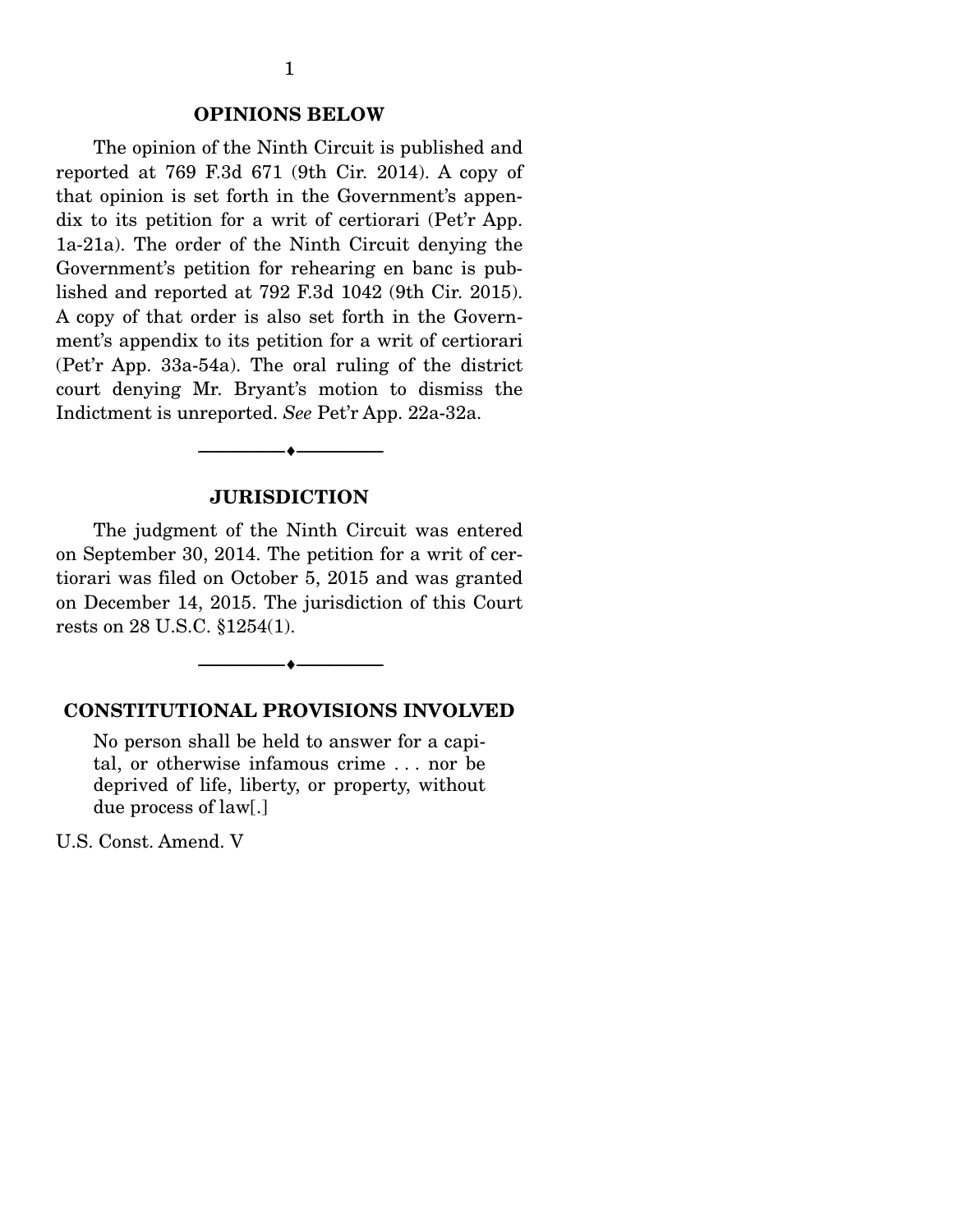In all criminal prosecutions, the accused shall enjoy the right to a speedy and public trial, by an impartial jury of the State and district wherein the crime shall have been committed, which district shall have been previously ascertained by law, and to be informed of the nature and cause of the accusation; to be confronted with the witnesses against him; to have compulsory process for obtaining witnesses in his favor, and to have the Assistance of Counsel for his defence.

U.S. Const. Amend. VI

### **STATUTORY AND/OR FEDERAL RULE INVOLVED**

--------------------------------- ---------------------------------

#### **18 U.S.C. §117. Domestic assault by an habitual offender**

- **(a) In general.** Any person who commits a domestic assault within the special maritime and territorial jurisdiction of the United States or Indian country and who has a final conviction on at least 2 separate prior occasions in Federal, State, or Indian tribal court proceedings for offenses that would be, if subject to Federal jurisdiction –
	- **(1)** any assault, sexual abuse, or serious violent felony against a spouse or intimate partner; or
	- **(2)** an offense under chapter 110A,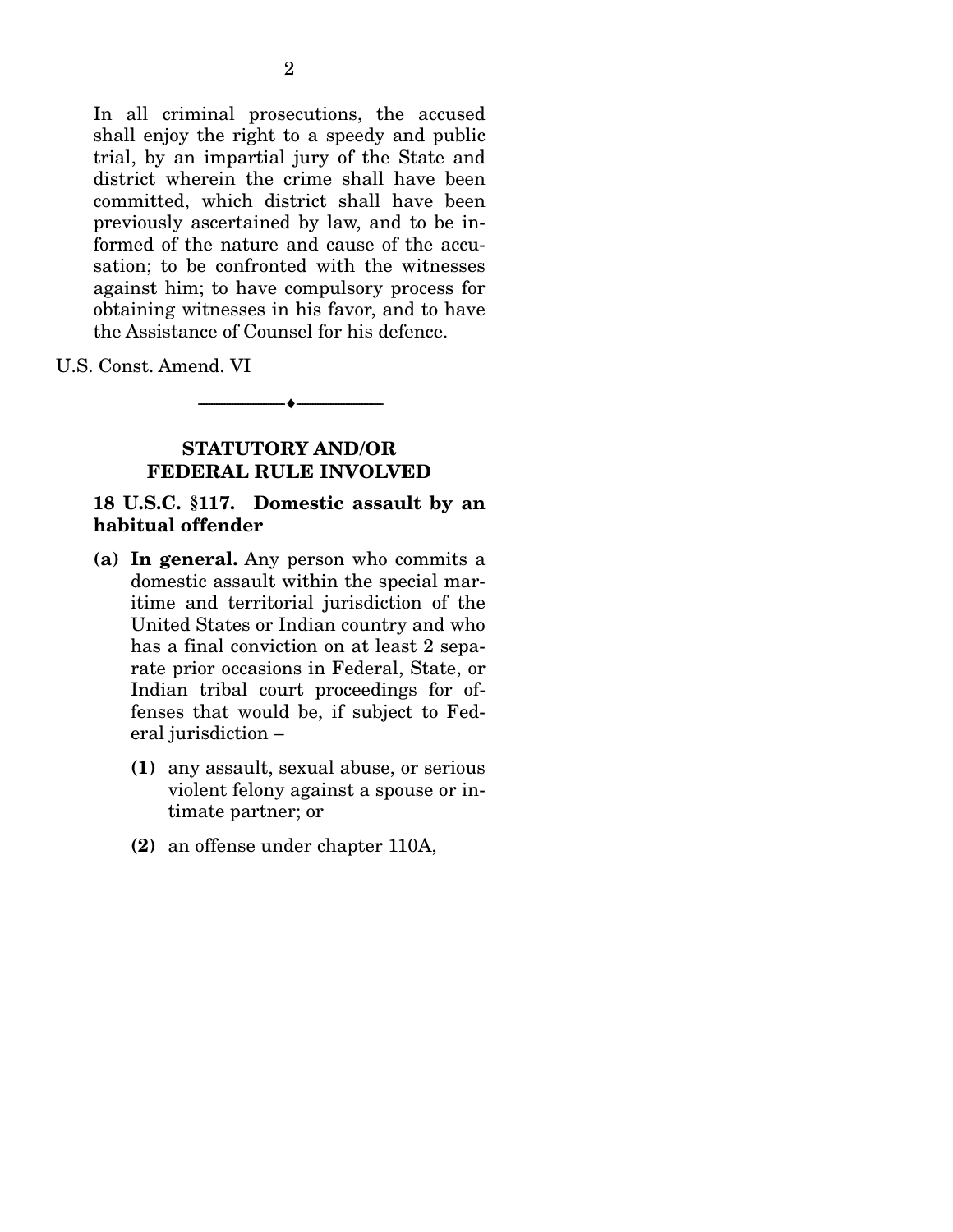shall be fined under this title, imprisoned for a term of not more than 5 years, or both, except that if substantial bodily injury results from violation under this section, the offender shall be imprisoned for a term of not more than 10 years.

#### **STATEMENT**

--------------------------------- ---------------------------------

 As a Native American from the Northern Cheyenne Reservation, Mr. Bryant has never disputed he has prior misdemeanor domestic violence convictions from the Northern Cheyenne Tribal Court. Instead, Mr. Bryant has always disputed the use of those tribal court convictions by the Government in a federal prosecution when those tribal court convictions are used as an element of the federal prosecution and those tribal court convictions are obtained without providing Mr. Bryant one of the core protections United States citizens hold as fundamental to our criminal justice system – the right to counsel. The Ninth Circuit held "tribal court convictions may be used in subsequent prosecutions only if the tribal court guarantees a right to counsel that is, at minimum, coextensive with the Sixth Amendment right." *United States v. Bryant*, 769 F.3d 671, 677 (9th Cir. 2014).

#### **Present Controversy**

 1. Mr. Bryant was indicted in the United States District Court for the District of Montana, Billings,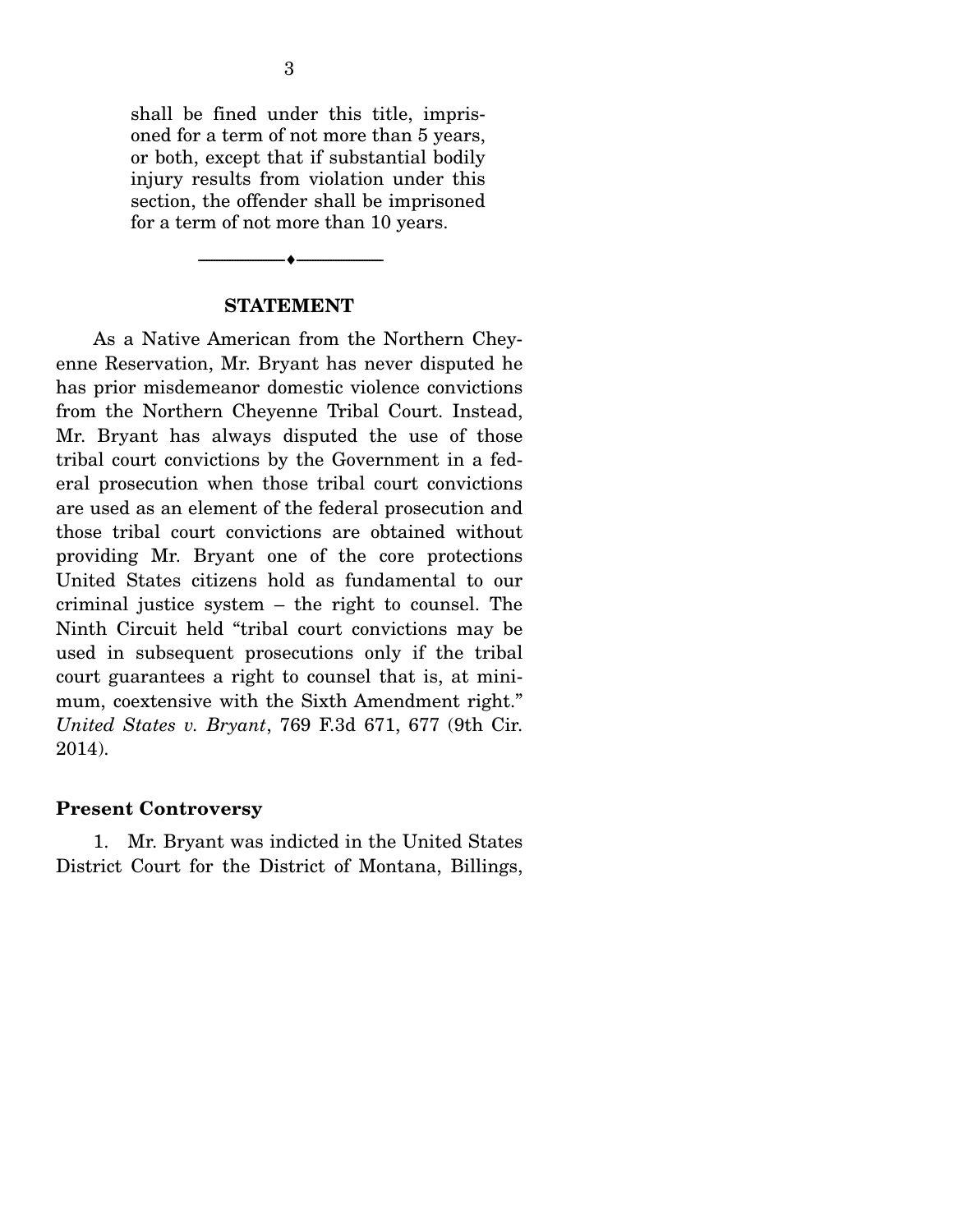Montana, under 18 U.S.C. §117(a) with two counts of felony domestic assault by an habitual offender. J.A. 13, Docket No. 9. Prosecution under §117(a) requires a person to have "a final conviction on at least 2 separate prior occasions in Federal, State, or Indian tribal court proceedings for offenses that would be, if subject to Federal jurisdiction any assault, sexual abuse, or serious violent felony against a spouse or intimate partner." 18 U.S.C. §117(a)(1) (2006).

 2. Mr. Bryant moved to dismiss the Indictment against him, arguing it violated his Fifth and Sixth Amendment rights to the United States Constitution for the Government to rely on uncounseled tribal convictions as an element for prosecution under 18 U.S.C. §117. J.A. 113-114, Docket Nos. 19-20. The district court denied the motion. J.A. 14-15, Docket No. 25. Mr. Bryant ultimately entered into a plea agreement, reserving his right to appeal the pretrial denial of his motion to dismiss. J.A. 27-36. He was sentenced to 46 months imprisonment followed by three years supervised release. J.A. 17-18, Docket No. 33.

 3. Mr. Bryant appealed to the Ninth Circuit and a three-Judge Panel analyzing the issue under the Sixth Amendment reversed. *Bryant*, 769 F.3d at 679. Noteworthy at the Ninth Circuit, the Government conceded Mr. Bryant was imprisoned on more than one occasion for his domestic violence tribal court convictions. J.A. 49-50. Mr. Bryant's indigent status thereby has never been questioned nor has his inability to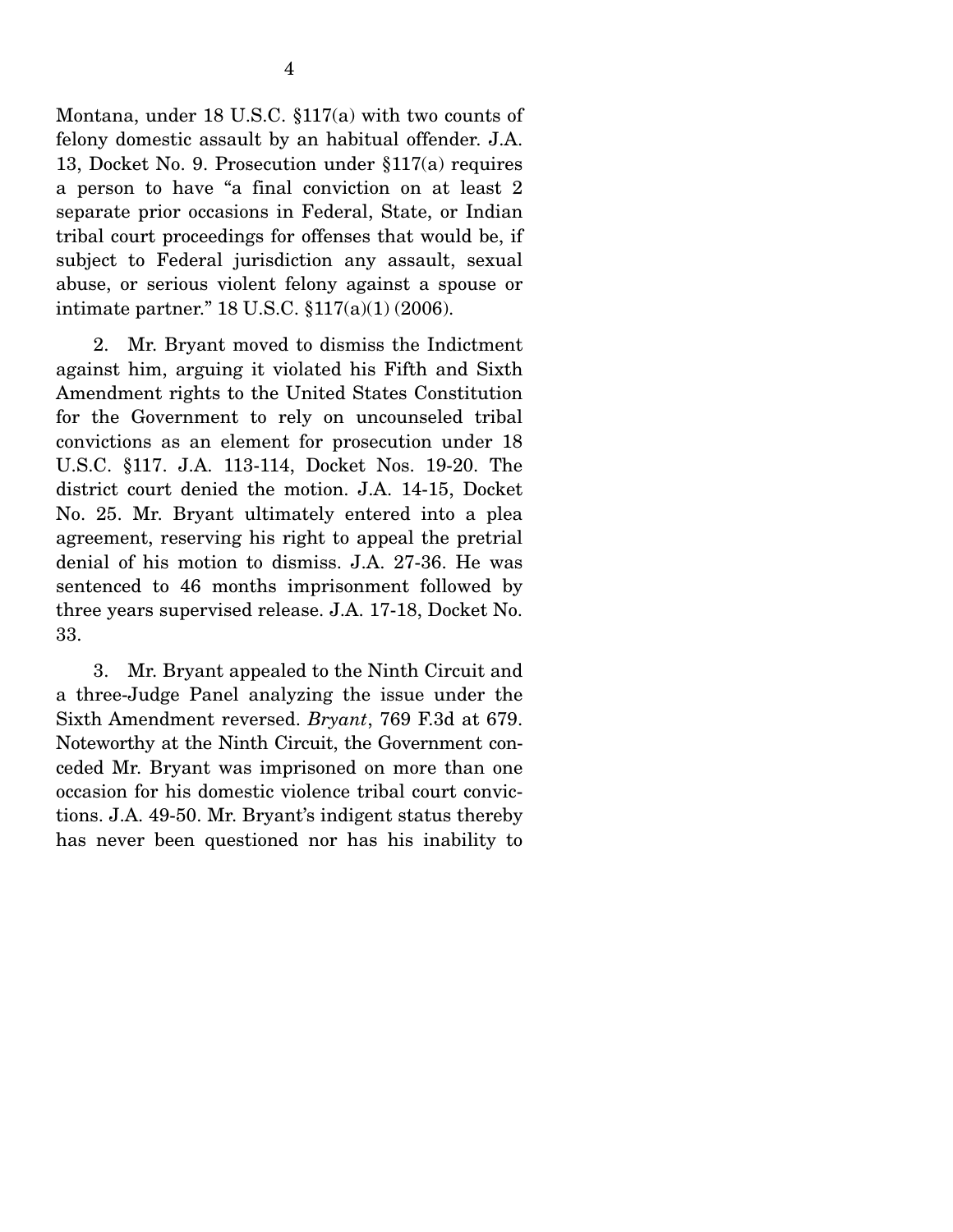obtain counsel when he pled guilty in tribal court. *See* Pet'r Br. 7; *Bryant*, 769 F.3d at 673.

 4. Mr. Bryant has never contended his tribal court convictions themselves were unconstitutional or in violation of ICRA. *Bryant*, 769 F.3d at 675. Rather, he has consistently argued it violated the Constitution to use the tribal court convictions in federal court to prove an element of the federal prosecution. *Id.*

 5. The Ninth Circuit agreed with that argument. The Ninth Circuit held that tribal court convictions in which a defendant was subjected to imprisonment may be used to prove an element in federal court only when he was given counsel. *Bryant*, 769 F.3d at 677. Otherwise as for Mr. Bryant, use of tribal court convictions to establish an element of an offense in a subsequent prosecution is constitutionally impermissible. *Id.*

 6. Judge Watford concurred with the *Bryant* decision but believed this Court's decision in *Nichols v. United States*, 511 U.S. 738 (1994), called the Ninth Circuit's decision in *United States v. Ant*, 882 F.2d 1389 (9th Cir. 1989), into question. *Bryant*, 769 F.3d at 679. Judge Watford posited *Nichols* undercut the proposition that uncounseled convictions were categorically unreliable. As such, the seemingly contrary holding in *Ant* was difficult to "square with" the notion Mr. Bryant's prior convictions were not obtained in violation of the Sixth Amendment since they occurred in tribal court. *Id.*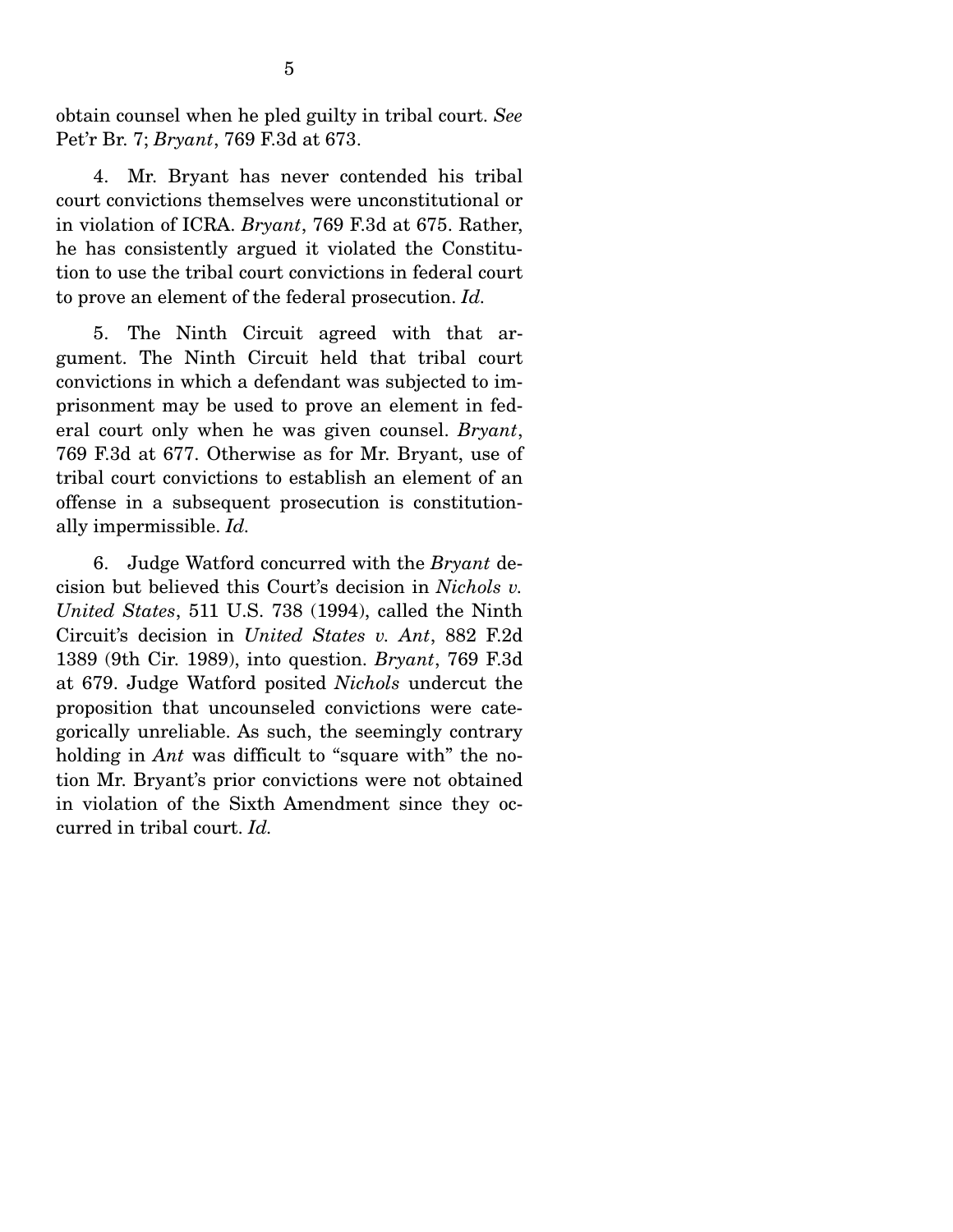7. Relying largely on Judge Watford's concurrence, the Government filed a petition for rehearing en banc in the Ninth Circuit. J.A. 8, 10, Docket Nos. 56, 62. The Ninth Circuit denied the petition. *United States v. Bryant*, 792 F.3d 1042 (9th Cir. 2015).

#### **SUMMARY OF THE ARGUMENT**

--------------------------------- ---------------------------------

 The use of prior convictions to meet the predicate offense element of §117 violates the Sixth Amendment if the defendant was not afforded the right to counsel during the proceedings that resulted in the prior convictions. This Court has long held reliability is a core concern of the Sixth Amendment right to counsel and convictions obtained without the guiding hand of counsel are insufficiently reliable for a felony conviction or for a sentence that involves the loss of liberty. *See e.g.*, *Johnson v. Zerbst*, 304 U.S. 458 (1938); *Burgett v. Texas*, 389 U.S. 109 (1967).

 These Sixth Amendment principles apply here, where Mr. Bryant's uncounseled tribal court convictions are used to establish an element of the Government's §117 prosecution. Although the prior uncounseled tribal court convictions were not themselves unconstitutional because the Constitution does not apply to tribal courts, the Sixth Amendment was violated when these uncounseled convictions were used to establish an element of a felony offense in federal court. Mr. Bryant was deprived of counsel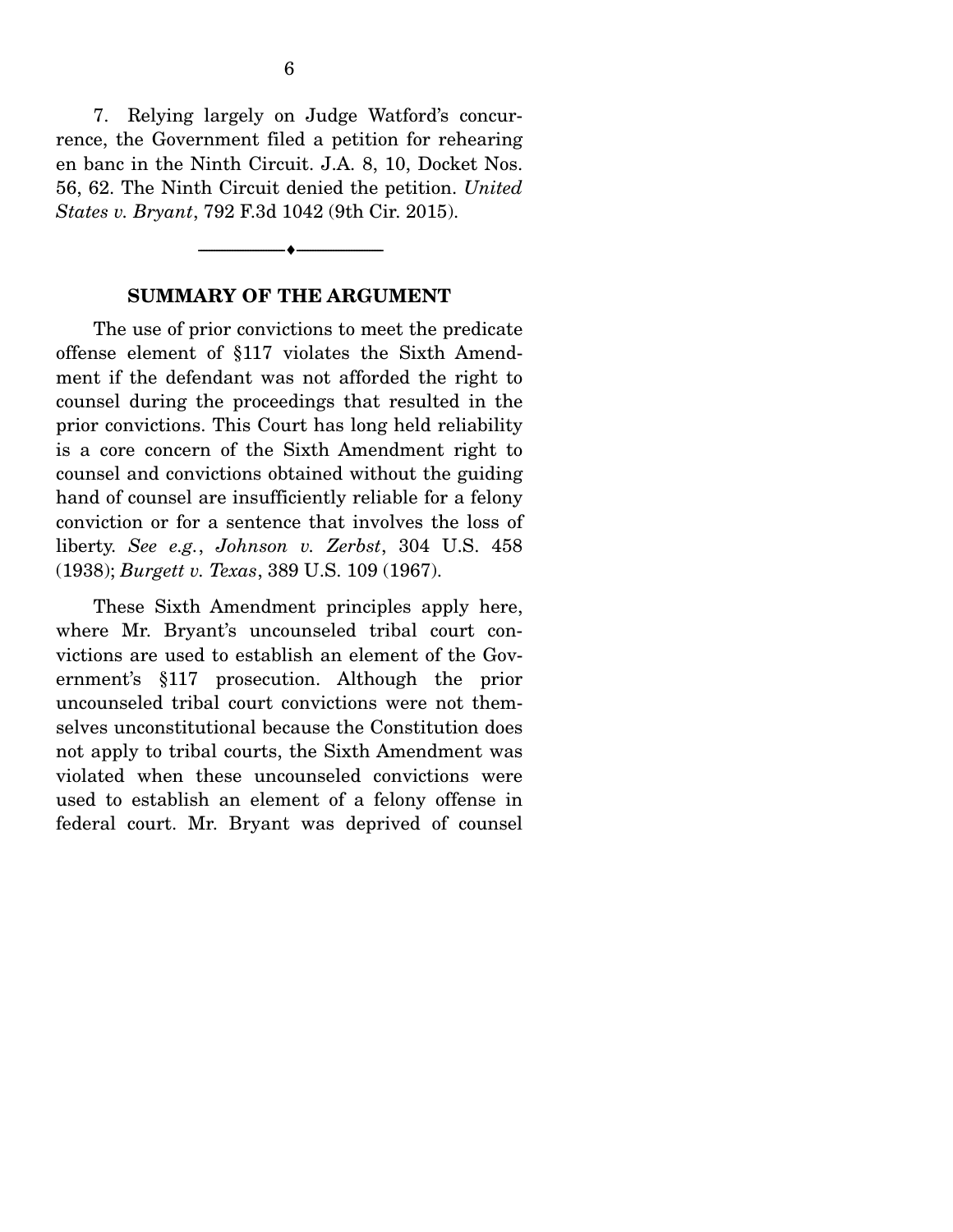when he was convicted and sentenced in tribal court, and he was unable to challenge those convictions when he did have counsel in the instant federal court proceeding. He thus faced incarceration based in part on convictions that were uncounseled, in violation of the principles set out in *Burgett* and its progeny. *See Alabama v. Shelton*, 535 U.S. 654 (2002).

 This Court's holdings in *Lewis v. United States*, 445 U.S. 55 (1980), and *Nichols v. United States*, 511 U.S. 738 (1994), do not alter the fact a prior conviction turns on whether a defendant had counsel in the prior proceeding. The focus of the Government's prosecution of the defendant in *Lewis* was not on the prior conviction as an element of the offense – as it is in Mr. Bryant's case – nor did *Lewis* overrule *Burgett*. A prior conviction obtained in violation of the Sixth Amendment cannot be used to support guilt in a subsequent offense. Even *Nichols* underscores that for a prior conviction to be used in a sentencing context, a prior conviction must comport with *Scott v. Illinois*, 440 U.S. 367 (1979).

 The Government's Due Process challenge is not a separate substantive or procedural due process challenge, nor is it properly preserved. The first time Due Process became a stand-alone issue was in the Government's petition for a writ of certiorari. The Ninth Circuit decided Mr. Bryant's case based on a Sixth Amendment analysis and the Government's petition for rehearing en banc was denied on the same basis. Additionally, the Government now makes an argument for the first time that Mr. Bryant's prior tribal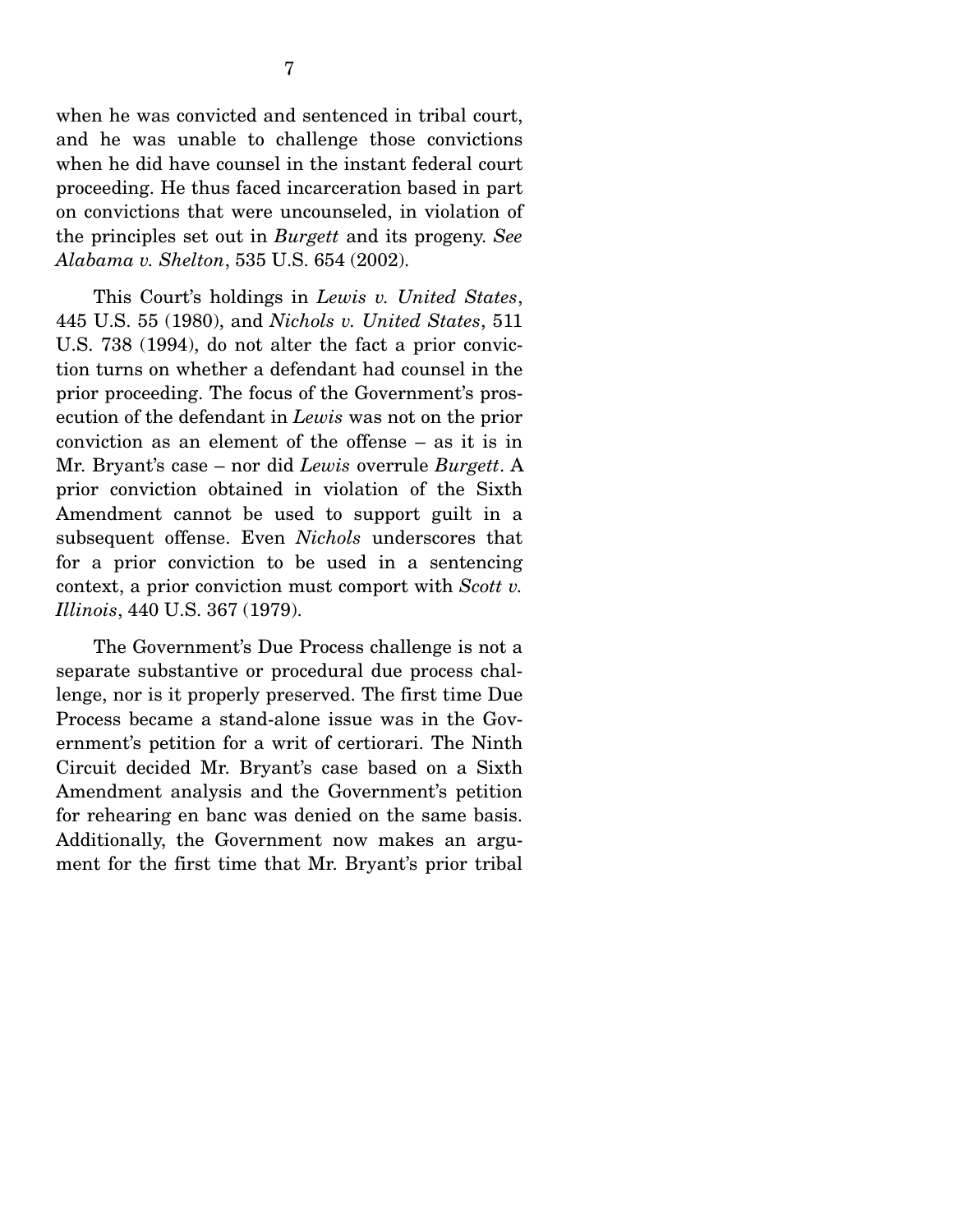court convictions are not categorically unreliable, which is not an issue embraced by the Question Presented before this Court. Should this Court, however, reach the Due Process argument, §117 does not comport with Due Process because the use of uncounseled convictions to establish an element dilutes the fundamental constitutional requirement of proof beyond a reasonable doubt.

 Consequently, this Court should affirm the Ninth Circuit's decision, holding Mr. Bryant's tribal court convictions may be used in a subsequent §117 prosecution only where those convictions also comported with the Sixth Amendment per *Scott*.

#### **ARGUMENT**

--------------------------------- ---------------------------------

- **I. PRIOR TRIBAL COURT CONVICTIONS THAT DO NOT COMPORT WITH THE SIXTH AMENDMENT CANNOT BE USED TO MEET THE PRIOR CONVICTION ELEMENT OF §117 BECAUSE THE LACK OF COUNSEL RENDERS THEM UNRELIABLE.** 
	- **A. This Court's jurisprudence establishes that reliability is a core concern of the Sixth Amendment's right to counsel, both as entry of a conviction in the first instance and as use of that conviction in a later prosecution.**

 Mr. Bryant was not provided the opportunity for court-appointed counsel in tribal court. The misdemeanor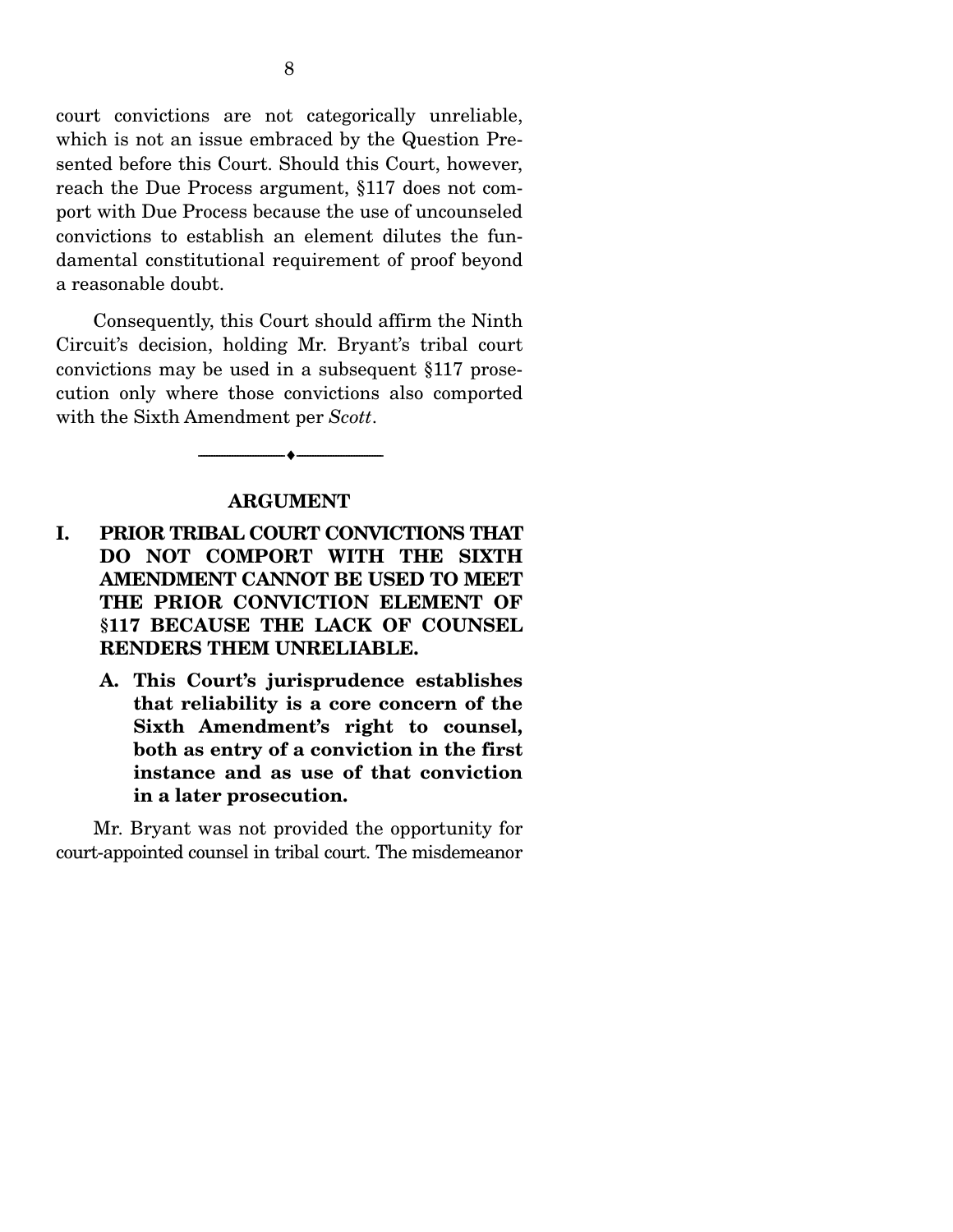convictions that resulted from those uncounseled proceedings, therefore, do not meet constitutional requirements as applied in a subsequent federal prosecution. The Government attempts to escape this result by simply proclaiming the United States Constitution does not apply in Indian country. *See* Pet'r Br. 28-29. That proclamation fails to account for longstanding Sixth Amendment jurisprudence that is grounded in reliability concerns, as well as this Court's decisions regarding prior convictions. Mr. Bryant's tribal court convictions violate the Sixth Amendment because he was imprisoned as a result of them and was not provided counsel. This Court's holdings do not change that fact, nor do the holdings permit the Government's use of the uncounseled misdemeanor tribal court convictions as an element in a subsequent federal §117 prosecution.

> **1. In a series of cases from** *Powell v. Alabama* **through** *Scott v. Illinois***, this Court established that having counsel from the outset of a prosecution is critical to the reliability of any conviction that results.**

The Sixth Amendment to the United States Constitution provides "[i]n all criminal prosecutions, the accused shall enjoy the right . . . to have the Assistance of Counsel for his defence." U.S. Const. Amend. VI. The Constitution dictates a fair trial is one where evidence that is subject to adversarial testing is presented to an impartial tribunal for resolution of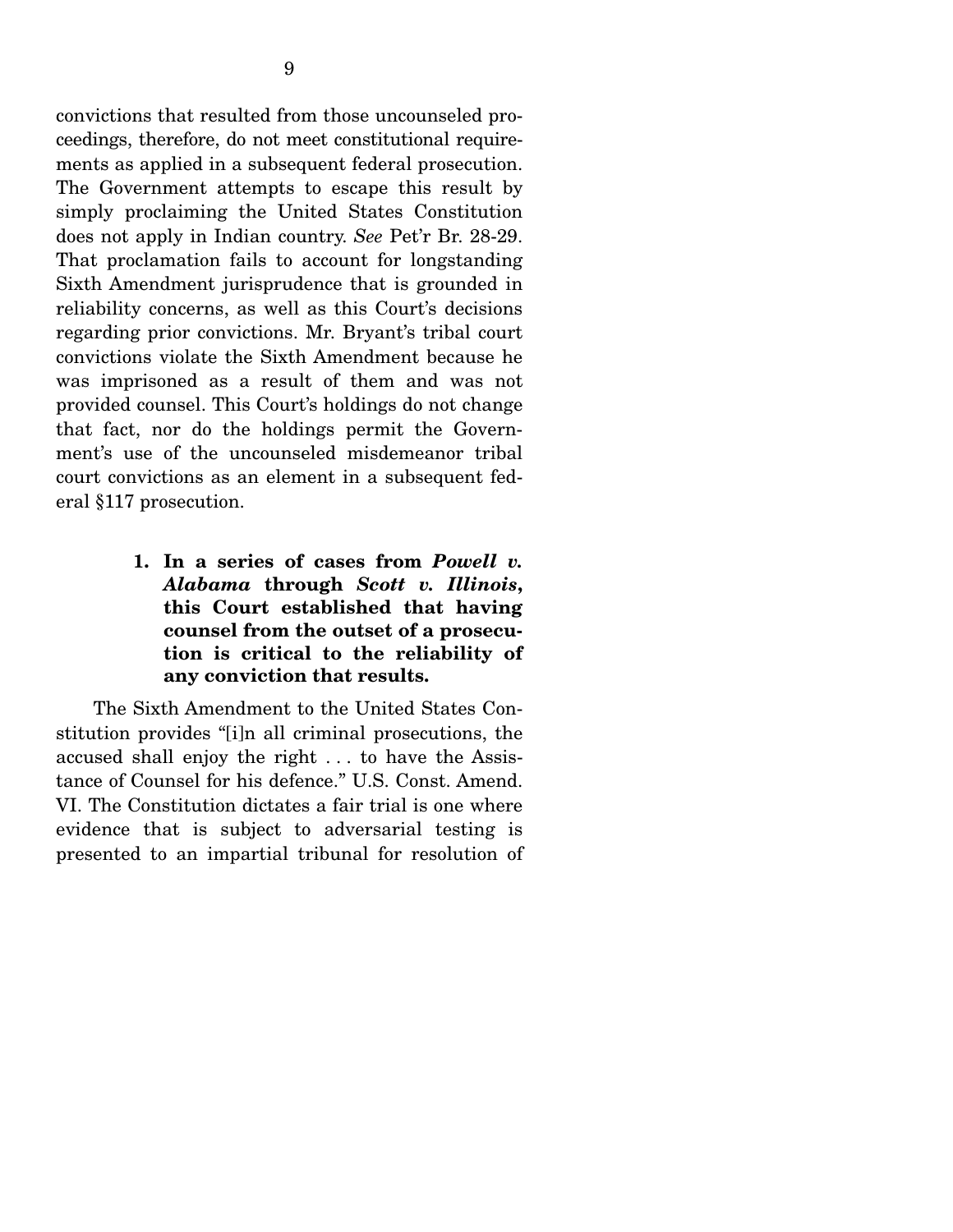elements defined in advance of the proceeding. *Strickland v. Washington*, 466 U.S. 668, 685 (1984). Certain safeguards are essential to the criminal justice system. The right to counsel is one of those safeguards. This Court has indicated "the Sixth Amendment right to counsel exists, and is needed, in order to protect the fundamental right to a fair trial. The Constitution guarantees a fair trial through the Due Process Clauses, but it defines the basic elements of a fair trial largely through the several provisions of the Sixth Amendment, including the Counsel Clause[.]" *Id.* 

 The right to counsel was first challenged in *Powell v. Alabama*, 287 U.S. 45 (1932), where the defendants who faced the death penalty did not have attorneys even on the morning of their trial. *Id.* at 54-56. This Court reversed the Alabama Supreme Court's holding that such a delay in appointing the defendant an attorney did not violate his state constitutional right to counsel. *Id.* at 59-60. Citing the Due Process Clause of the Fourteenth Amendment to United States Constitution, this Court stated that the defendant's right to be heard would be "of little avail if it did not comprehend the right to be heard by counsel." *Id.* at 68-69. A defendant's right to be heard through counsel, therefore, was an "immutable principle[ ] of justice." *Id.* at 68 (citation omitted). Because,

[e]ven the intelligent and educated layman has small and sometimes no skill in the science of the law. If charged with crime, he is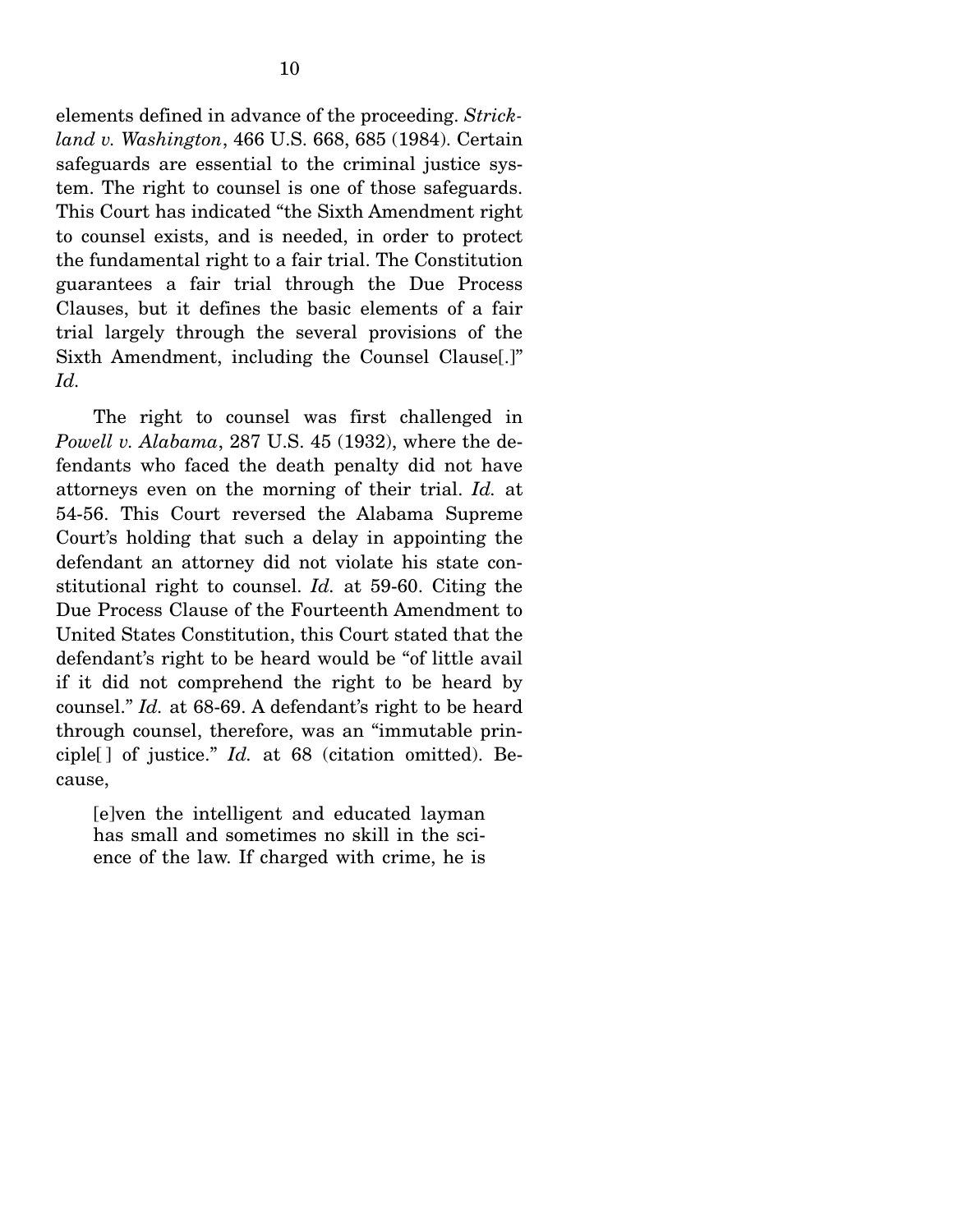incapable, generally, of determining for himself whether the indictment is good or bad. He is unfamiliar with the rules of evidence. Left without the aid of counsel he may be put on trial without a proper charge, and convicted upon incompetent evidence, or evidence irrelevant to the issue or otherwise inadmissible.

#### *Id.* at 69.

 This Court's decision in *Powell* did not implicate the Sixth Amendment, yet its reasoning that a defendant "lacks both the skill and knowledge adequately to prepare his defense" and thereby "requires the guiding hand of counsel at every step in the proceedings against him" laid the foundation for the decision in *Johnson v. Zerbst*, 304 U.S. 458 (1938), which did rely upon the Sixth Amendment. *Id.*

 In *Johnson*, this Court built upon *Powell* to establish the right to counsel as a constitutional mandate under the Sixth Amendment stating the Sixth Amendment "embodies a realistic recognition of the obvious truth that the average defendant does not have the professional legal skill to protect himself." *Johnson*, 304 U.S. at 462-463. Absent waiver, the right to counsel under the Sixth Amendment is a jurisdictional prerequisite to any deprivation of life and liberty. *Id.* at 464-465 (A loss of fundamental rights by acquiescence is not presumed. "A waiver is ordinarily an intentional relinquishment or abandonment of a known right or privilege.").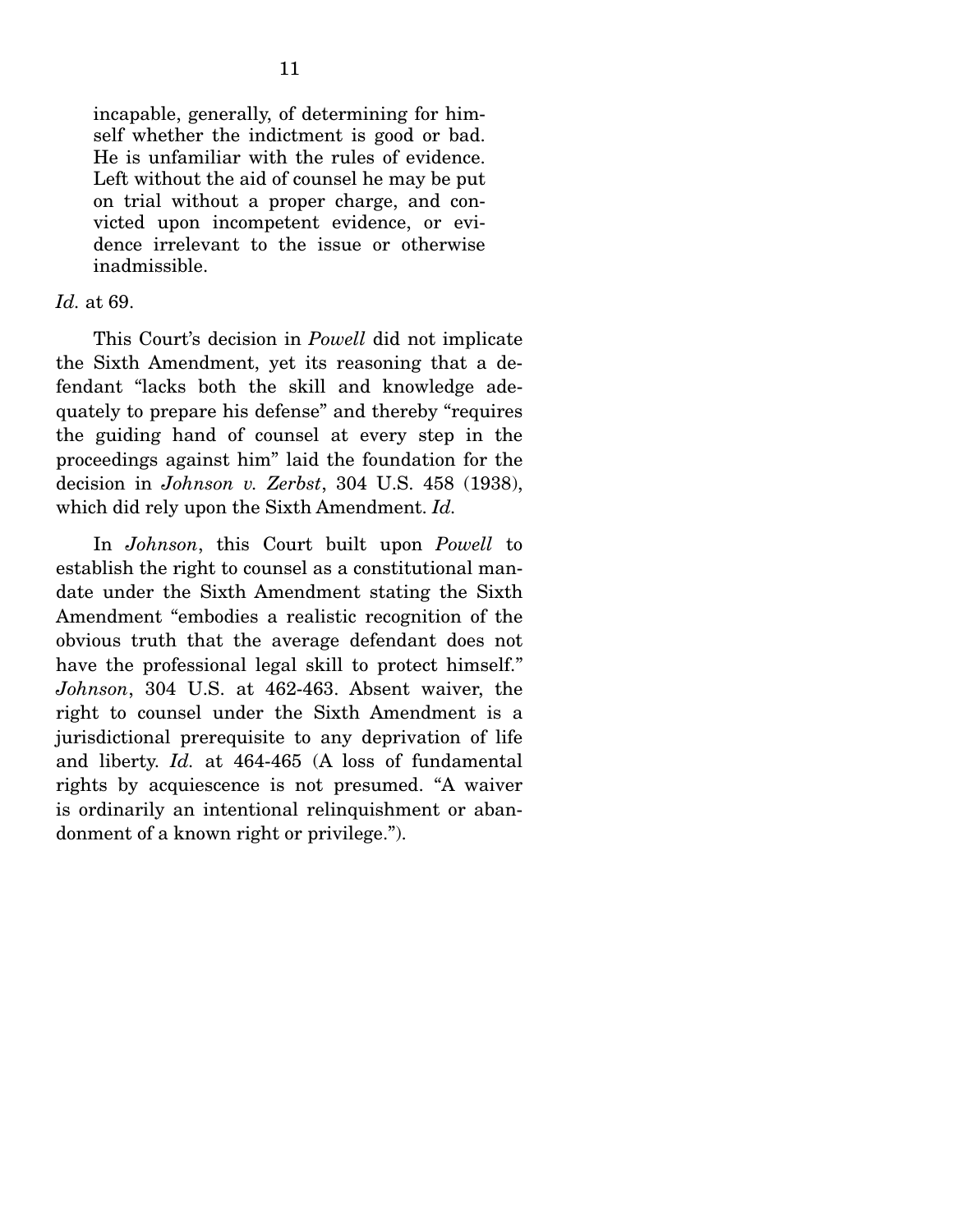More than twenty years later, in a landmark decision, this Court held the United States Constitution requires appointment of counsel for all indigent defendants charged with any felony. *Gideon v. Wainwright*, 372 U.S. 335, 340-341, 345 (1963). In so holding, this Court again returned to the principles established in *Powell*, indicating differences exist between a trained attorney and a layperson and holding that a layperson must have the guiding hand of counsel to assist him with his defense. *Id.* at 343-345.

 This Court then established a bright line rule when deciding *Argersinger v. Hamlin*, 407 U.S. 25 (1972), and *Scott v. Illinois*, 440 U.S. 367 (1979), effectively concluding the criminal justice system tolerates less reliability for judgments obtained without counsel where only a fine is imposed. But this Court did not abandon its commitment to the rule that counsel must be provided when a defendant's liberty is lost.

 Particularly, the right to counsel was extended to misdemeanor offenses in *Argersinger* because a defendant must be appointed counsel if the defendant receives imprisonment for the offense. *Argersinger*, 407 U.S. at 36-38, 40. Regardless of the severity of the offense, assistance of counsel "has relevance to any criminal trial[ ] where an accused is deprived of his liberty." *Id.* at 32. Similarly, in *Scott* the Court reinforced the distinction that an indigent defendant who is charged with a misdemeanor offense and who receives a sentence of imprisonment – as opposed to just a fine – is entitled to counsel under the Sixth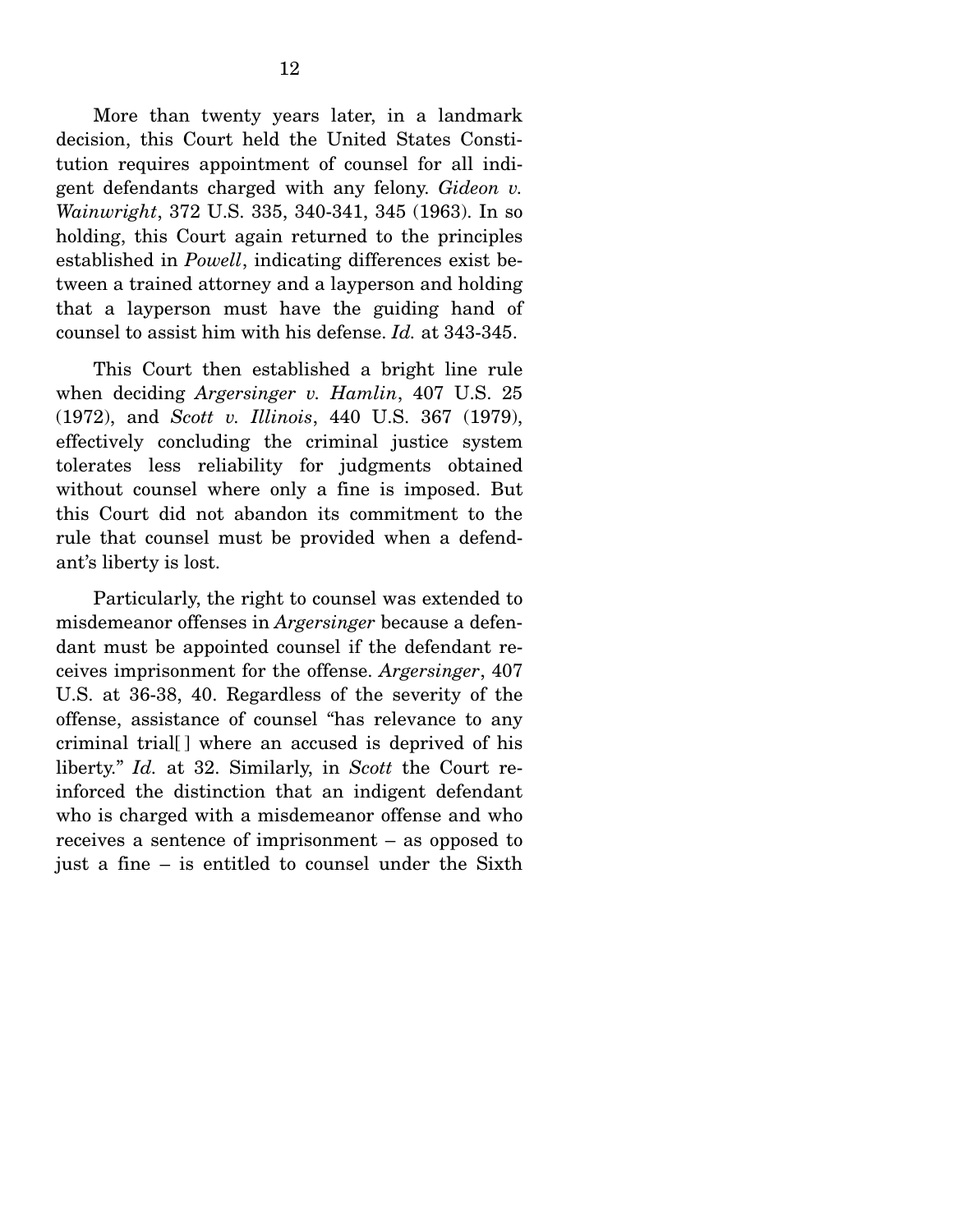Amendment to the United States Constitution. *Scott*, 440 U.S. at 373-374.

 The Government questions whether the bright line established in *Scott* still holds. *See* Pet'r Br. 49. The line is bright and this Court has been clear why it must be so. That is because "any deprivation of liberty is a serious matter." *Argersinger*, 407 U.S. at 41 (Burger, J., concurring). The deprivation is so serious, in fact, as to require a different process whereby counsel is provided. *Scott*, 440 U.S. at 373. Consequently, when a person is subjected to imprisonment and is not given counsel, the resulting convictions are not reliable because they have not been vetted through a process deemed fundamentally fair.

> **2. In** *Burgett v. Texas***,** *United States v. Tucker***, and** *Loper v. Beto***, this Court established that an uncounseled conviction cannot be used in a later prosecution for another offense, whether as an element of that offense or for sentencing on it, because the uncounseled conviction is inherently unreliable.**

In *Burgett v. Texas*, 389 U.S. 109 (1967), this Court held a conviction that violates the precepts affirmed in *Scott* cannot be relied upon in a prosecution for another offense. *Burgett*, 389 U.S. at 114-115. This holding would seem to end the inquiry on this case. The Government, however, seeks to avoid *Burgett* by arguing that because the Sixth Amendment does not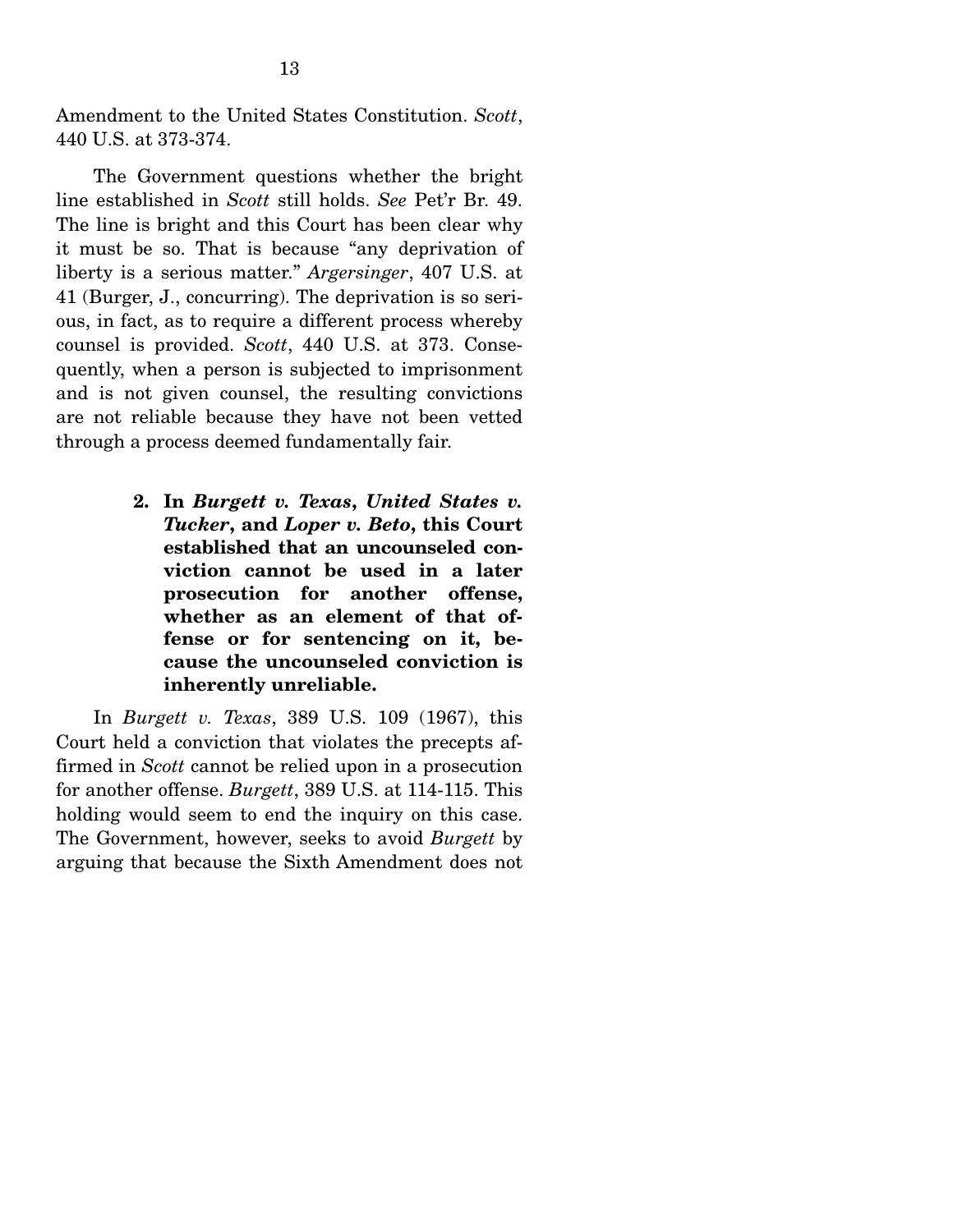apply to tribal court proceedings, *Burgett* also does not apply because the defect of not having counsel is not being exploited to Mr. Bryant's detriment in his §117 prosecution. *See* Pet'r Br. 29.

 In first confronting the issue of whether uncounseled convictions could be used in a subsequent proceeding, this Court indicated "[t]o permit a conviction obtained in violation of Gideon v. Wainwright to be used against [the defendant] either to support guilt or enhance punishment for another offense is to erode the principle of [*Gideon*]." *Burgett*, 389 U.S. at 115 (citation omitted). Years later, and for the same reasons, this Court remanded the defendant's case in *United States v. Tucker* for re-sentencing because the uncounseled convictions were improperly used during sentencing. 404 U.S. 443, 449 (1972). Then, in *Loper v. Beto*, 405 U.S. 473 (1972), this Court held improper the use of uncounseled convictions to impeach a defendant-witness during cross-examination because such use violates the defendant's Sixth Amendment right and impairs the reliability of those convictions. *Id.* at 483.

 Taken together, *Burgett*, *Tucker*, and *Loper* have, at their core, concerns about the reliability of the prior convictions when those convictions are used in subsequent proceedings, as this Court later observed in *Lewis v. United States*, 445 U.S. 55 (1980). Specifically, the *Burgett*, *Tucker*, and *Loper* courts "found that the subsequent conviction or sentence [involved in those cases] violated the Sixth Amendment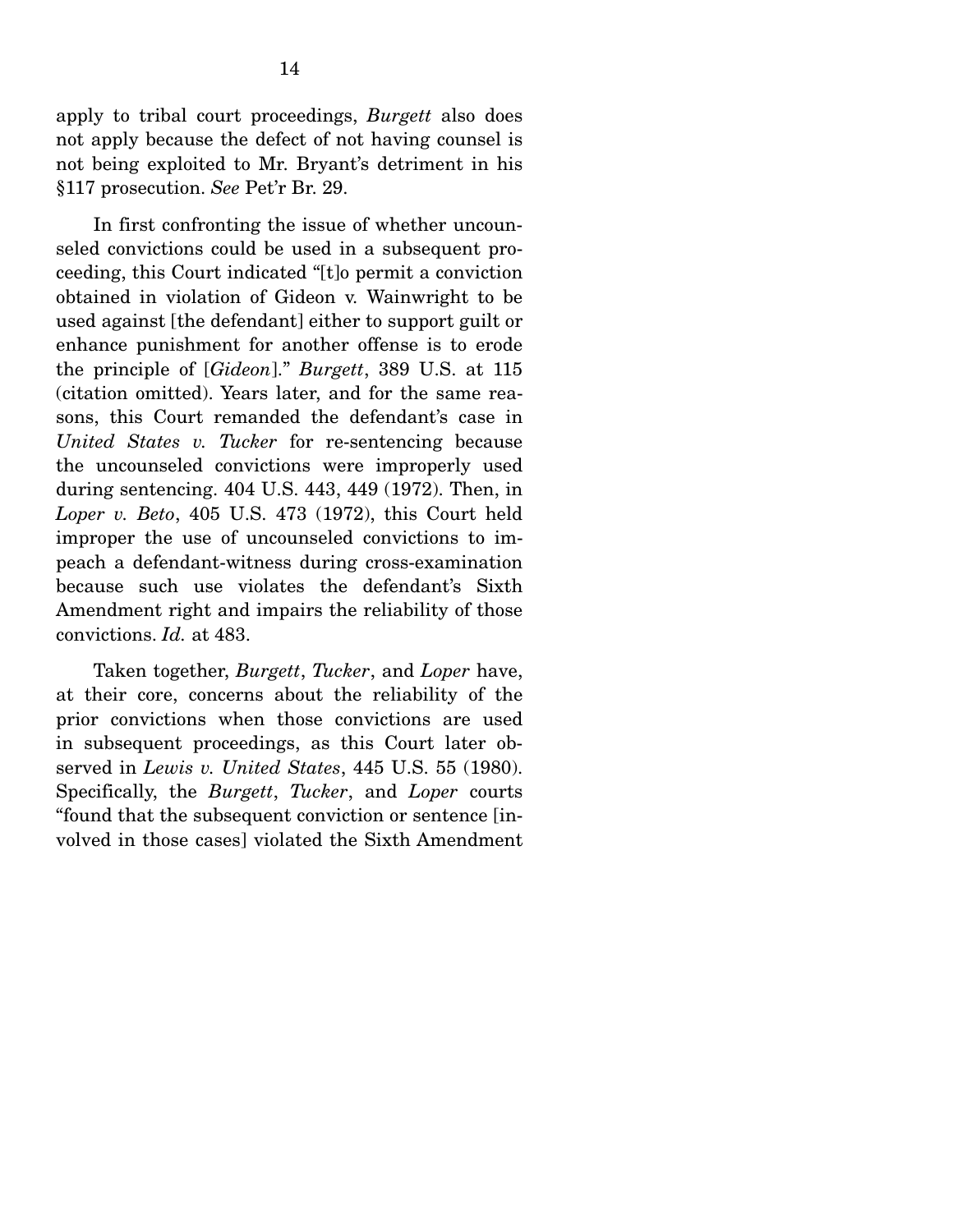because it depended on the reliability of a past uncounseled conviction." *Lewis*, 445 U.S. at 67.

> **3.** *Lewis v. United States***, which permits the use of a prior uncounseled conviction to establish an element of the offense of possession of a firearm by a convicted felon, creates only a narrow exception to the principle that reliability is a fundamental concern of the Sixth Amendment right to counsel.**

 The defendant in *Lewis* was a convicted felon who was found to be in unlawful possession of a firearm. *Lewis*, 445 U.S. at 56-57. The federal firearms statute at issue in *Lewis* (18 U.S.C. §1202(a)(1)) prohibited a convicted felon from having a firearm in his possession. *Id.* at 57. At his trial, Lewis's prior uncounseled convictions were allowed into the record. *Id.* This Court ultimately held "that §1202(a)(1) prohibits a felon from possessing a firearm despite the fact that the predicate felony may be subject to collateral attack on constitutional grounds." *Id.* at 65. In so holding, this Court recognized a class of persons who could not possess firearms regardless of whether the convictions that prevented them from possessing firearms were counseled or not. *Id.* at 67.

 The *Lewis* holding does not, however, alter the fact a prior conviction turns on whether a defendant had counsel in the prior proceeding. First, enforcement of the federal firearm law in *Lewis* was just that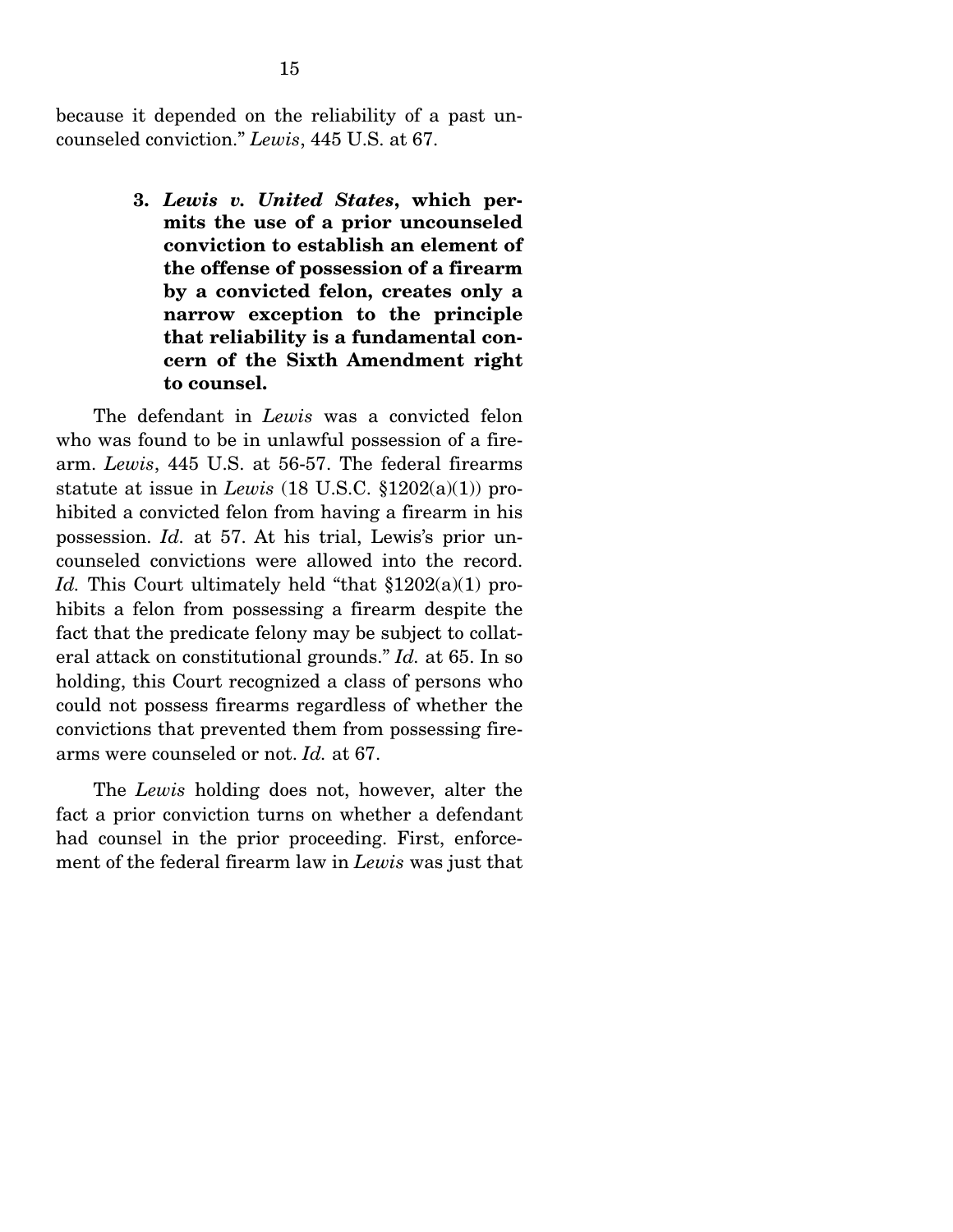– enforcement. Being unable to possess a firearm was a "civil disability." *Id.* The focus of the prosecution in *Lewis* was not on the prior conviction as an element of the offense as it is in Mr. Bryant's case. It was on the defendant possessing an item he was not legally supposed to possess. *Id.*

 Second, *Lewis* did not overrule *Burgett*. Rather, *Burgett* still holds an earlier felony conviction obtained in violation of the Sixth Amendment cannot be used to support guilt in a subsequent offense. *Burgett*, 389 U.S. at 114-115. *Lewis* is also undercut by *Custis v. United States*, 511 U.S. 485 (1994) – a decision that even relies on *Lewis*. *Custis* made clear a defendant may collaterally attack the use of an uncounseled prior conviction in the context of a later prosecution when it is used to enhance his sentence. *Custis*, 511 U.S. at 497.

 Third, this Court's focus in *Lewis* was not on reliability as it was in *Burgett*, *Scott*, and *Loper*. *Id.* at 66-67. Rather, the analysis undertaken in *Lewis* concerned a statutory interpretation for which no legislative history existed to suggest Congress was willing to permit a defendant to question the validity of his prior conviction as a defense under §1202(a). *Lewis*, 445 U.S. at 60-62.

 Fourth, this Court indicated the defendant in *Lewis* was not without relief by this Court's holding because he could seek relief from the civil disability by pardon or with the Secretary's consent. *Id.* at 64. He could also seek habeas relief in federal court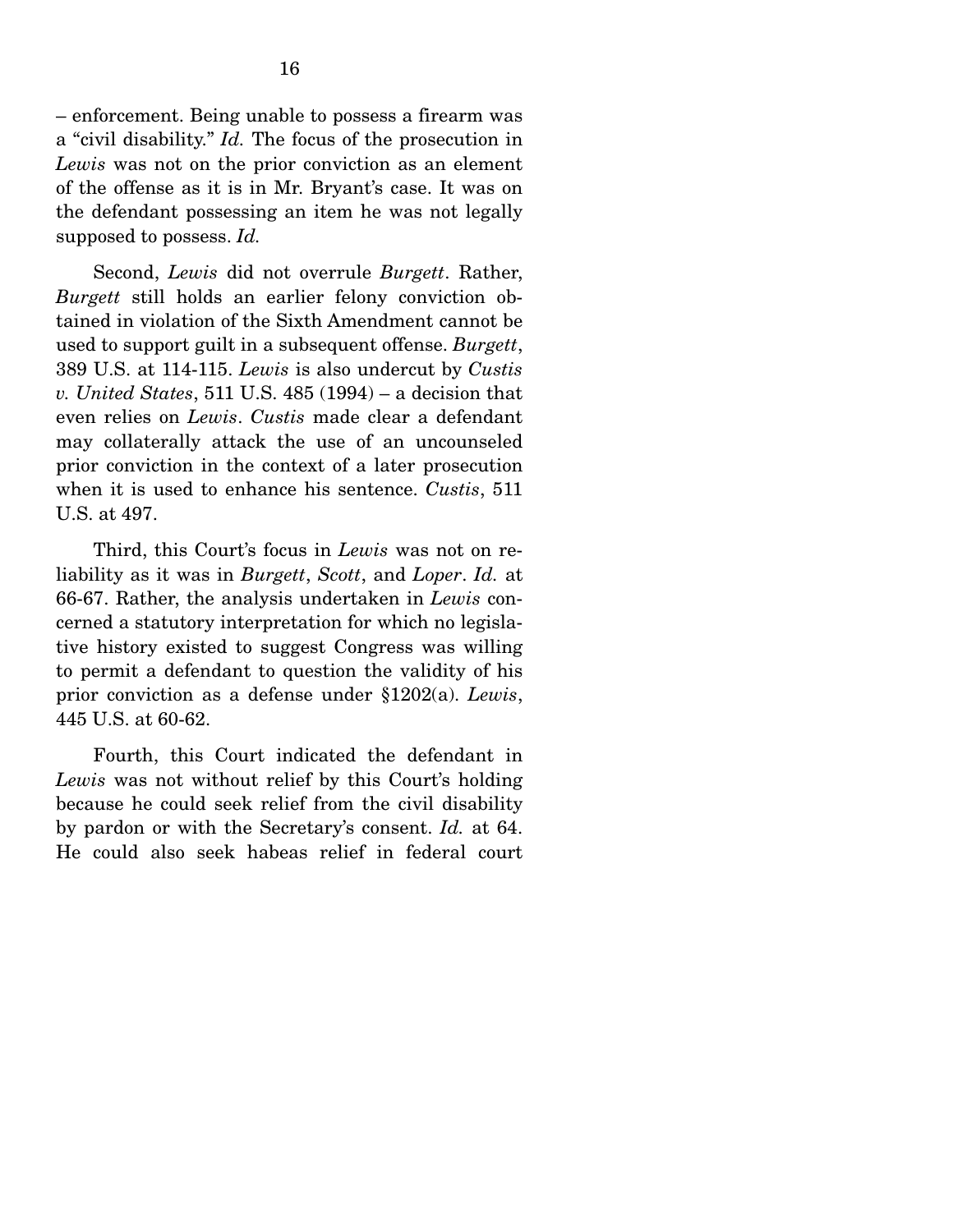under a 28 U.S.C. §2255 petition. Mr. Bryant, however, has no further remedy in federal court. Even though he has a right to pursue habeas relief under 25 U.S.C. §1303, he does not meet the threshold requirement to pursue such relief to challenge his tribal court convictions obtained without counsel because he did not have counsel initially. Habeas corpus relief, therefore, is a right rendered virtually meaningless without the benefit of counsel – a benefit Mr. Bryant did not have and, apparently, was never advised of. *Id.*; Brief of National Congress of American Indians as *Amicus Curiae* at 10.

Accordingly, reliance on *Lewis* is misplaced.

**B. Because reliability is the core concern underlying the exclusion in subsequent prosecutions of prior convictions that do not meet the Sixth Amendment standards for right to counsel, the** *Burgett* **rule of exclusion must apply to all prior uncounseled convictions regardless of the court from which they arise even when applying** *Nichols***.**

 Faced with the issue of whether a defendant's uncounseled misdemeanor conviction could be used to enhance a subsequent misdemeanor to a felony, this Court decided *Baldasar v. Illinois*, 446 U.S. 222 (1980). In this per curiam decision, Justice Stewart was joined in concurrence by Justice Brennan and Justice Stevens indicating that an uncounseled misdemeanor conviction could not be used to enhance a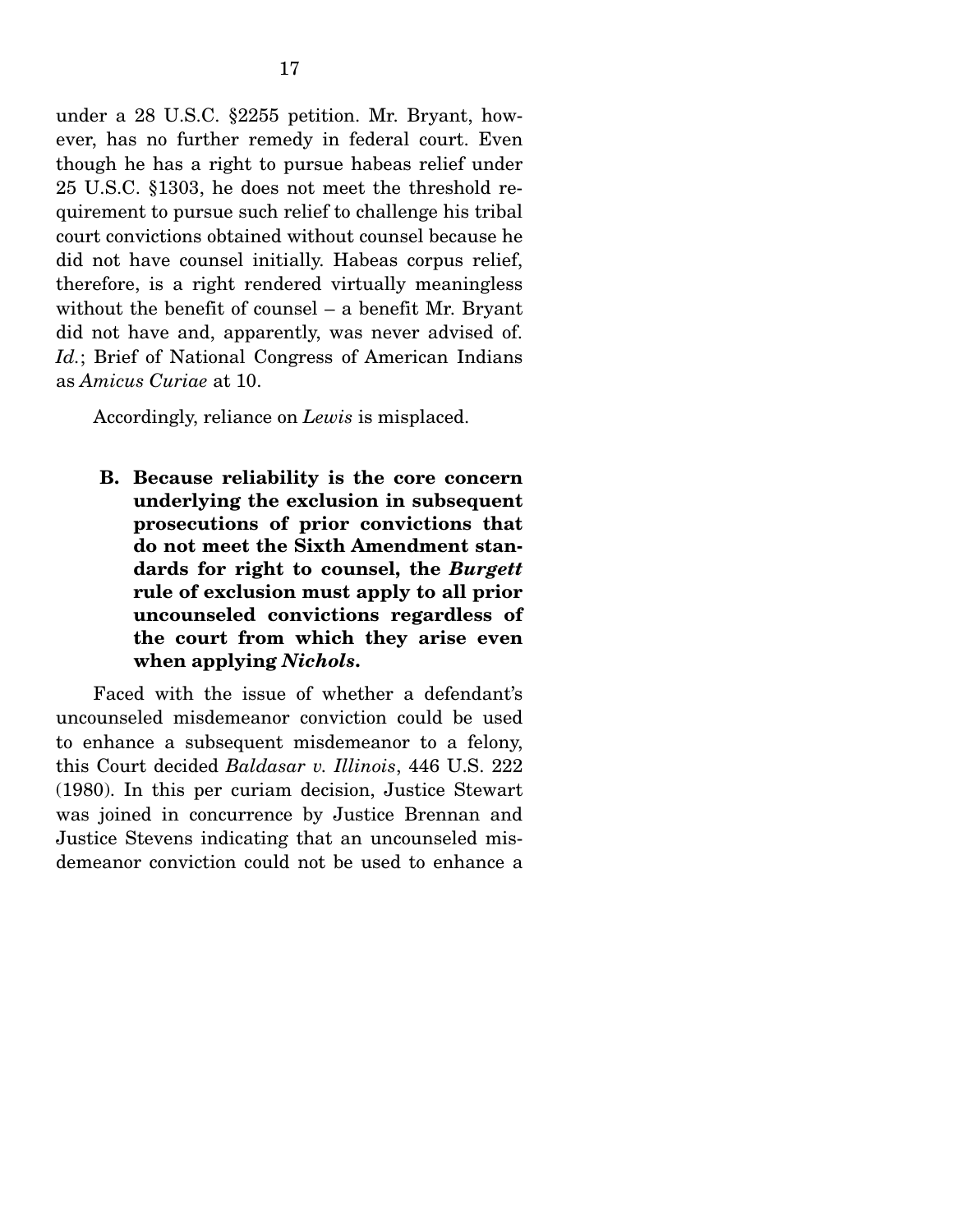subsequent misdemeanor to a felony because the defendant was sentenced to an increased term of imprisonment solely due to his prior conviction that was obtained in violation of *Scott*. *Id.* at 224 (Stewart, J., concurring).

 The fractured *Baldasar* decision created confusion among the circuit courts. Realizing as much, this Court decided *Nichols v. United States*, 511 U.S. 738 (1994), holding an "uncounseled conviction valid under *Scott* may be relied upon to enhance the sentence for a subsequent offense, even though that sentence entails imprisonment." *Nichols*, 511 U.S. at 746-747.

 The issue in *Nichols* concerned the defendant's sentence and the fact that under the United States Sentencing Guidelines (USSG), his sentence was increased by one point due to a prior uncounseled DUI conviction. *Id.* at 740-741. That one point made a difference in his sentence of 25 additional months. *Id.* at 741. Adhering to *Scott*, this Court noted if the defendant's original uncounseled conviction did not result in actual imprisonment then no violation of the Sixth Amendment inhered. *Id.* at 746.

 This Court overruled *Baldasar* in *Nichols*, leaving as guidance that a misdemeanor conviction, valid under *Scott*, can be used in a subsequent proceeding when determining a sentence enhancement through the sentencing guidelines or as part of a recidivist statute. *Id.* at 748-749. "Reliance on such a conviction is . . . consistent with the traditional understanding of the sentencing process[.]" *Id.* at 747.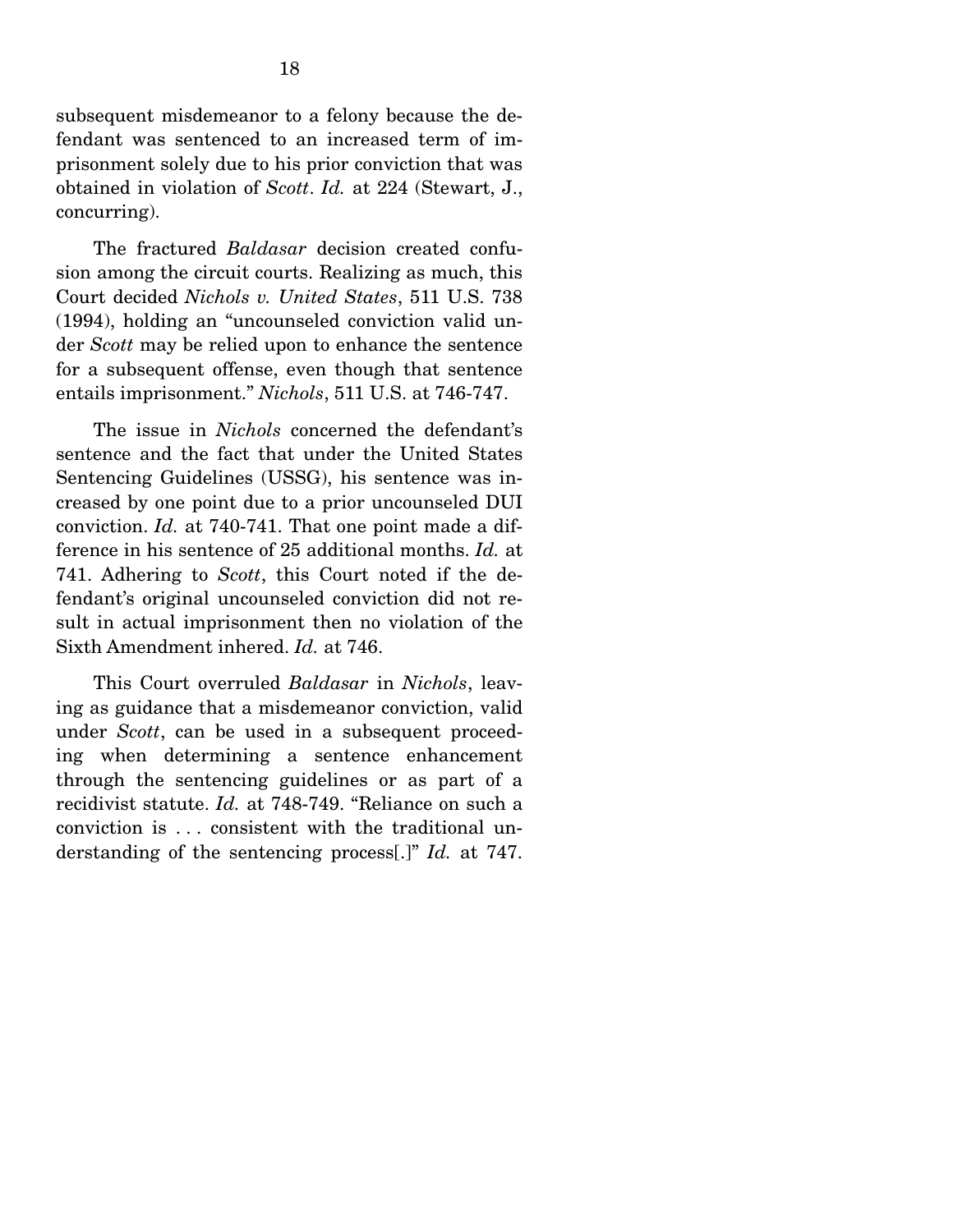Such a sentencing process includes a "wide variety of factors in addition to evidence bearing on guilt in determining what sentence to impose on a convicted defendant." *Wisconsin v. Mitchell*, 508 U.S. 476, 485 (1993).

 Although this Court did not say that its rule applied to proof of an element of a federal offense, the Government seeks such an application. *See* Pet'r Br. 38. However, the citation the Government provides to support extending *Nichols* underscores this Court's consideration of the issue as it concerns – not the guilt phase of a case – but the sentencing phase of a case. *See Nichols*, 511 U.S. at 747. This Court discussed recidivist statutes and sentencing enhancements in the context of whether a prior uncounseled conviction, which is valid under *Scott*, can be used to enhance a defendant's *punishment* under a subsequent prosecution. *Id. Nichols* does not hold that reliance on prior convictions cannot create a Sixth Amendment violation where one did not previously exist. *See* Pet'r Br. 39. The holding in *Nichols* is actually contingent upon a valid prior conviction under *Scott*.

 The Government leans on the fact that *Nichols* overruled *Baldasar* and *Ant* cited to *Baldasar*. Pet'r Br. 31. However, *Ant* did not rely on *Baldasar* in ultimately holding the defendant's guilty plea, which was constitutionally infirm because he did not have counsel, was inadmissible in a subsequent federal prosecution. In fact, *Ant* made only a passing reference to *Baldasar* in the overarching discussion of an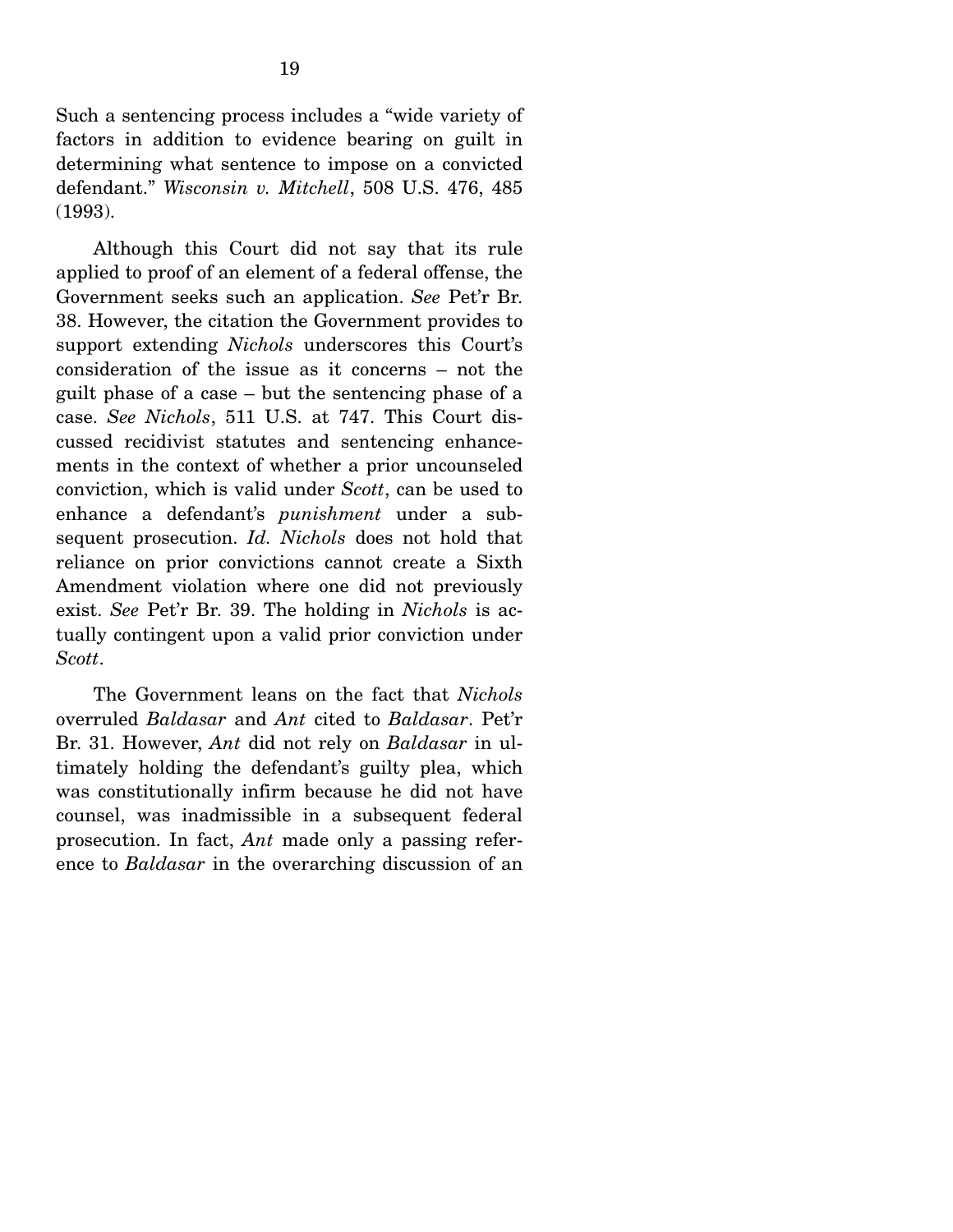individual's Sixth Amendment right to counsel at the time the person pleads guilty. *See Ant*, 882 F.2d at 1394.

 Overruling *Baldasar* in the context of sentencing does not equate to a complete disregard of all reasoning contained within the separate opinions of the *Baldasar* per curiam decision. This is especially true where *Ant* and *Bryant* establish fundamentally different contexts for use of the prior convictions. *Nichols* overruled *Baldasar* because *Baldasar* incorrectly concluded the defendant's prior misdemeanor conviction in that case was invalid under *Scott*. *See Nichols*, 511 U.S. at 746-747. The defendant's prior misdemeanor conviction in *Baldasar* was actually valid under *Scott* (because he received no sentence of incarceration) which is why under *Nichols*' rationale, it could have then been used to enhance the defendant's punishment in the subsequent recidivist prosecution. *Id.*

 Here, Mr. Bryant was not given counsel on the tribal court proceedings for which he was convicted and incarcerated. Using the prior convictions to prove an element of a federal offense thus violates *Scott* and *Argersinger*.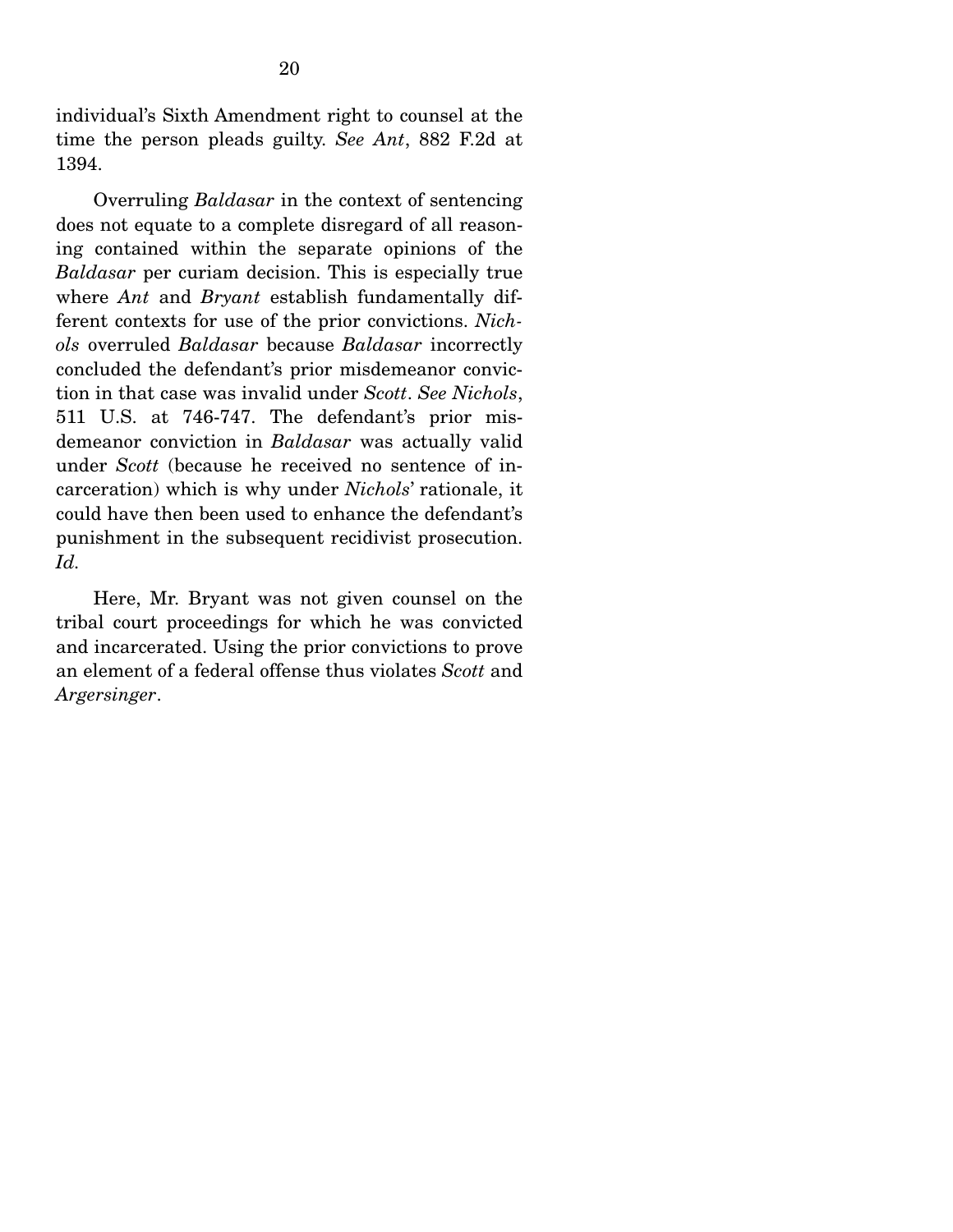**C. This Court's precedent after** *Lewis* **and**  *Nichols* **establishes the Government's arguments – that Mr. Bryant's uncounseled tribal court convictions can be used to establish an element of §117 – fail in light of the Sixth Amendment's continued core concern about the reliability of the prior convictions.** 

 After deciding *Lewis*, this Court returned to a reliability analysis in *Alabama v. Shelton*, 535 U.S. 654 (2002), and affirmed the limited reach of *Nichols*. The defendant in *Shelton* was convicted of a class A misdemeanor offense which had a possible maximum punishment of one year imprisonment. *Shelton*, 535 U.S. at 658. He was not afforded an attorney during his proceedings, was convicted of the misdemeanor offense, and was sentenced to a 30-day suspended sentence. *Id.* The defendant in *Shelton* challenged his conviction on Sixth Amendment grounds, arguing that he had a constitutional right to an attorney even though he received a suspended sentence. *Id.* at 658- 659.

 This Court agreed, holding a suspended sentence that "may 'end up in the actual deprivation of a person's liberty' may not be imposed unless the defendant was accorded the 'guiding hand of counsel' in the prosecution for the crime charged." *Id.* at 658 (quoting *Argersinger*, 407 U.S. at 40). This Court in *Shelton* actually distinguished *Nichols* on the very basis Mr. Bryant argues herein, that is "[o]nce guilt has been established, [as] we noted in *Nichols*, sentencing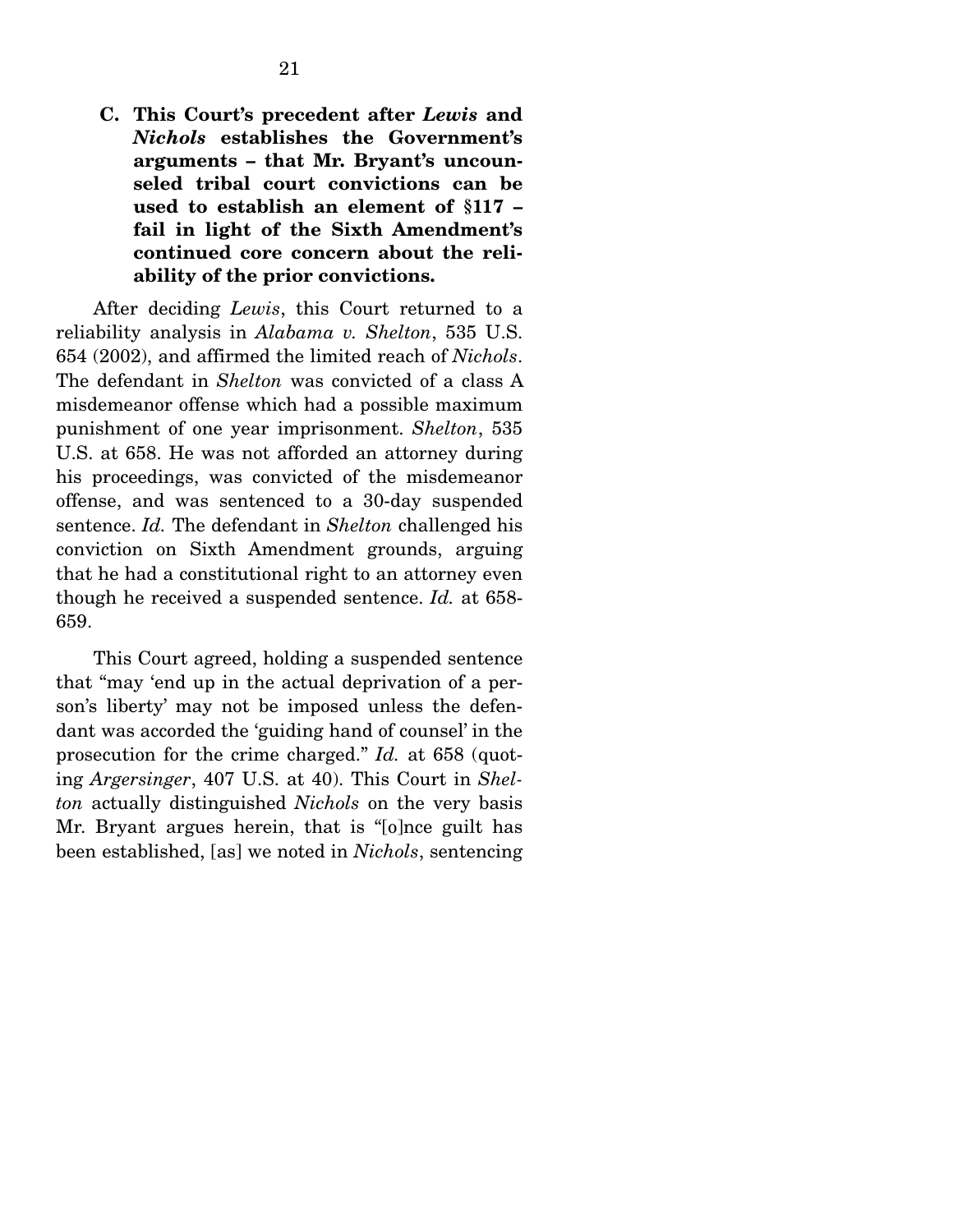courts may take into account not only 'a defendant's prior convictions, but ... also [his] past criminal behavior, even if no conviction resulted from that behavior.'" *Shelton*, 535 U.S. at 665 (quoting *Nichols*, 511 U.S. at 747).

 The Government is incorrect in arguing under *Nichols* "the validity of the prior conviction under the Sixth Amendment determines whether that Amendment constrains the subsequent use of the conviction." Pet'r Br. 31. As indicated in *Shelton*, *Nichols* does not alter or diminish "*Argersinger*'s command" that a defendant shall not be imprisoned for an offense unless he is represented by counsel. *Shelton*, 535 U.S. at 664.

 In fact, the same reasoning as articulated in *Shelton* applies. Mr. Bryant was "[d]eprived of counsel when ... convicted[] and sentenced" in tribal court. *Shelton* 535 U.S. at 667. When those tribal court convictions are used as an element in a subsequent federal prosecution under §117, Mr. Bryant is unable to challenge those convictions, thereby facing federal conviction based on an element that has "never been subjected to 'the crucible of meaningful adversarial testing.'" *Id.* (quoting *United States v. Cronic*, 466 U.S. 648, 656 (1984)). Because uncounseled prior convictions resulting in imprisonment violate the Sixth Amendment, which is grounded in reliability, use of uncounseled tribal court convictions that result in imprisonment as an element in a subsequent prosecution is impermissible even under *Nichols*.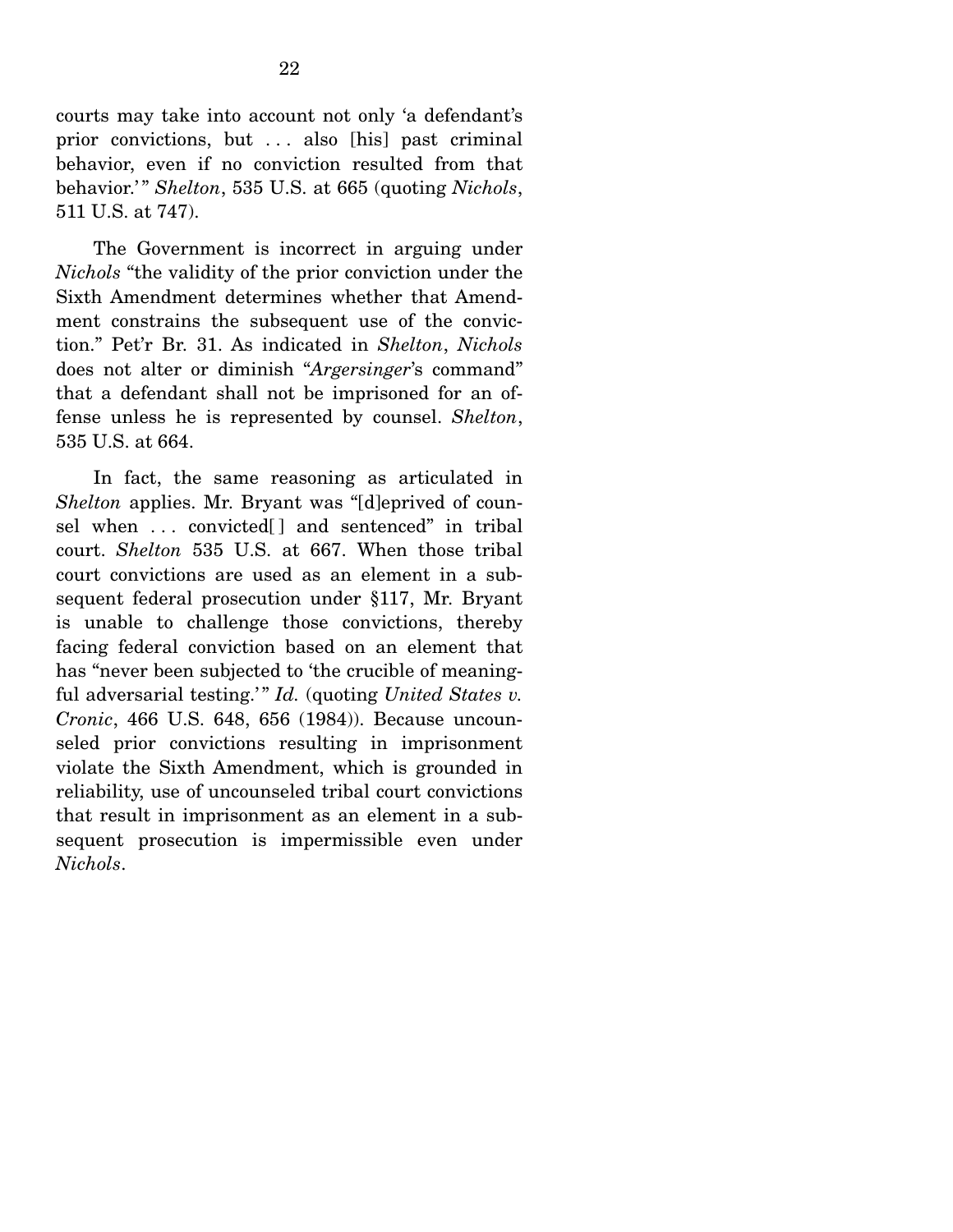**1. The Government is incorrect that because the Sixth Amendment does not apply to tribal courts, it does not matter that Mr. Bryant's prior convictions did not comply with the Sixth Amendment's right to counsel standards in a subsequent federal prosecution.** 

The uncounseled tribal court convictions the Government seeks to use in its §117 prosecution of Mr. Bryant are necessary to prove an essential element of the federal crime and, as such, must comport with the Sixth Amendment. The Government argues, however, the Sixth Amendment does not apply to Mr. Bryant's case much the same as it did not apply in *Nichols. See* Pet'r Br. 28-30. Even if Mr. Bryant's prior uncounseled tribal court convictions are valid under the Sixth Amendment for sentencing enhancement purposes (the *Nichols* situation), they cannot, under *Johnson* and *Gideon* be used to establish an element of the offense giving rise to that prosecution.

*Burgett* and *Nichols* both stand for the proposition that prior convictions must be vetted to ensure their reliability before they can be used as proof in a subsequent federal prosecution. *See Burgett*, 389 U.S. at 115; *Nichols*, 511 U.S. at 752 (Souter, J., concurring). Without such vetting, those prior convictions are defective and cannot thereafter be used as substantive proof. An uncounseled misdemeanor conviction used to enhance the defendant's sentence, as addressed in *Nichols*, is proper because the defendant, while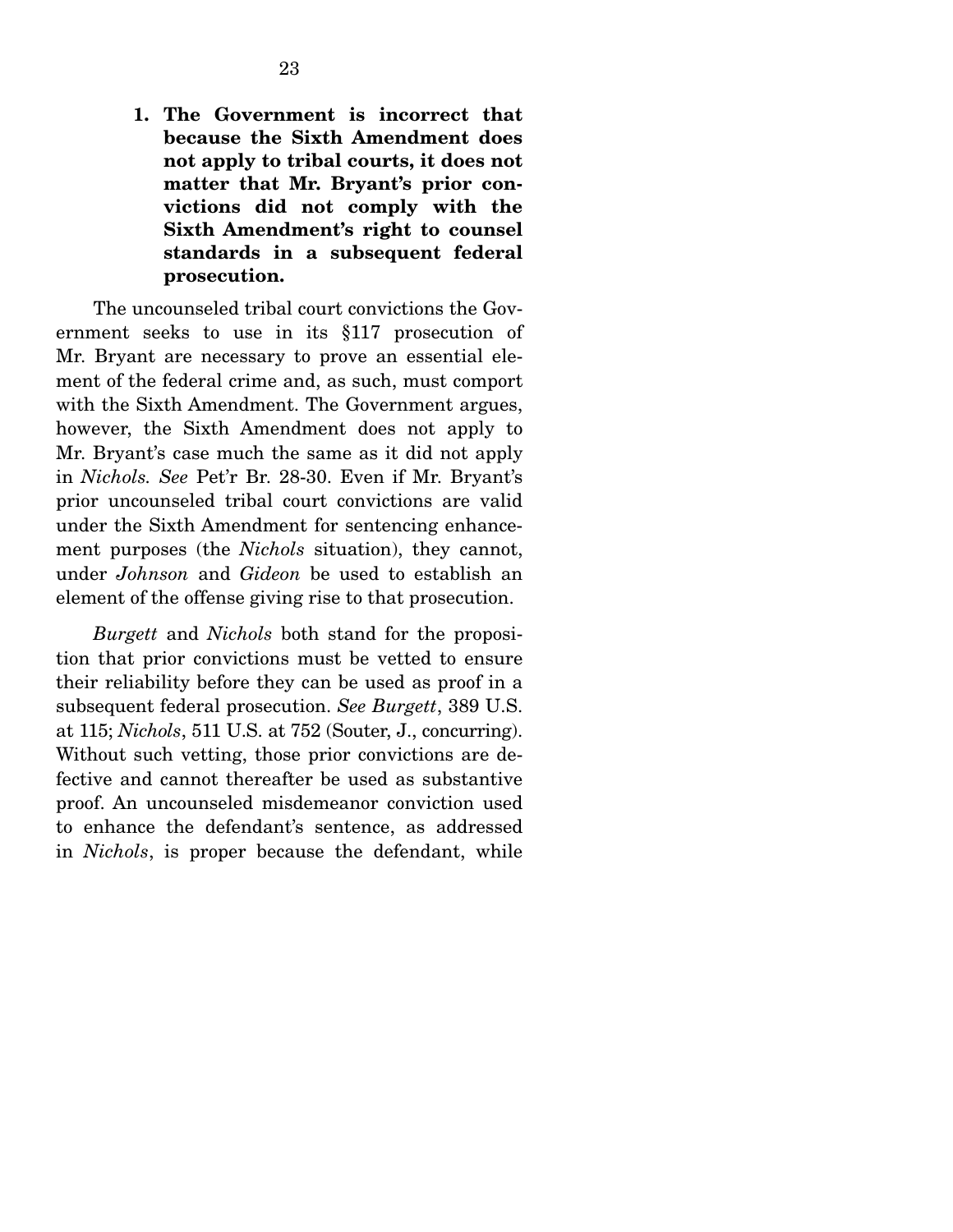represented, has the opportunity to convince the judge before sentencing that his prior uncounseled conviction is unreliable. *Nichols*, 511 U.S. at 752 (Souter, J., concurring). A lesser standard of proof by the government concerning the prior conviction applies and the proof occurs during sentencing. *Nichols*, 511 U.S. at 747.

 More than twenty years have passed since this Court's decision in *Nichols*. Opinions written by this Court since *Nichols* reinforce and supplement Mr. Bryant's arguments. Particularly, in his concurrence in *Apprendi v. New Jersey*, Justice Thomas discussed at length how courts have considered recidivism in sentencing since the country was founded. *Apprendi v. New Jersey*, 530 U.S. 466, 500-518 (2000) (Thomas, J., concurring). A longer sentence under a recidivist statute is "not to be viewed as ... [an] additional penalty for the earlier crimes," but as "a stiffened penalty for the latest crime, which is considered to be an aggravated offense because a repetitive one." *Gryger v. Burke*, 334 U.S. 728, 732 (1948) (recidivist punishments do not subject defendants to double punishment in violation of the Double Jeopardy Clause of the Fifth Amendment).

 As indicated in *Apprendi*, the demarcation between an element and a sentencing factor was present in *Almendarez-Torres v. United States*, 523 U.S. 224 (1998). In that case, the defendant was charged with violating a federal law that made it a crime for a deported alien to return to the United States. *Almendarez-Torres*, 523 U.S. at 226. In order to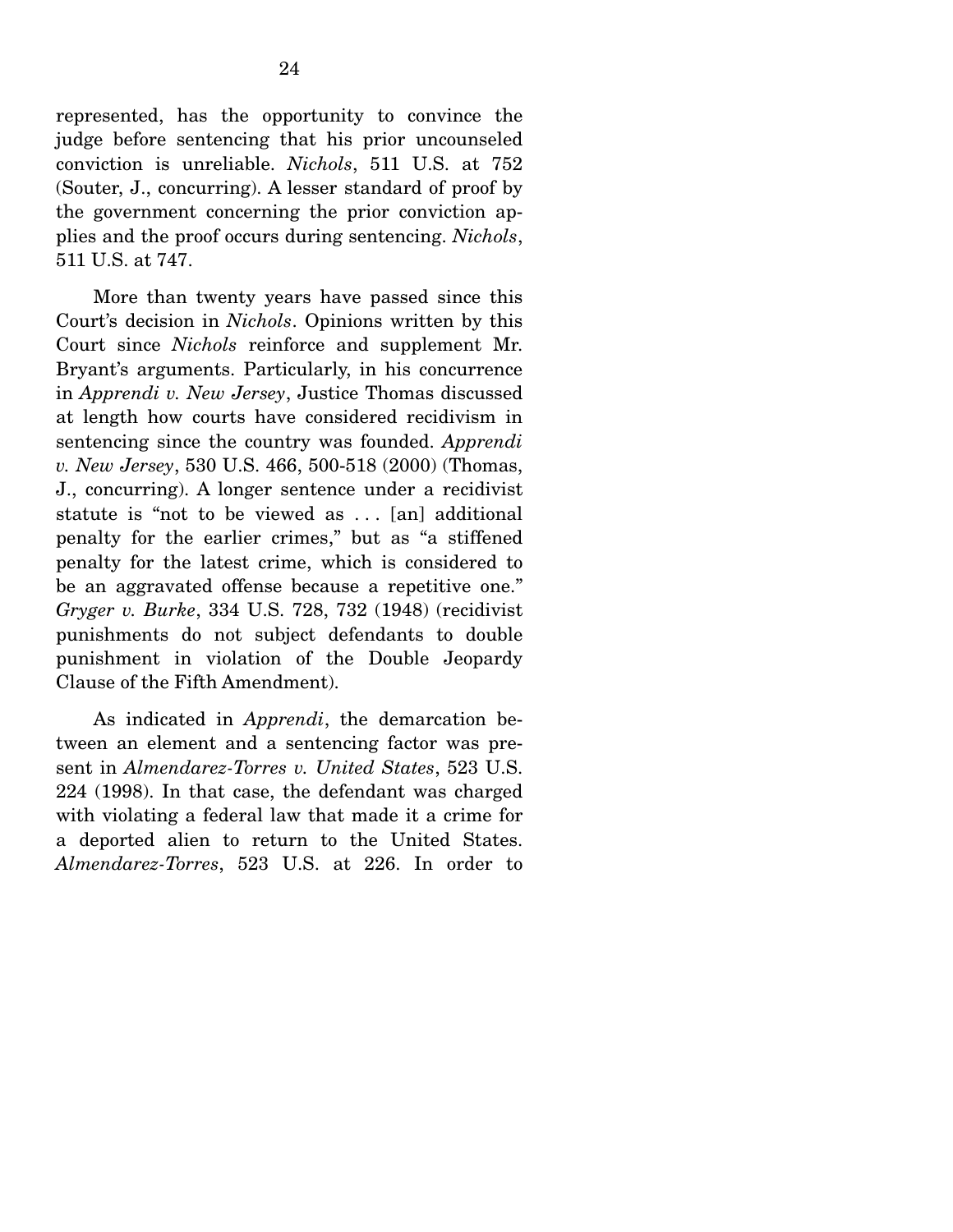establish the offense, the prosecutor had to prove two elements. *See* 8 U.S.C. §1326(a). The criminal penalty section for his offense then provided for an increased penalty where Mr. Almendarez-Torres's "removal was subsequent to a conviction for commission of an aggravated felony" and thereby faced imprisonment of not more than 20 years. *See* 8 U.S.C. §1326(b)(2). This portion of the statute, defendant argued, was an element of the crime thereby entitling him to heightened procedural protections including the right to counsel. *See Almendarez-Torres*, 523 U.S. at 239.

 This Court rejected defendant's argument and distinguished sentencing factors from elements of a crime. *Id.* at 243-247. Where a statute incorporates a defendant's criminal past as part of increasing that defendant's sentence – rather than as part of establishing a crime was in fact committed – such incorporation does not create a separate offense within the law. *Id.* at 243. This is true because "recidivism 'does not relate to the commission of the offense, but goes to the punishment only.' " *Id.* at 244 (quoting *Graham v. West Virginia*, 224 U.S. 616, 629 (1912)).

 Justice Thomas with whom Justice Scalia joined, indicated the Constitution required a broader rule than adopted by this Court in *Apprendi*. Namely, the definition of a "crime" includes "every fact that is by law a basis for imposing or increasing punishment." *Apprendi*, 530 U.S. at 501 (Thomas, J., concurring). If a crime includes every fact that is a basis for imposing or increasing punishment, then Mr. Bryant's prior tribal court convictions referenced in §117 are an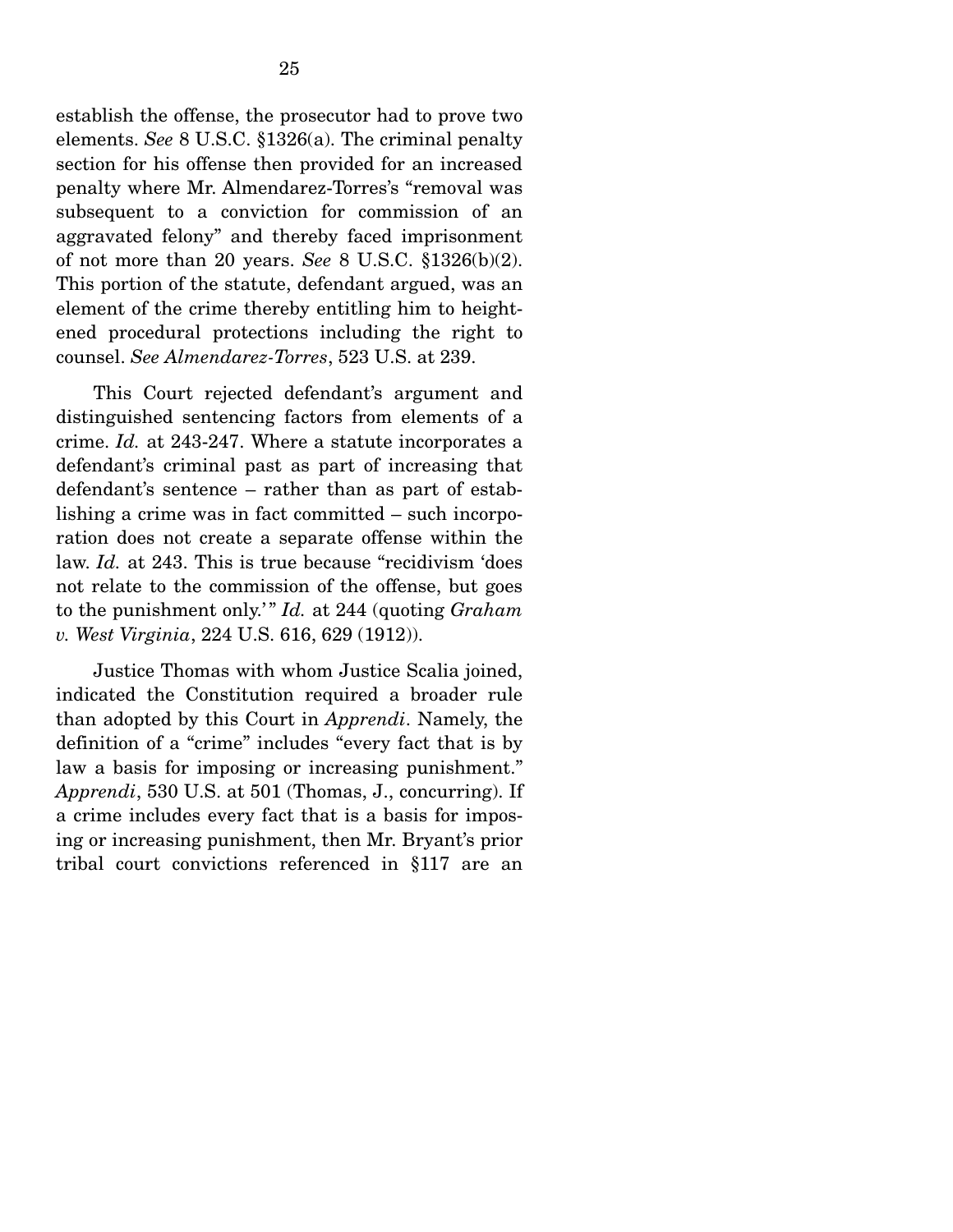integral part of the Government's proof of the crime. *Apprendi* held any fact other than a prior conviction that is used to increase the maximum penalty for a crime must be charged in an indictment, submitted to a jury, and proven beyond a reasonable doubt. *Apprendi*, 530 U.S. at 476.

 That holding is guided by the fundamental principles of a defendant's right to counsel, because a defendant's right to a jury trial includes his right to counsel. *See Argersinger*, 407 U.S. at 46 (Powell, J., concurring "If there is not an accompanying right to counsel, the right to trial by jury becomes meaningless."). The prior conviction exception exists because it is premised on the prior conviction having been "obtained through proceedings that included the right to a jury trial and proof beyond a reasonable doubt." *United States v. Tighe*, 266 F.3d 1187, 1194 (9th Cir. 2001).

 It follows if Mr. Bryant's prior tribal court convictions were not obtained through proceedings that included the right to counsel, those prior convictions cannot later be used as an integral part of the Government's proof of the §117 crime. The uncounseled misdemeanor tribal court convictions here are being used as evidence to establish guilt of the §117 offense. Moreover, while the Government has relied heavily upon this perceived analysis of *Nichols*, if the facts of Mr. Bryant's case were applied to *Nichols*, his prior uncounseled domestic violence convictions in tribal court would not apply in the sentencing context of *Nichols*. Tribal court convictions are not assessed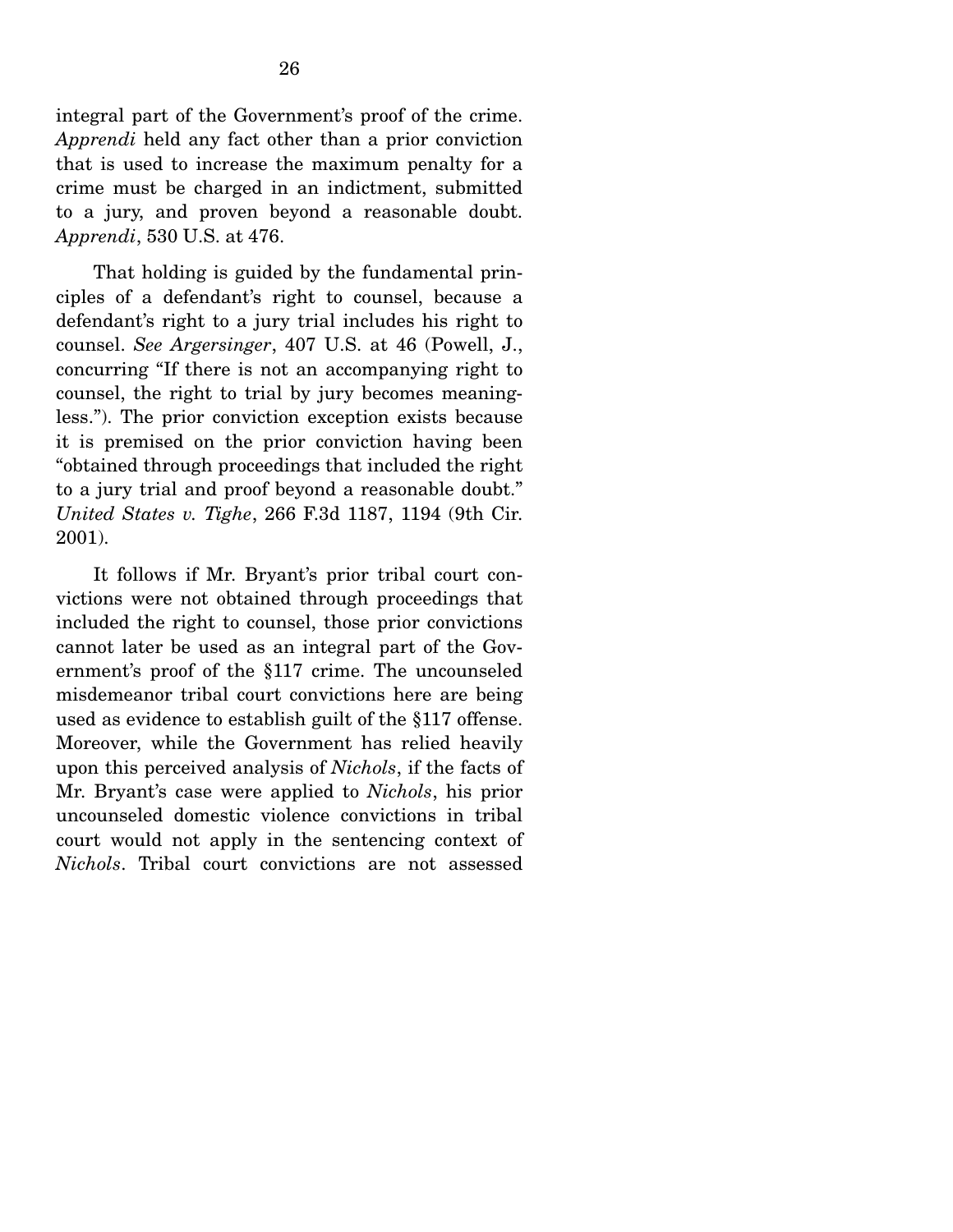criminal history points. USSG §4A1.2(i). It is illogical under the Government's argument to be able to use uncounseled tribal court convictions at the guilt phase, yet unable to use the tribal court convictions to assess criminal history points at the sentencing phase.

 Additionally, the Government appears to argue federal courts should be required to accept tribal court convictions as predicates for §117 offenses on a blanket basis – that is, with no inquiry into the fairness of the particular tribe's criminal adjudicatory process or the procedures underlying a particular prior conviction. *See* Pet'r Br. 30-35. The Government's focus is unclear, however, whether it rejects the Ninth Circuit's holding in *Bryant* in favor of an opposite blanket rule or whether it seeks individualized review. What is clear, however, is that any approach permitting uncounseled tribal court convictions to be used as §117 predicates is fraught with unfairness and practical difficulties.

 If this Court construes §117 to require blanket acceptance of tribal court convictions, Indians with convictions obtained in a summary proceeding presided over by a tribe's governor and counsel will be bootstrapped into elements of a new federal crime punishable by up to ten years in prison. So, too, will this occur for other Indians who are convicted and sentenced but who do not comprehend what occurs at trial or during a change of plea hearing because they do not have the guiding hand of counsel to assist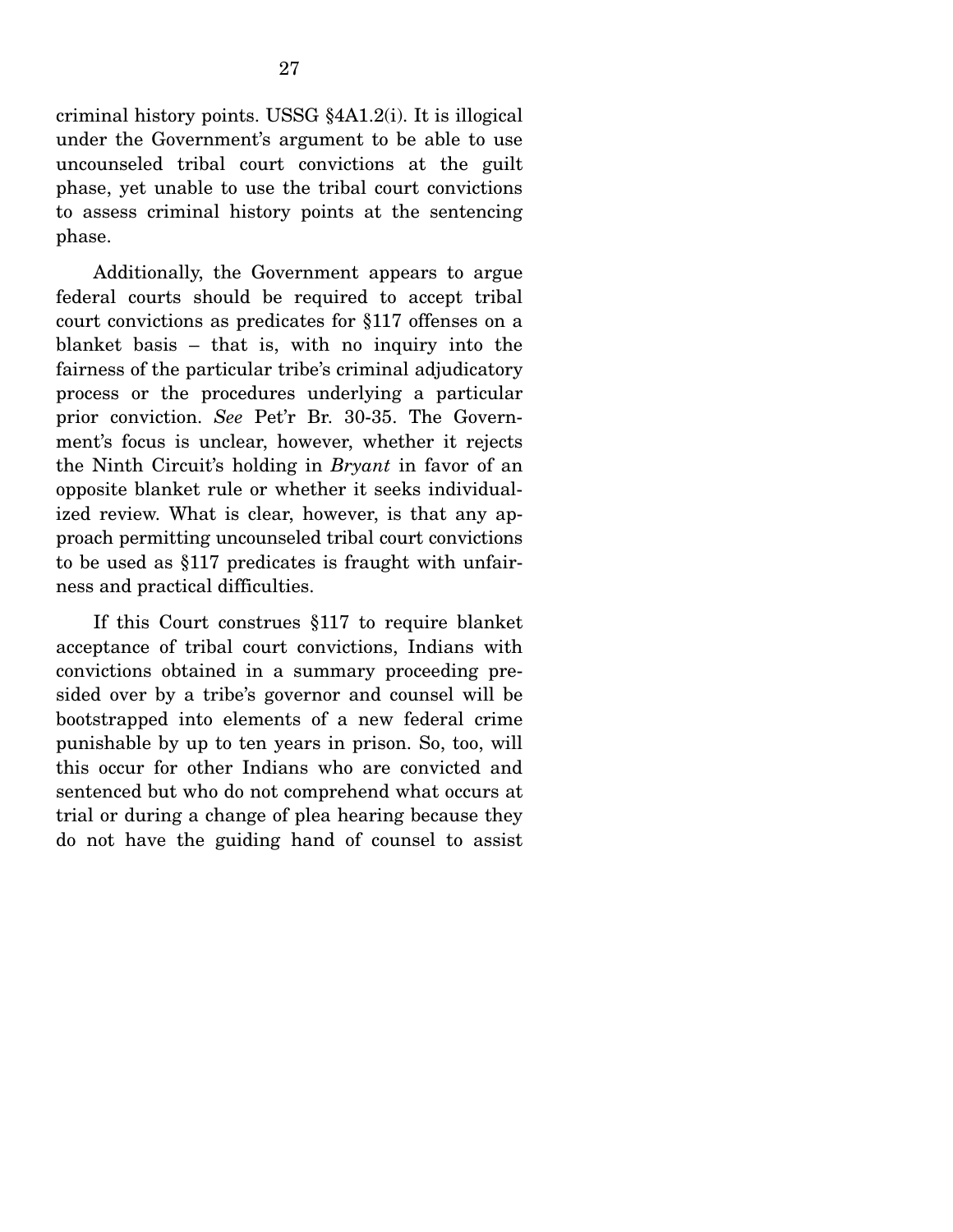them. This Court need not articulate a rule treating tribal courts differently from other courts because under this Court's precedent no uncounseled conviction may be used as an element of a federal crime leading to imprisonment. *See Johnson*, 304 U.S. at 464-465; *Gideon*, 372 U.S. at 345.

 Tremendous variation in the size, resources, and governmental structure exists in the 566 federallyrecognized Indian tribes. Indian Entities Recognized and Eligible to Receive Services from the United States Bureau of Indian Affairs, 79 F.R. 4748-02. A correspondingly enormous variation also exists in the nature and functioning of the hundreds of courts the 566 federally-recognized Indian tribes operate.<sup>1</sup> A rule treating tribal courts as a monolithic unity, whose judgments are uniformly fit to become elements of a federal crime, would be no less absurd than a similar rule blindly accepting the judgments of the courts of any and all foreign nations as elements of a federal crime.

 Indeed, an approach authorizing federal courts to review the fairness of tribal court procedures underlying §117 predicates seems, at first blush, like a reasonable compromise. But such an approach, while clearly preferable to a rule of blanket acceptance,

<sup>&</sup>lt;sup>1</sup> This diversity helps explain the widely varying approach that states have taken to the recognition of tribal civil judgments. Kevin K. Washburn, *A Different Kind of Symmetry*, 34 N.M. L. Rev. 263, 268-270 (Spring 2004).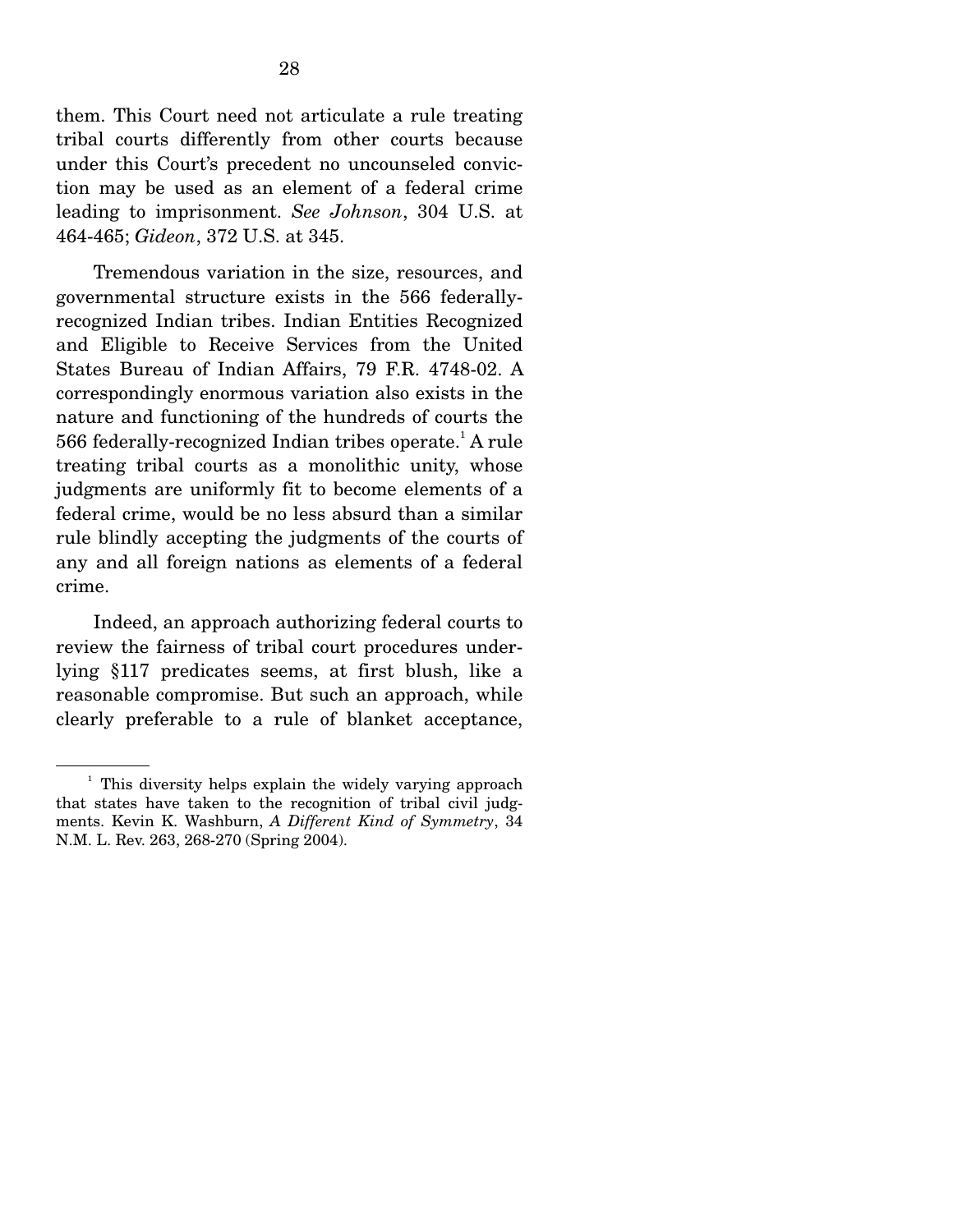begs a number of vexing questions, including whether a court should review the particular tribe's criminal procedures in general; and, if so, how that is accomplished since many of the tribes' codes and rules are not publicly available. Such realities underscore why uncounseled tribal court convictions should not be used to support federal sentences of incarceration. As former federal prosecutor (and Chickasaw Nation of Oklahoma member) Kevin Washburn has observed with respect to the federal sentencing guidelines, declining to permit uncounseled tribal convictions to be used in support of federally-imposed prison sentences treats these convictions "in a manner that is not disrespectful to tribal courts," by effectively extending the duty to supply appointed counsel only to "tribes wishing to have their tribal court sentences counted in federal sentencing." Kevin K. Washburn, *Tribal Courts and Federal Sentencing*, 36 Ariz. St. L.J. 403, 448 (Spring 2004).

> **2. The Government's reliance on** *Nichols* **and related cases to argue that recidivist statutes "penalize only the last offense committed by the defendant" is misplaced in regards to Mr. Bryant.**

Unlike a true recidivist statute, §117 does not increase punishment based on prior convictions. Instead, prior convictions are an element of the offense the Government must prove beyond a reasonable doubt. Remembering that *Nichols* is a punishment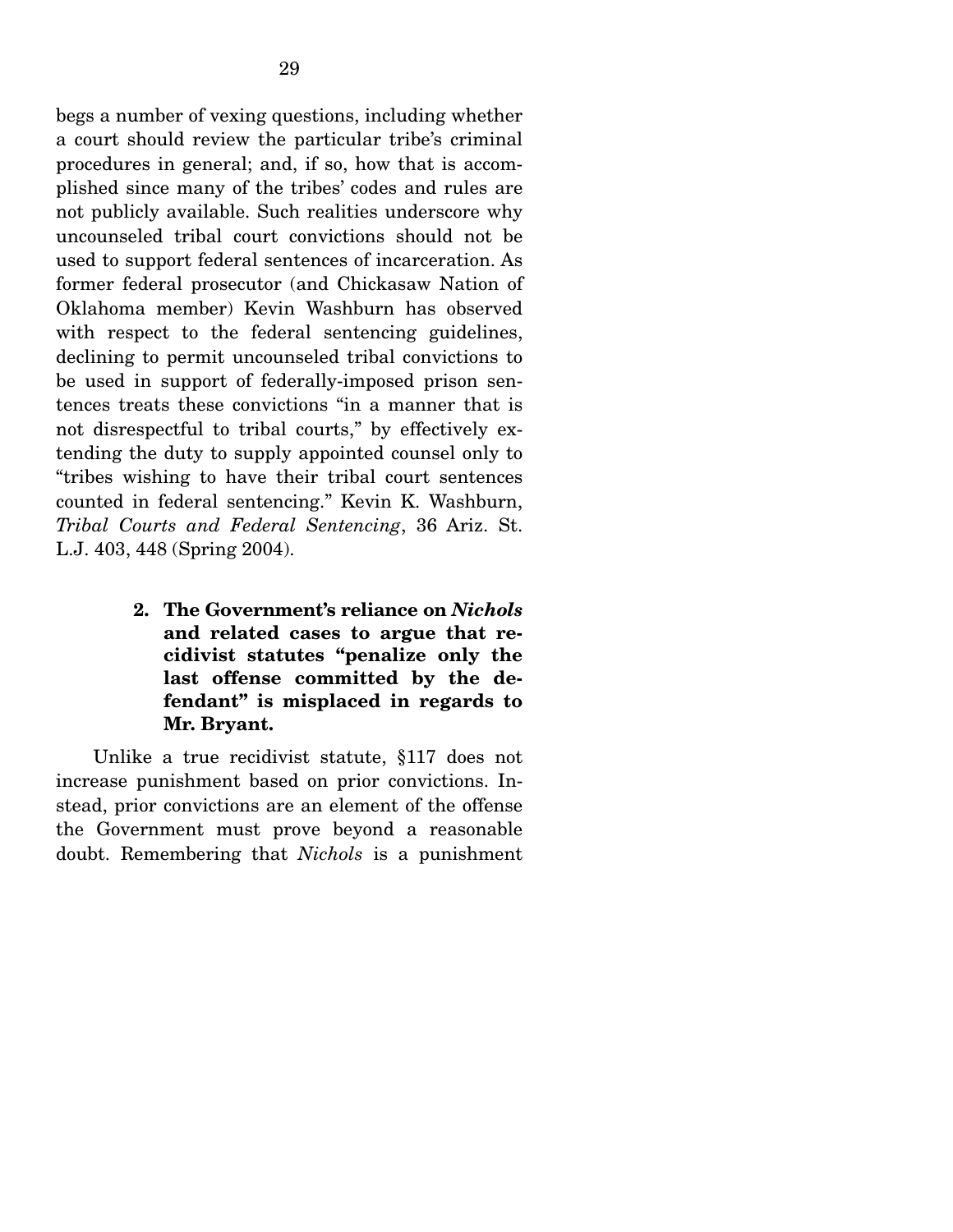case and Mr. Bryant's case is a guilt phase case is essential to this analysis as pointed out by Judge Paez. *Bryant*, 792 F.3d at 1043.

 The Government's duty to establish guilt beyond a reasonable doubt is "a requirement and a safeguard . . . in the historic, procedural content of 'due process.' " *Leland v. Oregon*, 343 U.S. 790, 802-803 (1952) (Frankfurter, J., dissenting); *Brinegar v. United States*, 338 U.S. 160, 174 (1949) ("[g]uilt in a criminal case must be proved beyond a reasonable doubt and by evidence confined to that which long experience in the common-law tradition[ ] . . . has crystalized into rules of evidence[.] . . . These rules are historically grounded rights of our system, developed to safeguard men from dubious and unjust convictions, with resulting forfeitures of life, liberty and property.").

 In order to establish the offense of an habitual offender in federal court, a prosecutor must prove beyond a reasonable doubt that (1) a present offense of domestic assault; (2) was committed within the maritime and territorial jurisdiction of the United States or Indian country; (3) by someone with at least two final convictions on separate prior occasions in federal, state, or Indian tribal court proceedings; (4) when that prior offense, if subject to federal jurisdiction, was one of assault, sexual abuse, a serious violent felony against a spouse or intimate partner or against a child of or in the care of the person committing the domestic assault. 18 U.S.C. §117(a)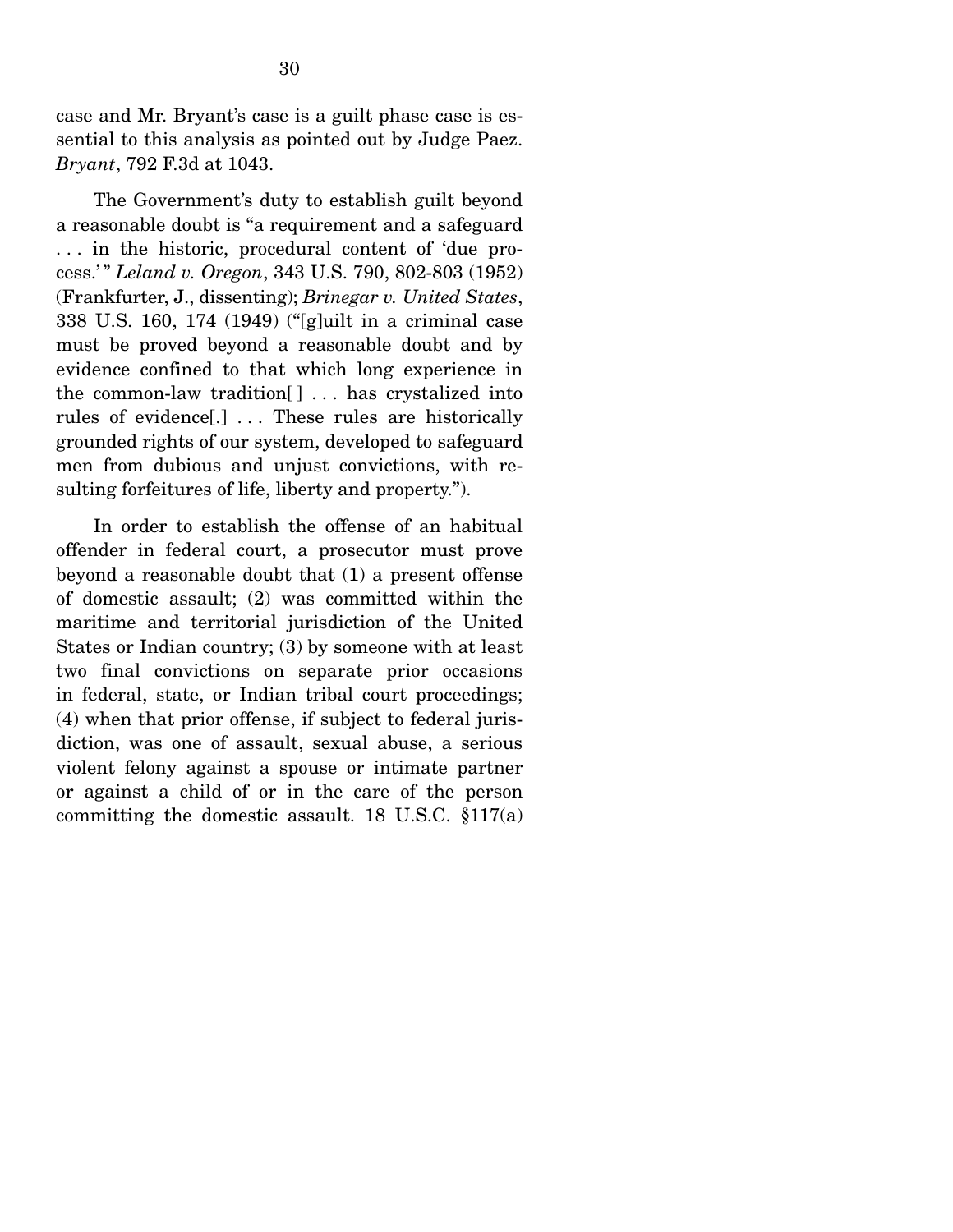$(2014).$ <sup>2</sup> The Government must prove these elements beyond a reasonable doubt.

 The Government's argument, however, appears to equate its burden to the less exacting standard required at sentencing much the same as the Amicus did in *Shelton*. *See* Pet'r Br. 34-35; *Shelton*, 535 U.S. at 665. In *Shelton*, however, this Court noted the "relaxed standard [in *Nichols*] has no application . . . where the question is whether the defendant may be jailed absent a conviction credited as reliable because the defendant had access to 'the guiding hand of counsel.'" *Shelton*, 535 U.S. at 665 (quoting *Argersinger*, 407 U.S. at 40).

 Under *Nichols*, a valid misdemeanor conviction is one that complies with the Sixth Amendment. *Nichols*, 511 U.S. at 748-749. The defendant's conviction in *Nichols* comported with the Sixth Amendment because the defendant in that case did not receive a sentence of incarceration. *Id.* at 740. The defendant in *Nichols* need not, under *Scott*, be appointed counsel, so the defendant's sentence was consequently properly enhanced using the prior uncounseled misdemeanor conviction to do so. *Id.* at 748-749.

 The Government has relied upon *Nichols* to argue that recidivist statutes "penalize only the last

<sup>&</sup>lt;sup>2</sup> The version applicable at the time of Mr. Bryant's indictment omits qualification of the offense based on it being a felony against a child of or in the care of the person committing the domestic assault.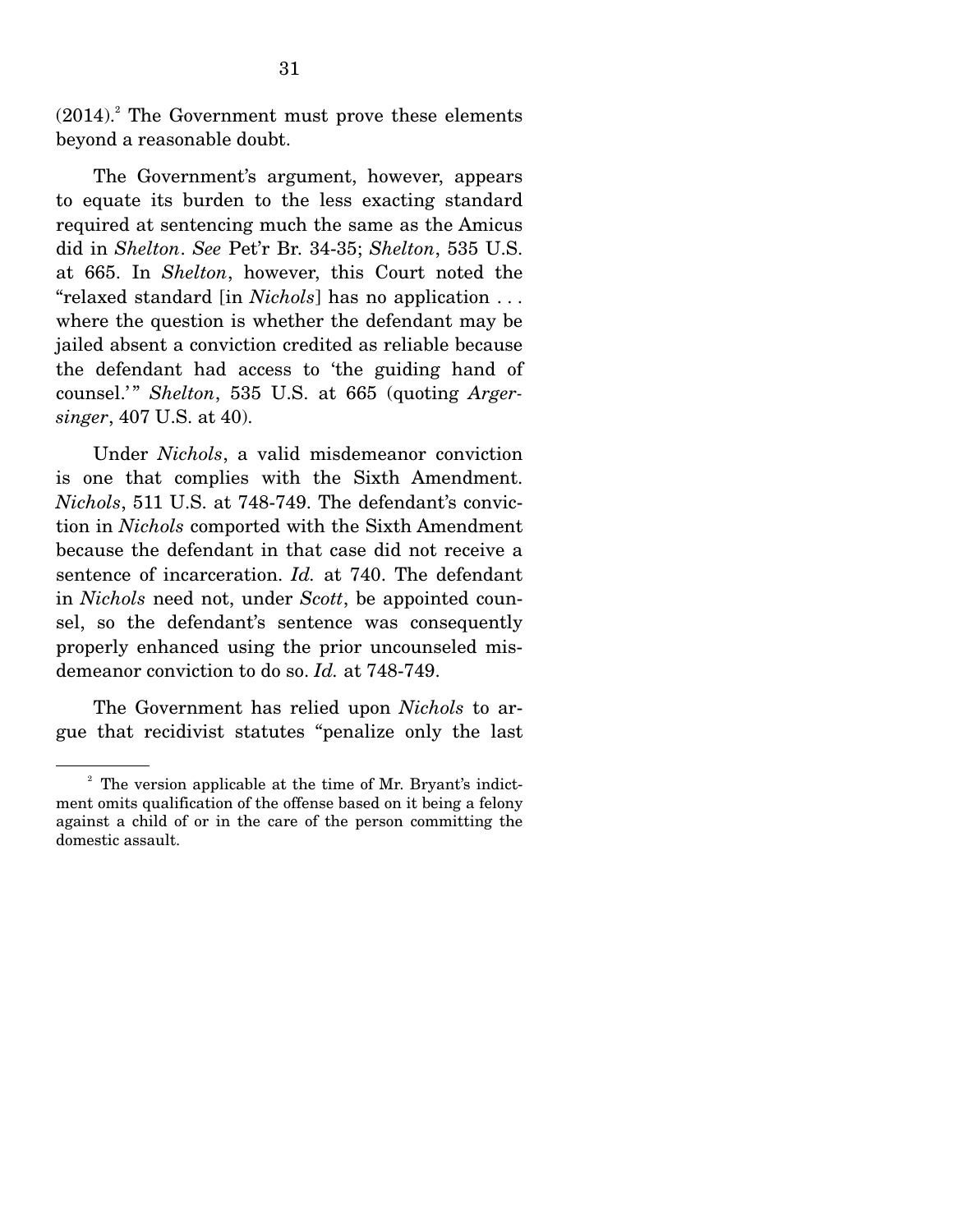offense committed by the defendant." Pet'r Br. 24. However, not one of the cases cited by the Government regarding recidivist statutes actually involves a situation, as here, where the prior conviction is an essential element in a subsequent prosecution.

 Moreover, this Court has already adopted a similar view of another Sixth Amendment right – that of confrontation. In *Crawford v. Washington*, 541 U.S. 36 (2004), this Court held that out-of-court statements cannot be used at a defendant's trial unless the defendant had a prior opportunity to cross-examine the witness. Put differently, an earlier testimonial statement that the defendant had no opportunity to challenge cannot be used against him in a later prosecution because it violates the Sixth Amendment in that later proceeding. *Id.* at 68. Because Mr. Bryant did not have the benefit of counsel during his tribal court proceedings, the admission of those prior convictions as an element in his subsequent §117 prosecution is alone sufficient to violate the Sixth Amendment. A critical "indicium of reliability" necessary to satisfy the Constitution in the §117 prosecution is the right to counsel – a right established by the Constitution.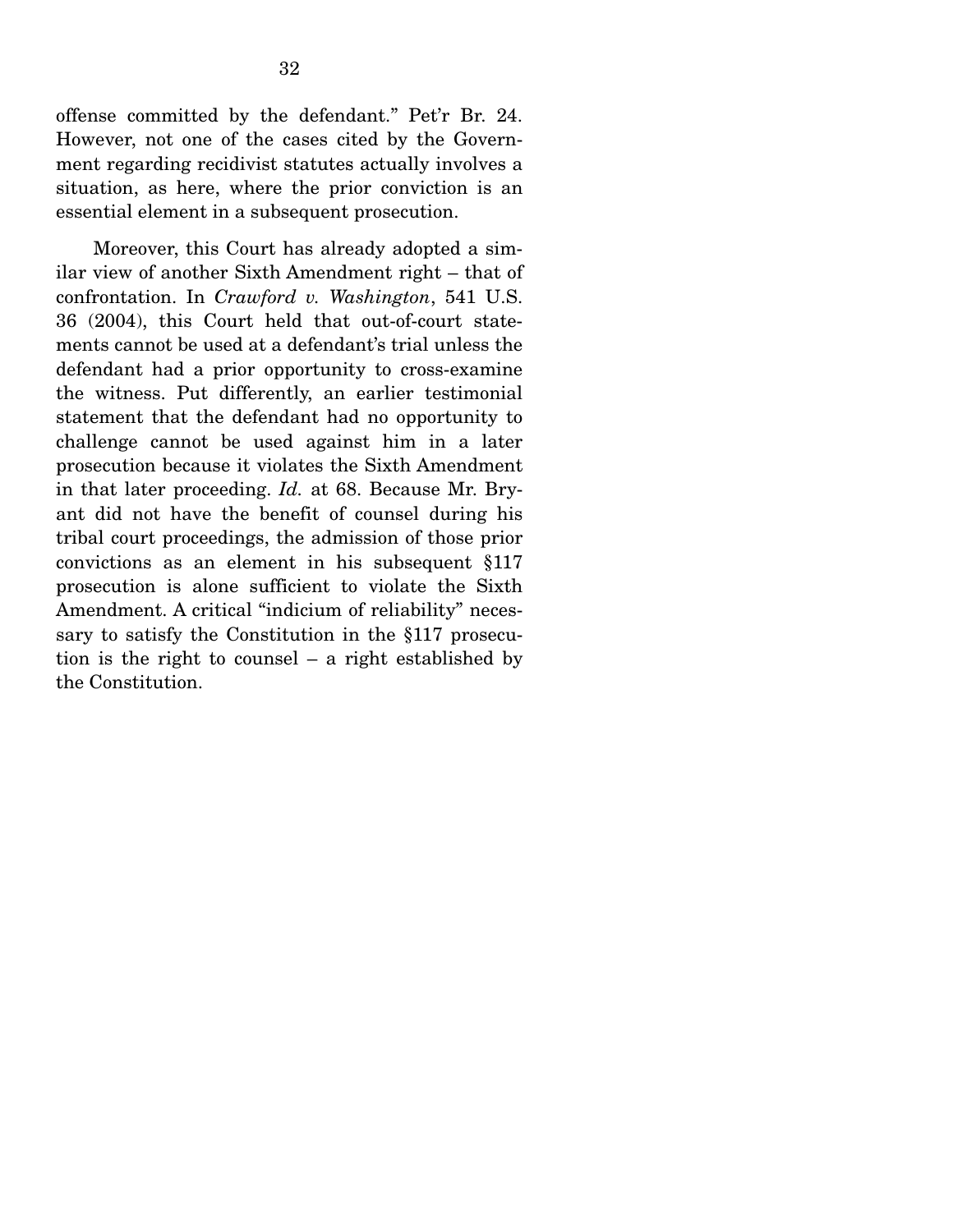**3. The Government's argument that the Sixth Amendment does not bar entry of an uncounseled misdemeanor conviction, but only an accompanying sentence of imprisonment misses the point.** 

 The Government's argument that "whether obtained in tribal, state, or federal court, an uncounseled misdemeanor conviction is constitutionally valid, both in its own right and for use in a subsequent proceeding, even if the sentence of imprisonment is not" is both illogical and unsupported by this Court's precedent. *See* Pet'r Br. 33. The argument is counter to the concession the Government made before the Ninth Circuit during oral argument, where the Government agreed if Mr. Bryant's convictions were obtained in state or federal court they would be invalid. *See Bryant*, 769 F.3d at 673 ("The government did not contest Bryant's representation that he lacked the assistance of counsel during his prior tribal court proceedings and that his convictions would have violated the Sixth Amendment had they been obtained in state or federal court."). That point aside, the Government is arguing what matters to the analysis before this Court now is Mr. Bryant's conviction and not the jail time he served for both of his uncounseled misdemeanor tribal court convictions. *See* Pet'r Br. 34.

 Assuming without conceding for the sake of the Government's argument Mr. Bryant's convictions in tribal court are valid when used in his subsequent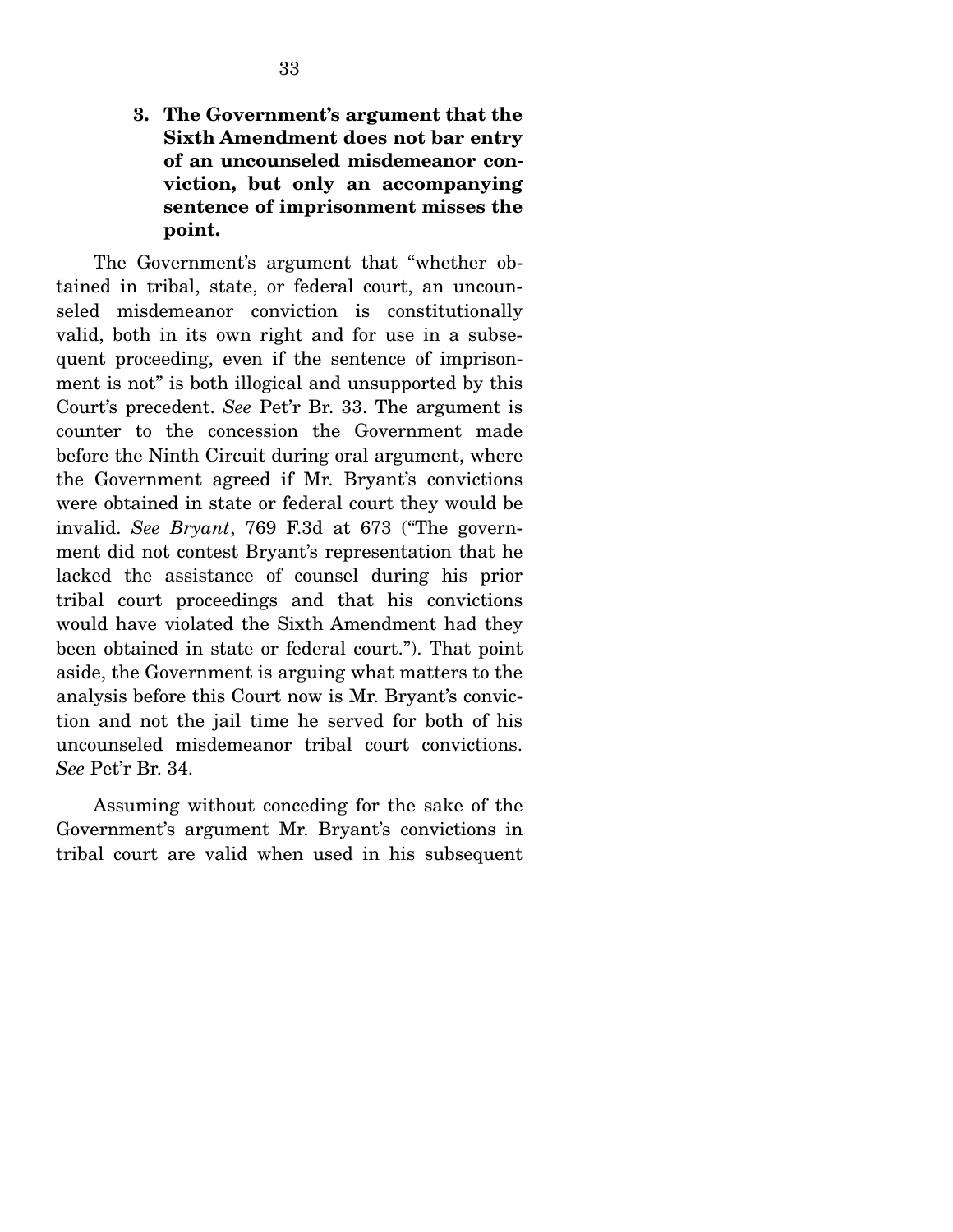§117 prosecution, the Government fails to address how the sentence he received comports with *Shelton*  and *Scott*. A sentence that risks deprivation of liberty cannot be imposed unless that defendant is given counsel. *See Shelton*, 535 U.S. at 658.

 Sixth Amendment jurisprudence has its focus on a defendant's sentence only insofar as determining whether the defendant's crime imposes incarceration. The resulting sentence, therefore, is not what triggers reliability concerns as the Government asserts. *See* Pet'r Br. 40 ("A Sixth Amendment holding that a tribal-court misdemeanor conviction is deemed unreliable if tribal court imposed a sentence of imprisonment, but not if the court imposed a lesser sentence such as a fine, would ... yield insupportable and incongruous results.").

 Rather, if a defendant receives a prison sentence, that defendant is entitled to counsel. Failure to provide counsel renders any conviction and subsequent sentence invalid and unreliable. *Argersinger*, 407 U.S. at 34 ("Beyond the problem of trials and appeals is that of the guilty plea, a problem which looms large in misdemeanor as well as in felony cases. Counsel is needed so that the accused may know precisely what he is doing, so that he is fully aware of the prospect of going to jail or prison, and so that he is treated fairly by the prosecution."). Interpreting the Sixth Amendment in such a manner will actually yield results that conform to this Court's constitutional precedent dating as far back as *Powell*.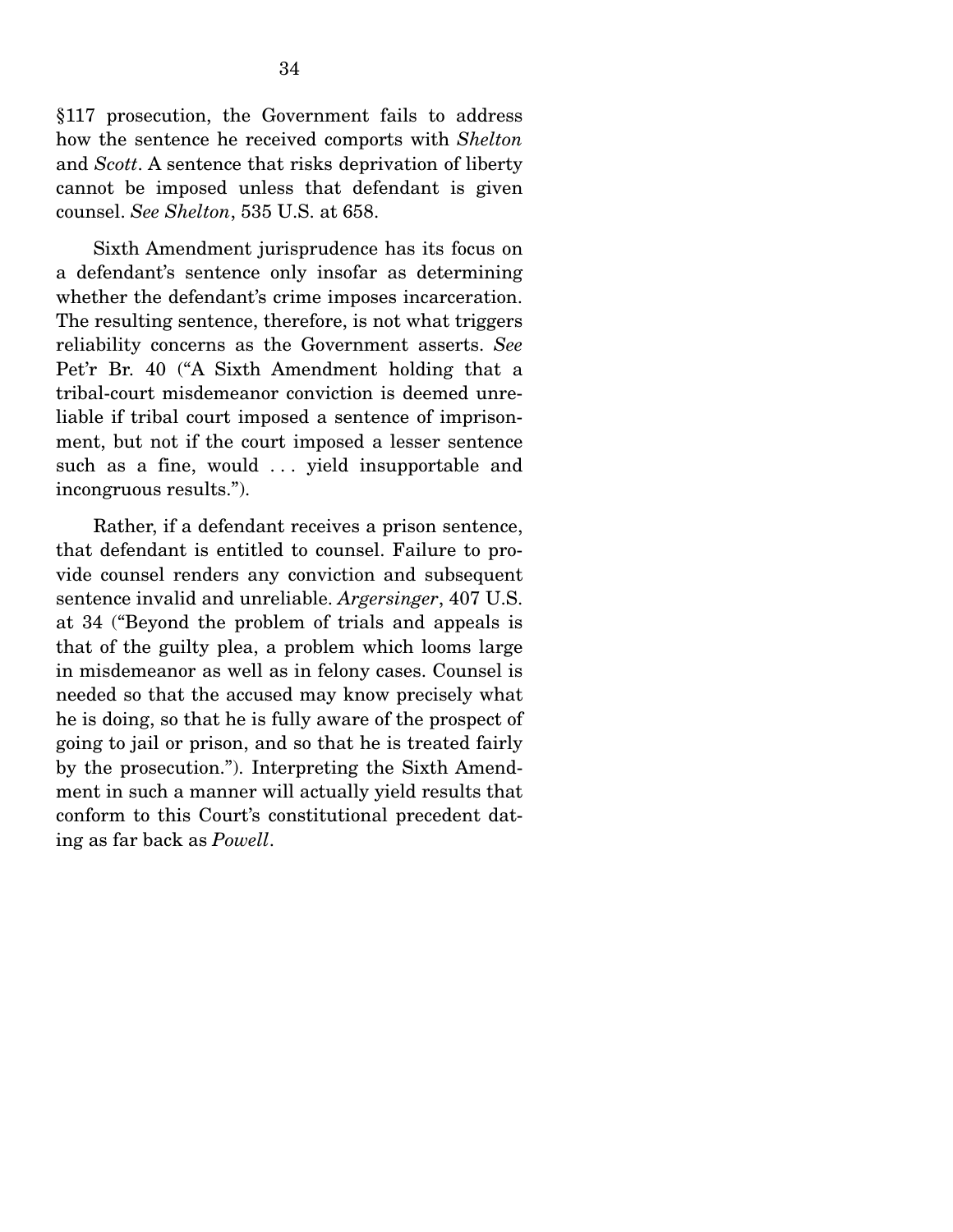**4. The Government's argument that uncounseled convictions may be used in later prosecutions without creating Sixth Amendment concerns if the defendant waived counsel in the earlier proceedings or was not indigent and elected to retain counsel is beside the point.** 

 The Government also suggests if this Court does not adopt an expansive view of *Nichols*, "the use of *any* uncounseled conviction in a subsequent proceeding, without regard to whether the absence of counsel violated the defendant's Sixth Amendment rights" would be called into question. Pet'r Br. 37, n.8 (emphasis in original). The Government cites to examples including a defendant who has waived his right to counsel or a defendant who can afford to hire counsel but chooses not to do so. *Id.* The inherent problem with the Government's argument is that under those examples the defendant has made a knowing, intelligent, and voluntary decision not to exercise his right to counsel thereby accepting the present and future ramifications of his decision. Mr. Bryant here did not have a similar choice. A defendant cannot intelligently waive something that does not exist. *See Johnson*, 304 U.S. at 464-465.

 Even under *Nichols*, this Court has required the prior conviction to be obtained in accordance with *Scott*. The Government should not be able to sidestep away from a fundamental requirement by simply proclaiming the Constitution does not apply to tribes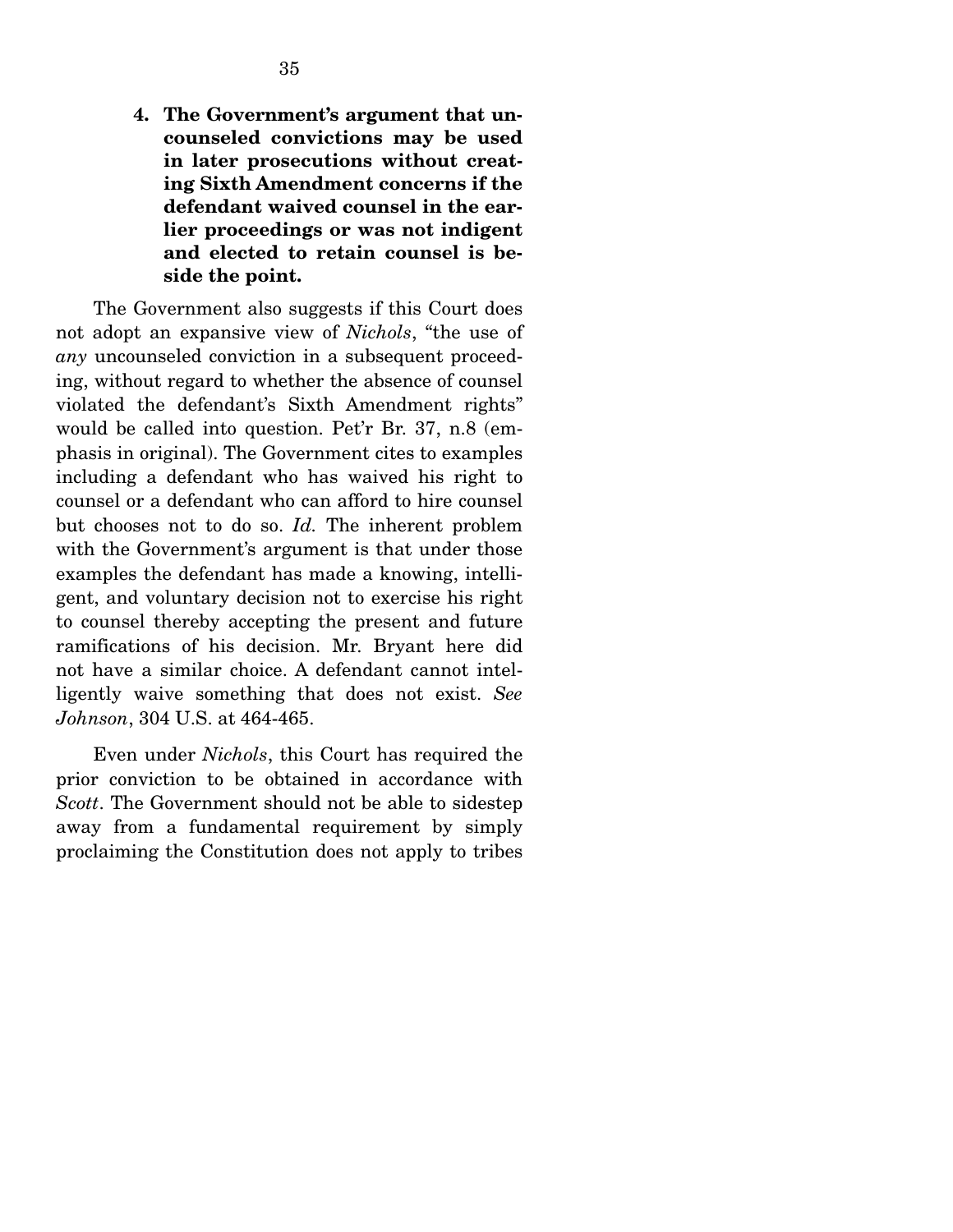and ICRA controls. Doing so actually ignores this Court's holding in *Nichols*. *See Nichols*, 511 U.S. at 749 (an uncounseled misdemeanor conviction may be used for subsequent sentencing enhancement purposes, so long as the prior conviction comports with *Scott*).

**D. This Court should hold the Sixth Amendment forbids the use of an uncounseled prior misdemeanor conviction resulting in a term of imprisonment to satisfy the prior convictions element of a subsequent §117 offense.** 

 The Government contends "[s]ection 117(a) is concerned with the fact of the tribal-court conviction, not the sentence [Mr. Bryant] received, and his misdemeanor *convictions* would be valid in state and federal court, even if the accompanying sentences of imprisonment would not." Pet'r Br. 35 (emphasis in original). The Government cannot prove, however, that Mr. Bryant has two final convictions that would each qualify as an assault "if subject to Federal jurisdiction," without also considering whether those convictions "if subject to Federal jurisdiction" are valid in federal court as the Ninth Circuit held in *Bryant*. *See* 18 U.S.C. §117(a)(1); *Bryant*, 769 F.3d at 677. Since Mr. Bryant received sentences of incarceration for his misdemeanor convictions, if subject to Federal jurisdiction for those offenses, he would have been entitled to counsel under *Scott*. Since he did not have counsel, his convictions when used in federal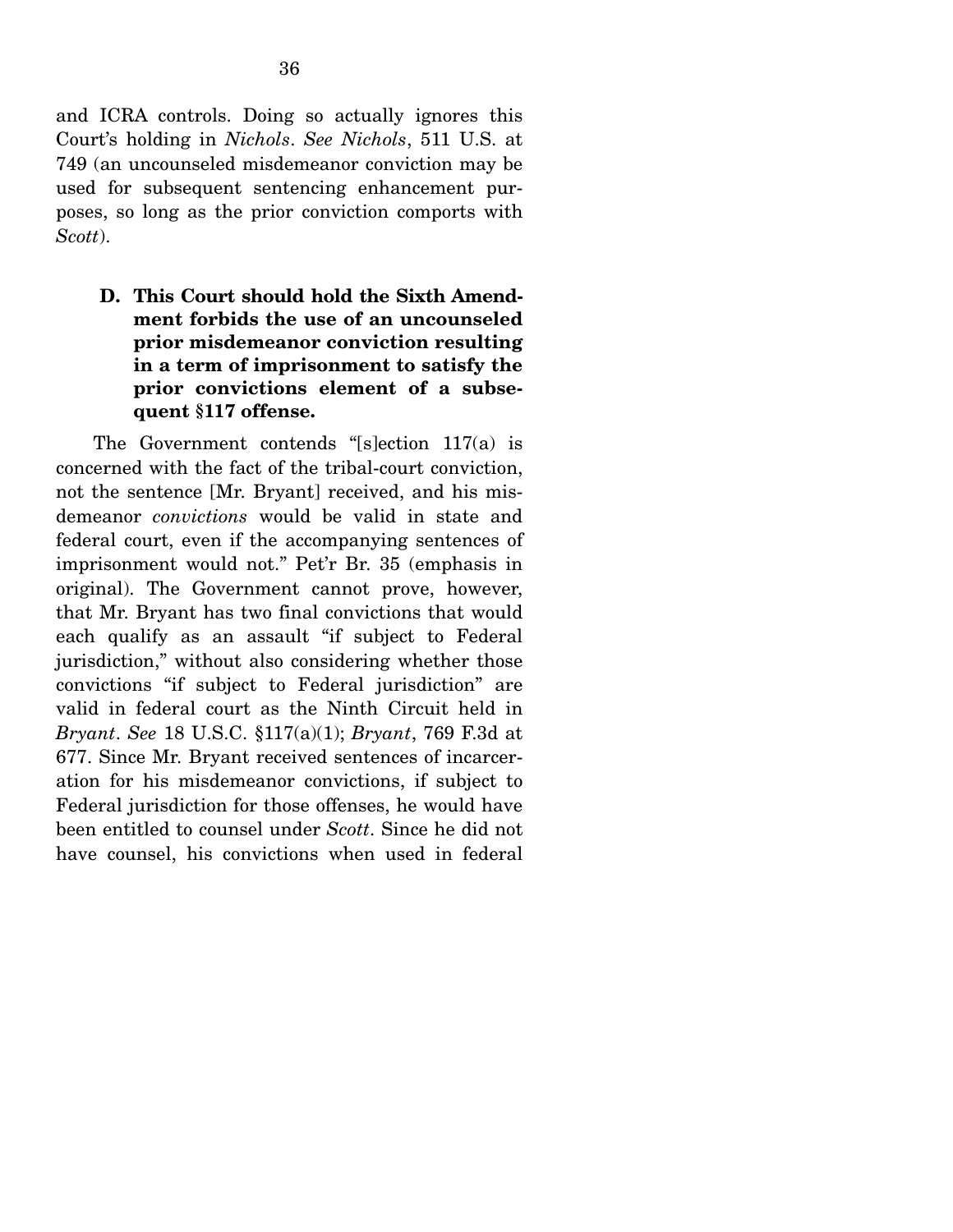court are invalid because they violate the Sixth Amendment.

 The Government argues "[u]nder *Nichols*, the validity of the prior conviction under the Sixth Amendment determines whether that Amendment constrains the subsequent use of the conviction." Pet'r Br. 31. The Government wants the focus just to be on validity so the Government can argue that, because Mr. Bryant's convictions were valid under ICRA, they can be used as proof in a subsequent prosecution without question. Inclusive in a validity analysis of a prior conviction is the Sixth Amendment and its attendant jurisprudence like *Scott* and its progeny.

 The holding in *Scott* is not about adjudicating guilt. *See* Pet'r Br. 33. It is about determining when counsel must be afforded to a defendant before adjudication. A defendant does not need the guiding hand of counsel if the crime to which he is subject does not result in incarceration. *See Scott*, 440 U.S. at 373-374. Misdemeanor convictions and corresponding sentences in those situations are thereby valid and reliable only if they comport with *Scott* and its progeny. *Id.*  However, when a defendant receives jail time for his misdemeanor offense without the guiding hand of counsel, the resulting misdemeanor conviction is invalid and unreliable because the conviction does not comport with *Scott* and its progeny.

 Again, even under this Court's holding in *Nichols*, the prior misdemeanor conviction must be valid under *Scott* which has its basis in the Sixth Amendment.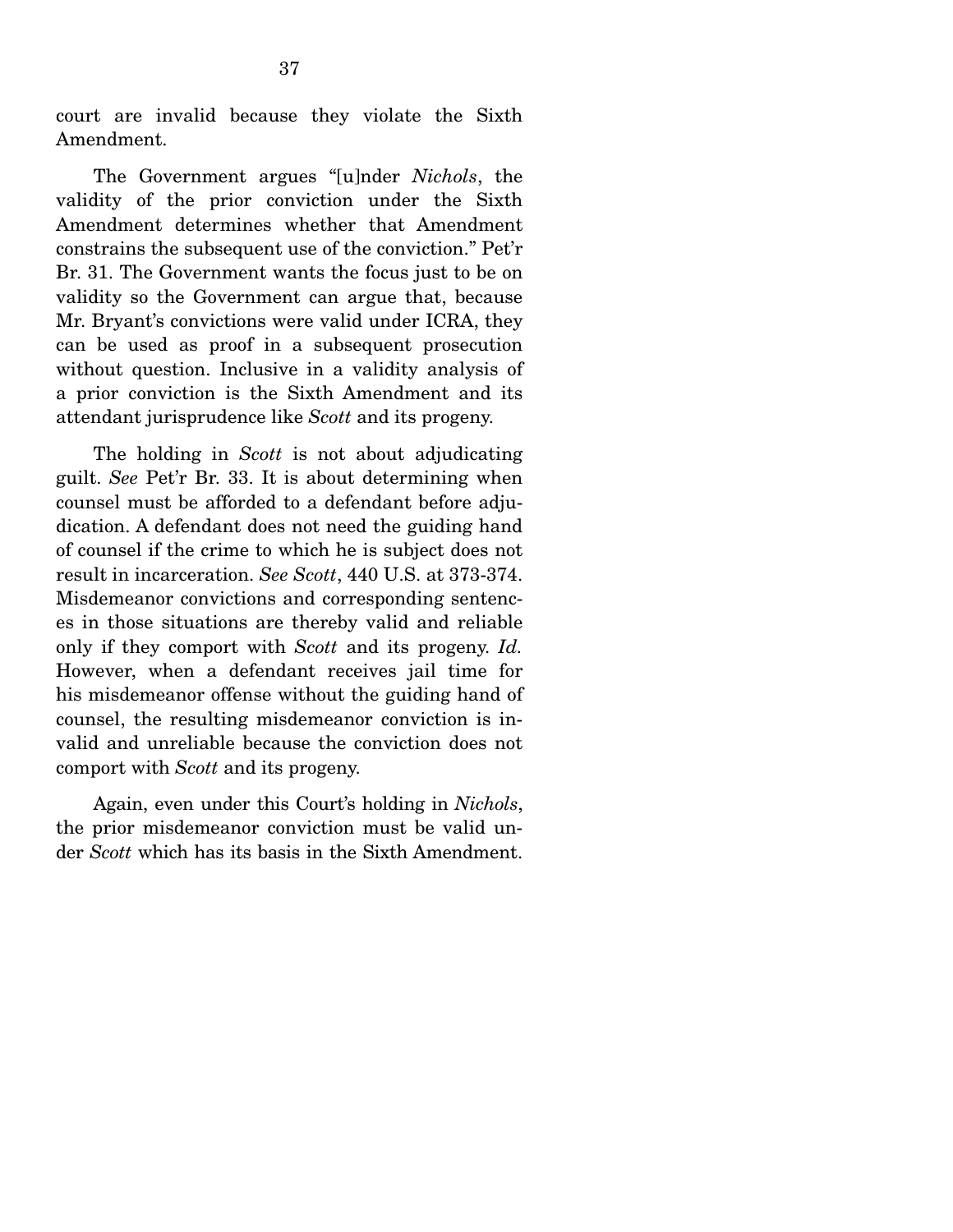This Court should hold the same is true for Mr. Bryant's misdemeanor tribal court convictions when those convictions are later used as an element in a §117 federal prosecution.

### **II. THE GOVERNMENT'S DUE PROCESS CHAL-LENGE IS NOT A SEPARATE SUBSTAN-TIVE OR PROCEDURAL DUE PROCESS CHALLENGE, NOR IS IT PROPERLY PRE-SERVED.**

 A Sixth Amendment analysis governs this case and should be applied accordingly. If this Court holds against Mr. Bryant on the Sixth Amendment argument, however, this Court should not decide this issue based on Due Process but rather remand Mr. Bryant's case to the Ninth Circuit for its decision on that basis.

### **A. Any Due Process discussion was intermingled with the Sixth Amendment challenge.**

Mr. Bryant did not make a separate substantive or procedural due process challenge in his motion to dismiss before the district court. Rather, to the extent he challenged Due Process, it was based on the Government using uncounseled tribal court convictions that violated the Sixth Amendment in his current federal prosecution. Defendant's Brief in Support of Motion to Dismiss Indictment, United States v. Bryant, Case No. CR-11-70-BLG-JDS, ECF Doc. 20,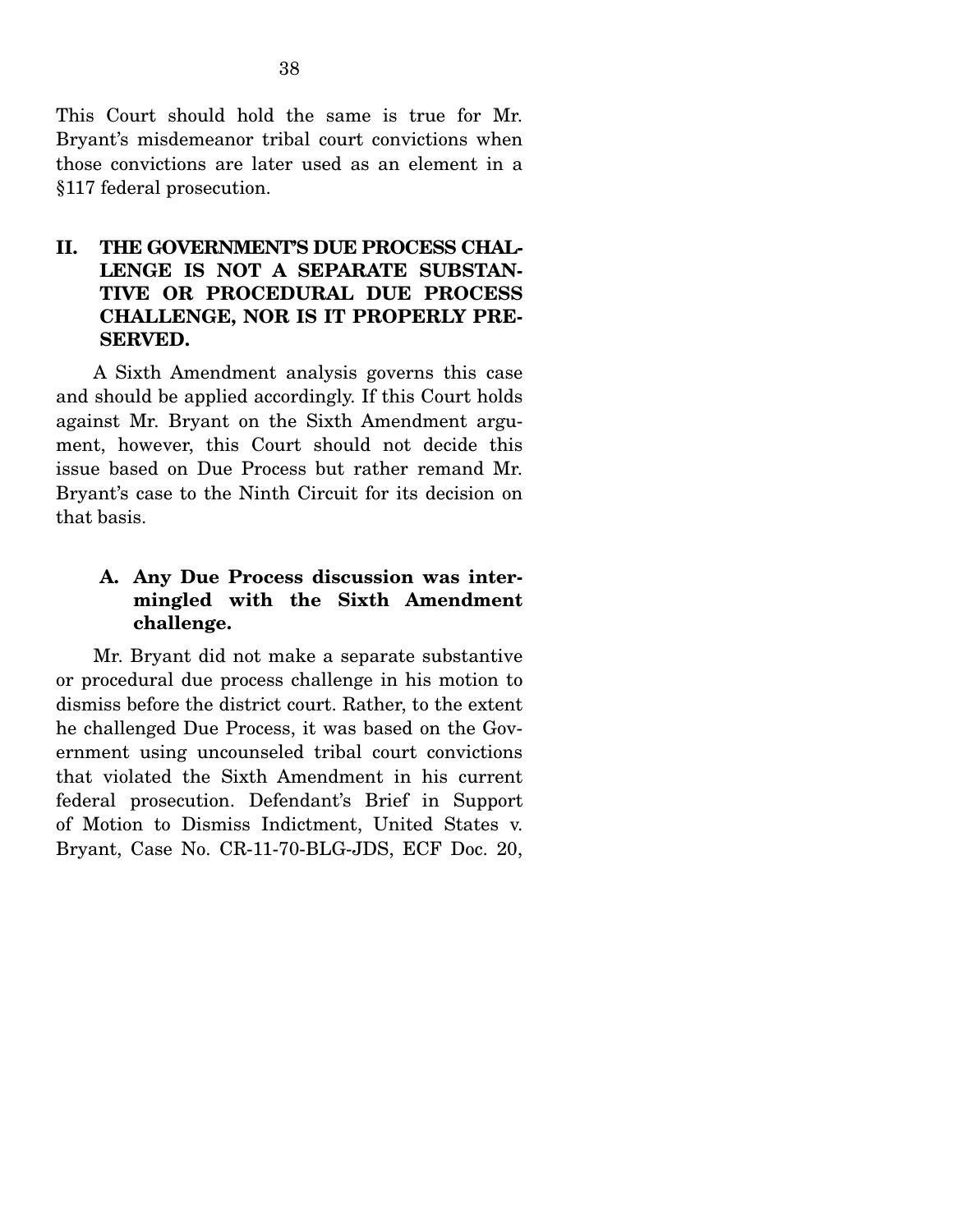at 5 (D. Mont. 11/07/11) ("Relying on un-counseled tribal convictions violates 'anew' the Sixth Amendment right to counsel and Due Process in this case."). Any Due Process violation came, therefore, as a result of the Sixth Amendment violation and Mr. Bryant's argument continued in that vein. He then focused his argument, alternatively, on an Equal Protection challenge. *Id.* at 8-11.

 In the Government's five-page response to his motion to dismiss, the Government argued no Sixth Amendment violation existed due to tribal courts being judicial branches of sovereign bodies. United States' Response to Defendant's Motion to Dismiss Indictment, United States v. Bryant, Case No. CR-11- 70-BLG-JDS, ECF Doc. 21, at 1-3 (D. Mont. 11/14/11). The Government continued that the prosecution of Mr. Bryant under 18 U.S.C. §117 did not violate Equal Protection because distinctions based on tribal affiliations were not invidious race-based distinctions. *Id.* at 3-4.

 At the motion hearing, Mr. Bryant never once discussed Due Process as a stand-alone violation. Instead, Mr. Bryant's core argument was on the Sixth Amendment violation inherent in the Government's prosecution of him, as was the Government's focus in its response. *See* Pet'r App. at 23a-26a, 29a-31a. The district court ruled from the bench denying Mr. Bryant's motion, indicating "the convictions and the pleas do not meet the criteria for the charge that's been filed here." Pet'r App. at 32a.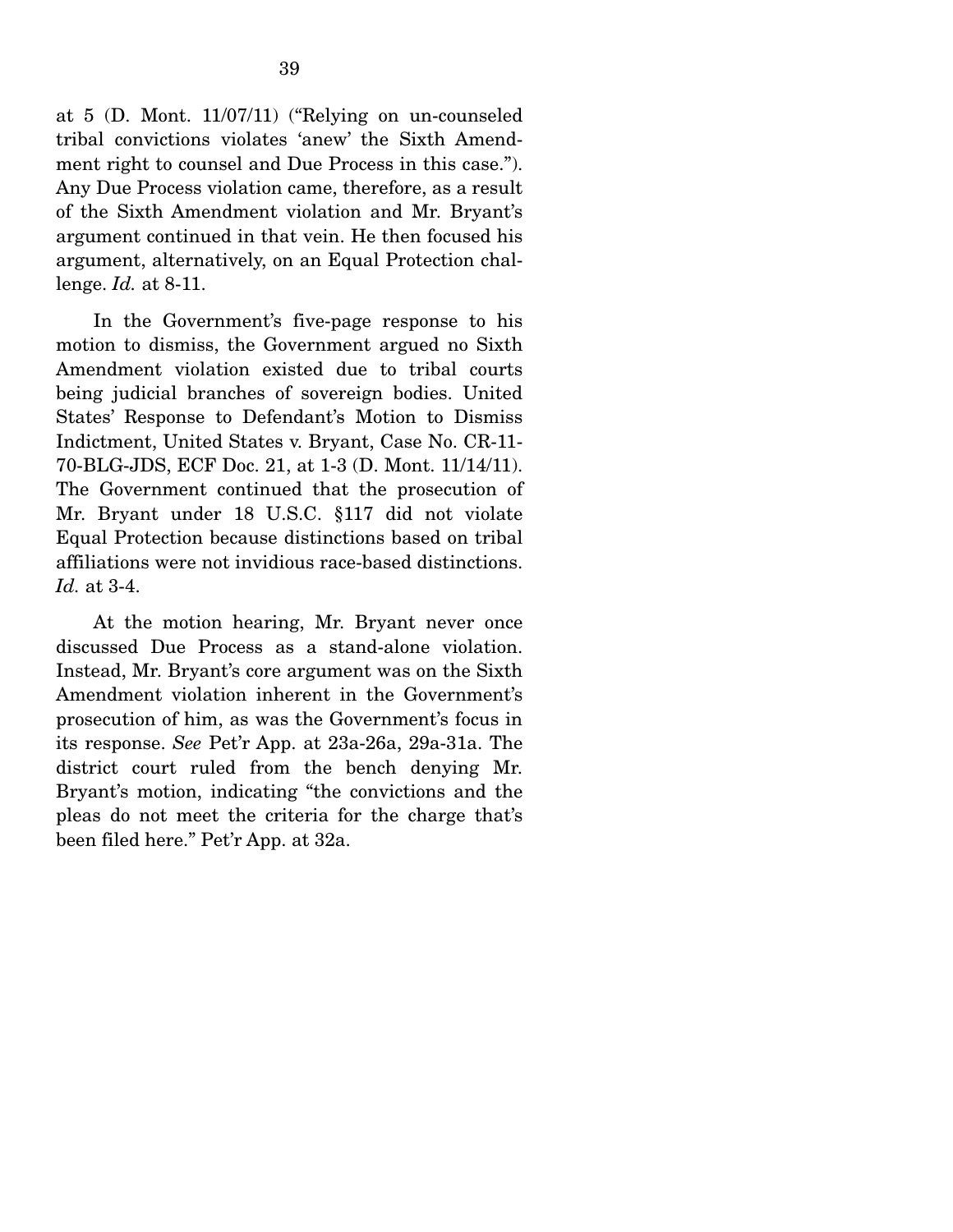Mr. Bryant's opening brief before the Ninth Circuit mentioned Due Process only in passing in delineating the issue presented but did not discuss a stand-alone Due Process violation. Brief of Appellant, United States v. Bryant, Case No. 12-30177, ECF Doc. 4, at 9, 13-31 (9th Cir. 08/31/12). Rather, Mr. Bryant centered his argument on the Sixth Amendment and Equal Protection challenges made before the district court. *Id.* The Government also mentioned Due Process in its heading, but its response too was on the Sixth Amendment and Equal Protection. Brief of Appellee, United States v. Bryant, Case No. 12-30177, ECF Doc. 15, at 7-8, 11-18 (9th Cir. 11/15/12). Mr. Bryant's reply brief indicated §117 violated the Fifth and Sixth Amendments because it permitted the Government to use uncounseled tribal court convictions as an element to prove commission of the crime, again evidencing a Due Process discussion that was intermingled with the Sixth Amendment challenge. Reply Brief of Appellant, United States v. Bryant, Case No. 12-30177, ECF Doc. 20, at 7-16 (9th Cir. 12/13/12). The Sixth Amendment was pivotal for both parties in supplemental briefing.

 The Ninth Circuit then decided Mr. Bryant's case based on a Sixth Amendment analysis and denied the Government's petition for rehearing en banc on the same basis. *See Bryant*, 769 F.3d 671; *Bryant*, 792 F.3d 1042. The petition for rehearing briefing, again, did not focus on a Due Process challenge by itself. *See* Petition for Rehearing En Banc of Appellee, United States v. Bryant, Case No. 12-30177, ECF Doc. 56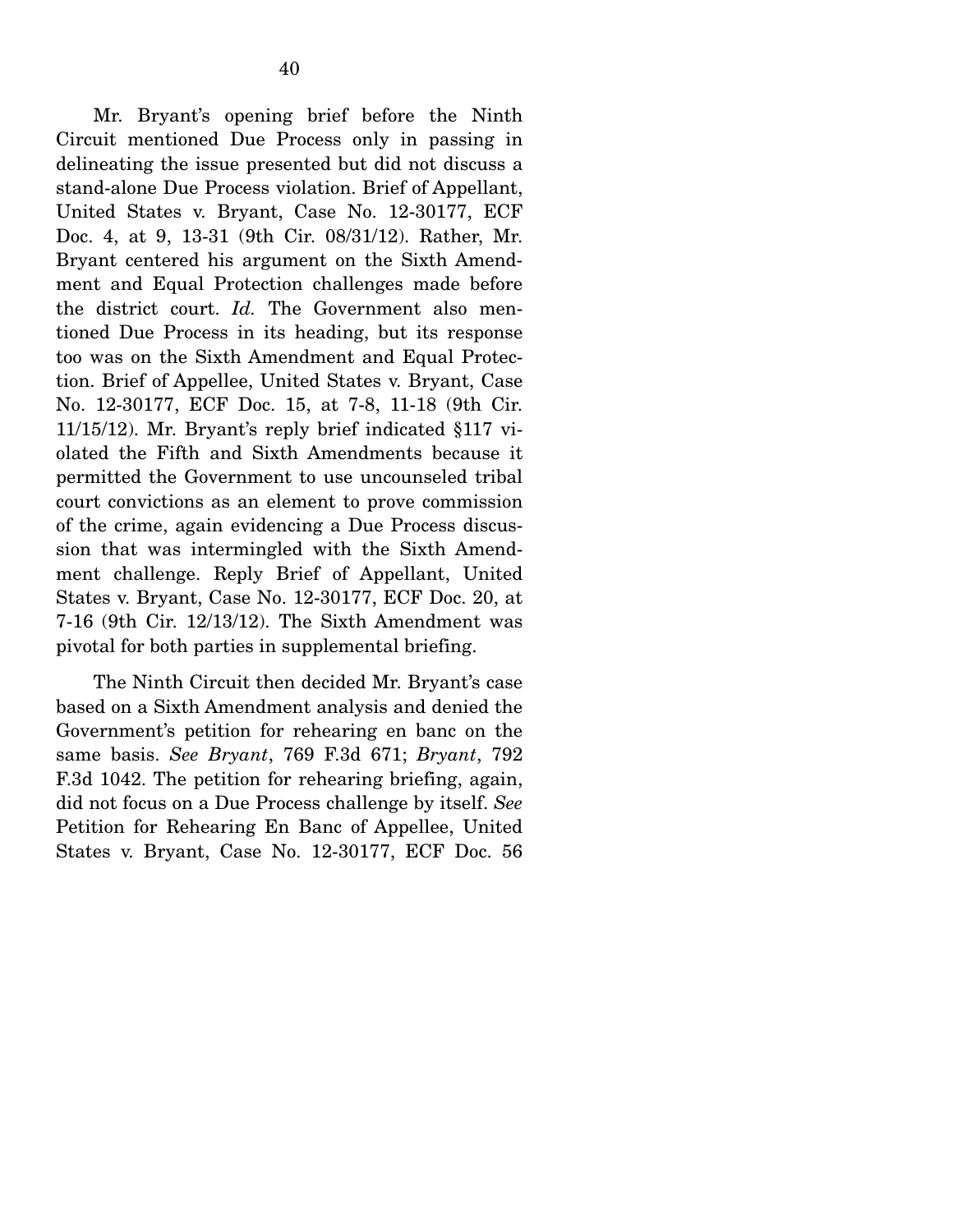(9th Cir. 12/15/14); Response to Petition for Rehearing En Banc of Appellee, United States v. Bryant, Case No. 12-30177, ECF Doc. 62 (9th Cir. 03/17/15). The first time Due Process became a separate issue was the Government's petition for a writ of certiorari before this Court, which Mr. Bryant argued this Court should decline to review. *See* Pet'r Pet. at 16- 19; Resp. Opp. at 22.

 Mr. Bryant reiterates here this Court should reject any attempt by the Government to reverse the Ninth Circuit's decision in this case based on a constitutional provision not addressed by the court of appeals. This Court has emphasized it "is a court of final review and not first review." *Adarand Constructors, Inc. v. Mineta*, 534 U.S. 103, 110 (2001) (citation omitted); *See also Alabama State Federation of Labor v. McAdory*, 325 U.S. 450, 461 (1945) ("It has long been its considered practice [for this Court] not . . . to decide any constitutional question in advance of the necessity for its decision, or to formulate a rule of constitutional law broader than is required by the precise facts to which it is to be applied, or to decide any constitutional question except with reference to the particular facts to which it is to be applied.") (citations omitted).

 The Government has presented this Court with "no reason to abandon [its] usual procedures in a rush to judgment without a lower court opinion." *F.C.C. v. Fox Television Stations, Inc.*, 556 U.S. 502, 529 (2009); *See also e.g.*, *United States v. Apel*, 134 S. Ct. 1144, 1153 (2014) (declining to reach respondent's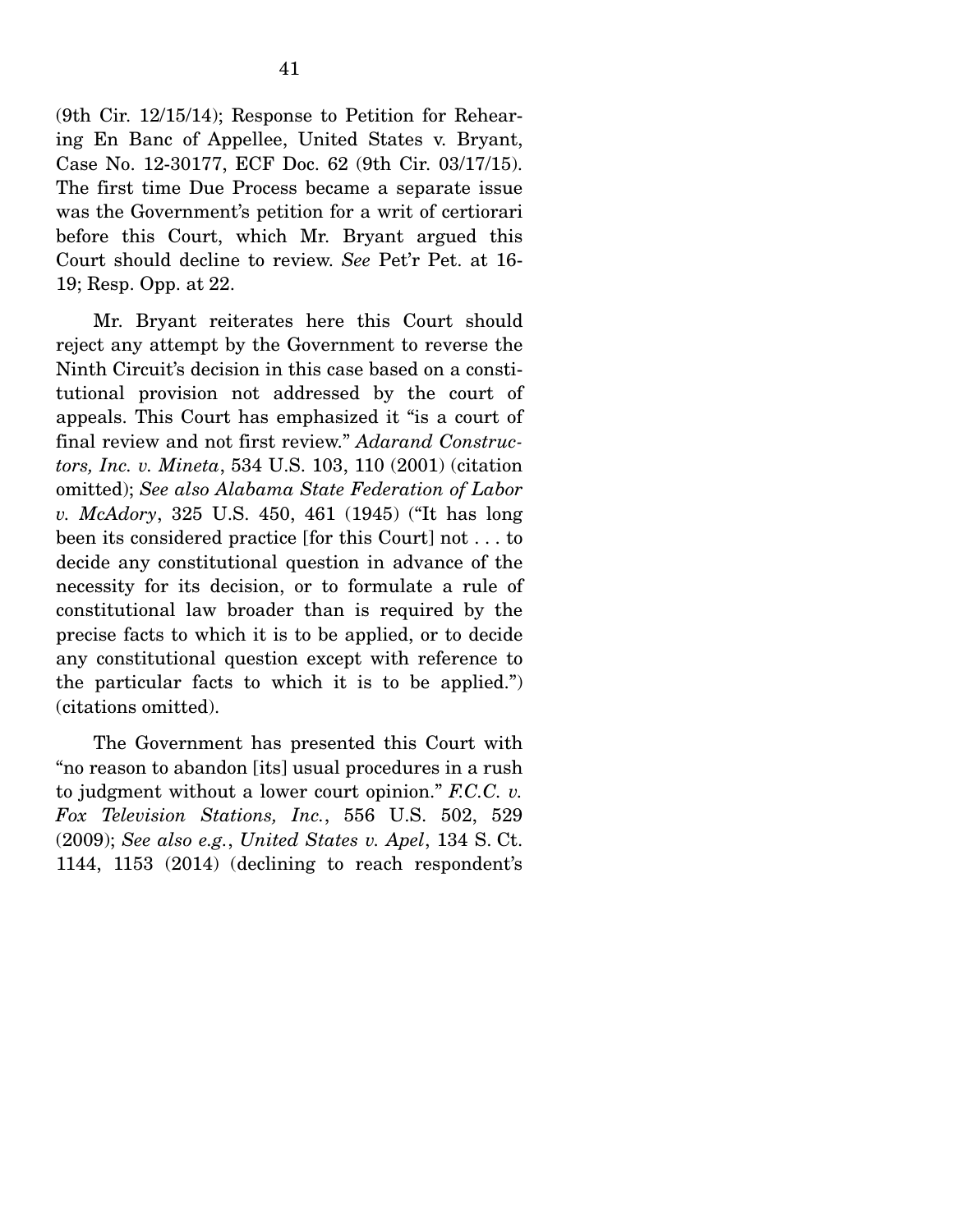alternative constitutional argument in support of judgment below where "the Court of Appeals never reached [respondent's] constitutional arguments").

 To the extent this Court entertains Due Process principles, this Court should do so as Mr. Bryant addressed them in the preceding argument when those principles interplay with the Sixth Amendment analysis.

**B. This Court should not address the Due Process issue the Government now presents in its merits brief because that issue was not embraced by the Question Presented before this Court in the Government's petition for a writ of certiorari.** 

 Regarding the Due Process Clause, the Government takes the position for the first time in its merits brief that Mr. Bryant's prior tribal court convictions are not categorically unreliable because Mr. Bryant did not object to certain paragraphs in the presentence report (PSR).<sup>3</sup> See Pet'r Br. 55. This argument

<sup>&</sup>lt;sup>3</sup> In its petition for a writ of certiorari, the Government discussed *Lewis* as it targeted Congress's rationale in drafting a statute. *See* Pet'r Pet. at 17; *see also Lewis*, 445 at 62. The Government then expanded its Due Process argument in its merits brief arguing under *Lewis* the mere fact of Mr. Bryant's tribal court convictions is sufficient for use in the §117 prosecution without having to consider Mr. Bryant's prior convictions under the categorical approach doctrine. *See* Pet'r Br. 41; *Lewis*, 445 U.S. at 66.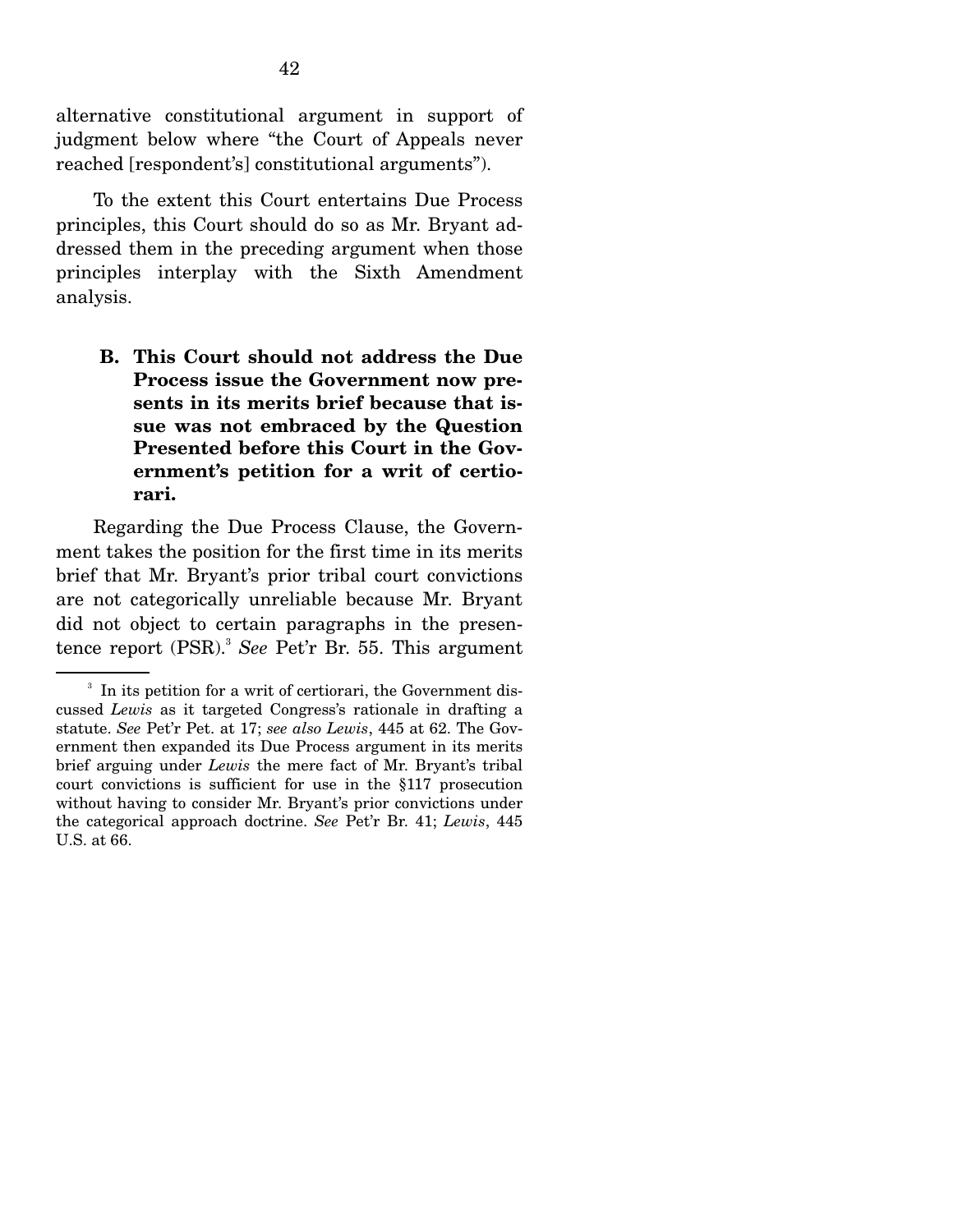warrants scrutiny for several reasons, chief among them being the Government appears to be arguing either that the categorical approach does not apply to alleged prior tribal court convictions in a §117 prosecution; or that Mr. Bryant has knowingly and intelligently waived the protections the categorical approach was designed to afford.

 Neither of these assertions is correct and/or supported by the record in this case. Furthermore, determination of categorical reliability of a prior conviction for use at the guilt phase or the sentencing phase of a proceeding involves application of settled principles established by this Court. *See e.g.*, *Taylor v. United States*, 495 U.S. 575, 602 (1990) (an offense constitutes "burglary" under the federal statute if it has the basic elements of a "generic" burglary or if the charging document and the jury instructions actually require the jury to find all the elements of generic burglary in order to convict). The very scope of the Government's argument on this point suggests this case may become moot. *See Arizonans For Official English v. Arizona*, 520 U.S. 43, 68 n.23 (1997) (It is the duty of counsel to bring to the federal tribunal's attention, "*without delay*," facts that may raise a question of mootness.) (emphasis in original).

In Cause No. 14-10154, this Court will determine whether a defendant's prior conviction for domestic assault can serve as a predicate for criminal liability in a proceeding for unlawful firearm possession under 18 U.S.C. §921(a)(33)(A) and §922(g)(9). More specifically in *Voisine v. United States*, U.S. Sup. Ct.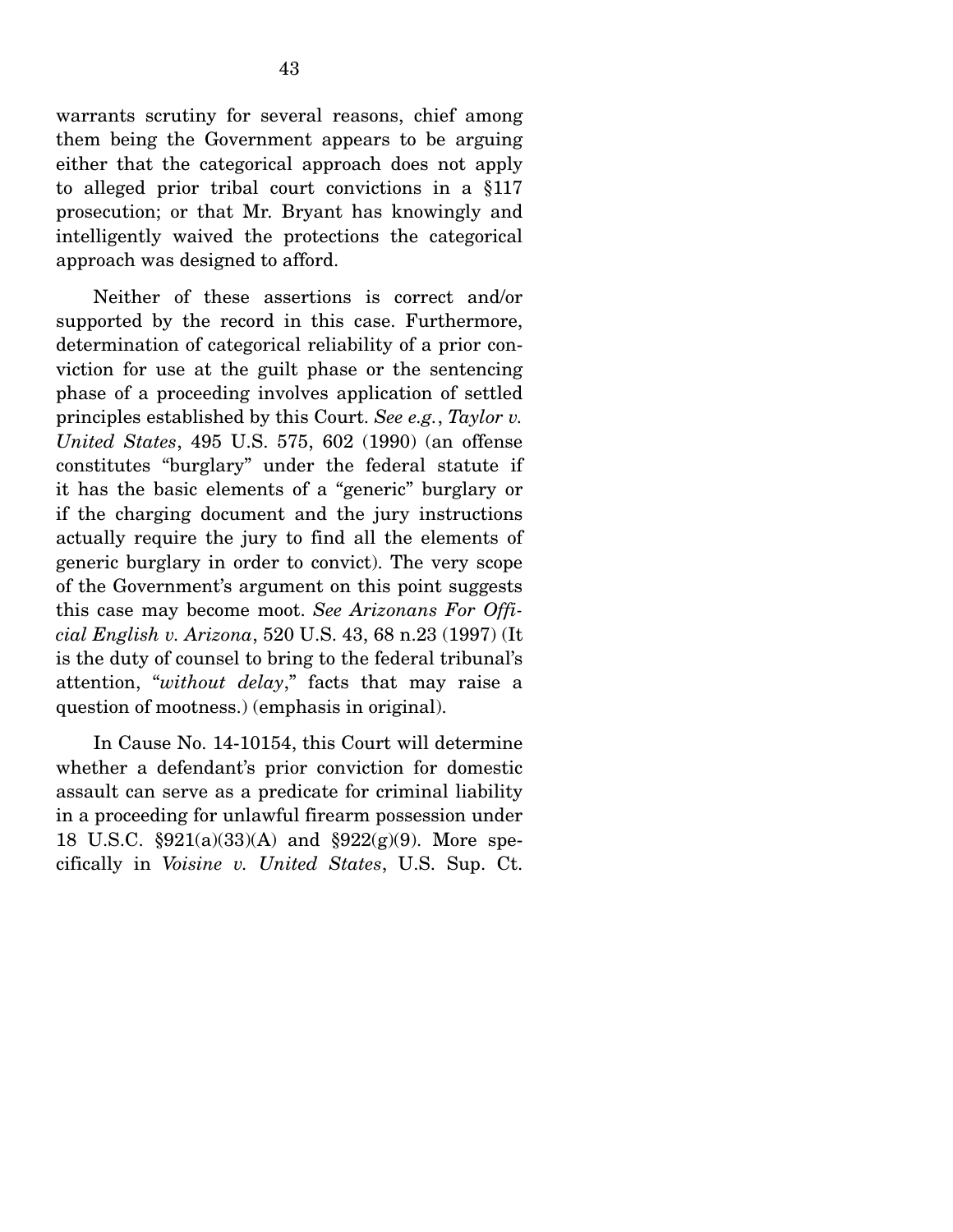Docket No. 14-10154, this Court will resolve whether a prior conviction for domestic assault committed with a *mens rea* of recklessness can serve as a predicate in a §922(g)(9) prosecution. *Cf. United States v. Castleman*, 134 S. Ct. 1405, 1414 n.8 (2014) (recognizing under this Court's decision in *Leocal v. Ashcroft*, 125 S. Ct. 377 (2004), the courts of appeals have almost uniformly held recklessness is not sufficient).

 Here, the tribal code section under which Mr. Bryant was convicted for domestic assault authorizes conviction – not only for intentional conduct – but for reckless and negligent conduct as well.<sup>4</sup> The Government acknowledges as much. Pet'r Br. 7, n.4. Yet, the Government appears to seek a rule from this Court holding tribal court convictions exempt from application of the categorical approach whereby the tribal court convictions can be proved at trial anew like the circumstances-based approach for prior convictions under *United States v. Hayes*, 555 U.S. 415 (2009), and *Nijhawan v. Holder*, 557 U.S. 29 (2009); *See also United States v. Berry*, \_\_\_ F.3d \_\_\_, 2016 WL 682978 (4th Cir. 2016) (distinguishing between categorical and non-categorical approach to prior sex convictions).

<sup>4</sup> "Any person who purposefully, knowingly, recklessly, or negligently abuses their spouse, family member, or household member shall be prosecuted for committing the offense of domestic abuse." Northern Cheyenne Tribal Code 7-5-10(A).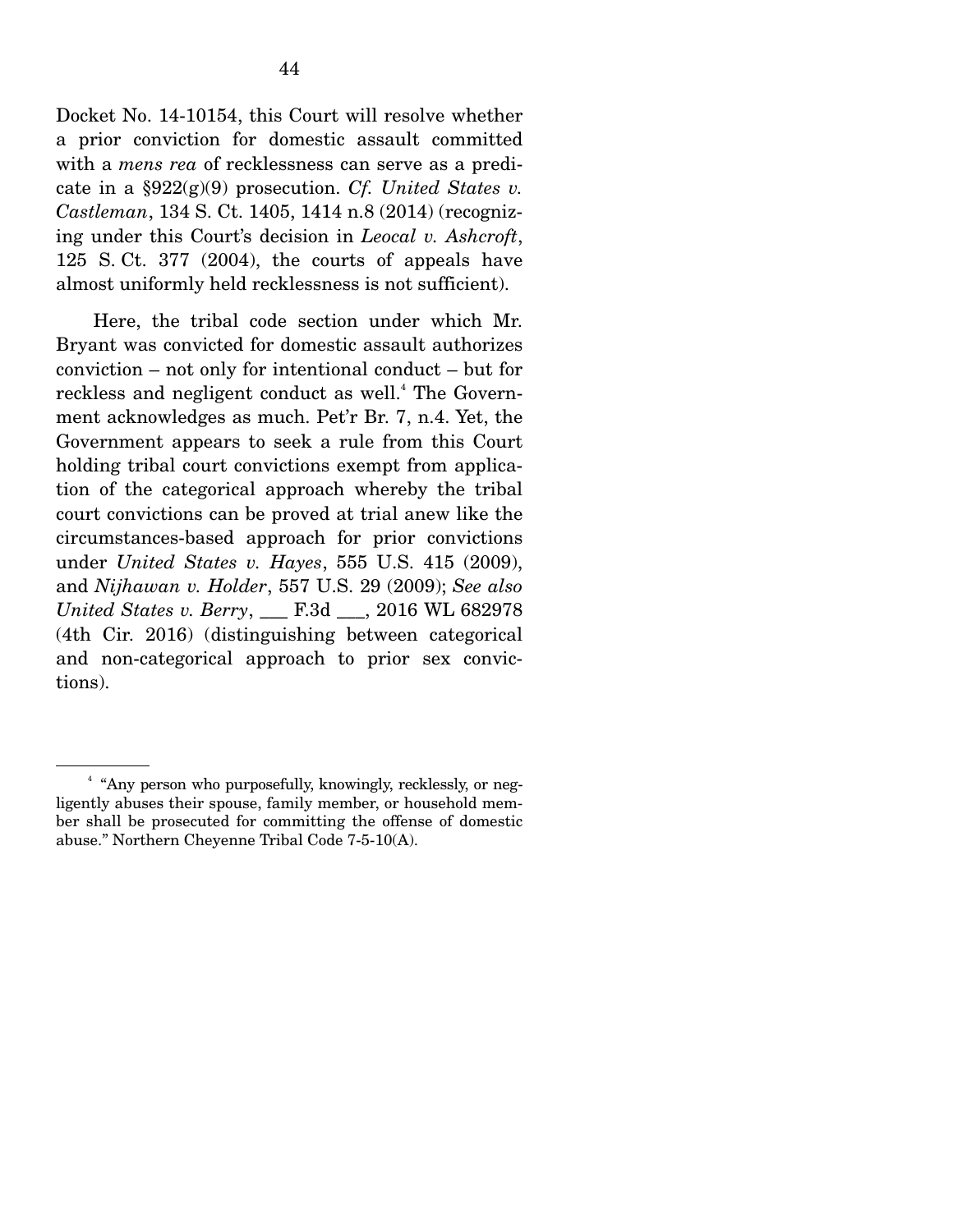The tribal code at issue here (7-5-10) is nondivisible and thereby not subject to the modified categorical approach. *See Descamps v. United States*, 133 S. Ct. 2276, 2285 n.2 (2013) (Indivisible statutes may contain alternative means of committing the crime. Divisible statutes may contain alternative elements of functionally separate crimes.). And, regardless of whether the categorical approach applies, the more concerning aspect of the Government's contention is its attempt to have this Court create a *Lewis*type rule as applied to tribal court convictions. That is, the Government seeks a decision from this Court holding the mere fact of a tribal court conviction – whether counseled or not, whether reliable or not, whether proven or not – matters not to the Government's subsequent §117 prosecution, even though the tribal court convictions are used as an element in that §117 prosecution. Mr. Bryant has argued why the outcome of this case is dictated by *Burgett* and not by *Lewis* and reiterates those arguments here.

 Finally, if Mr. Bryant's prior tribal court charges are to be tried anew as a non-categorical matter in the district court in the context of his §117 prosecution, Mr. Bryant has appointed counsel in that proceeding rendering the Sixth Amendment issue in this case moot. And, in any case, none of this was argued by either party in the courts below and whether the *Taylor* categorical approach applies to tribal court prior convictions in a §117 prosecution is not fairly raised in the Question Presented by the Government's petition for a writ of certiorari.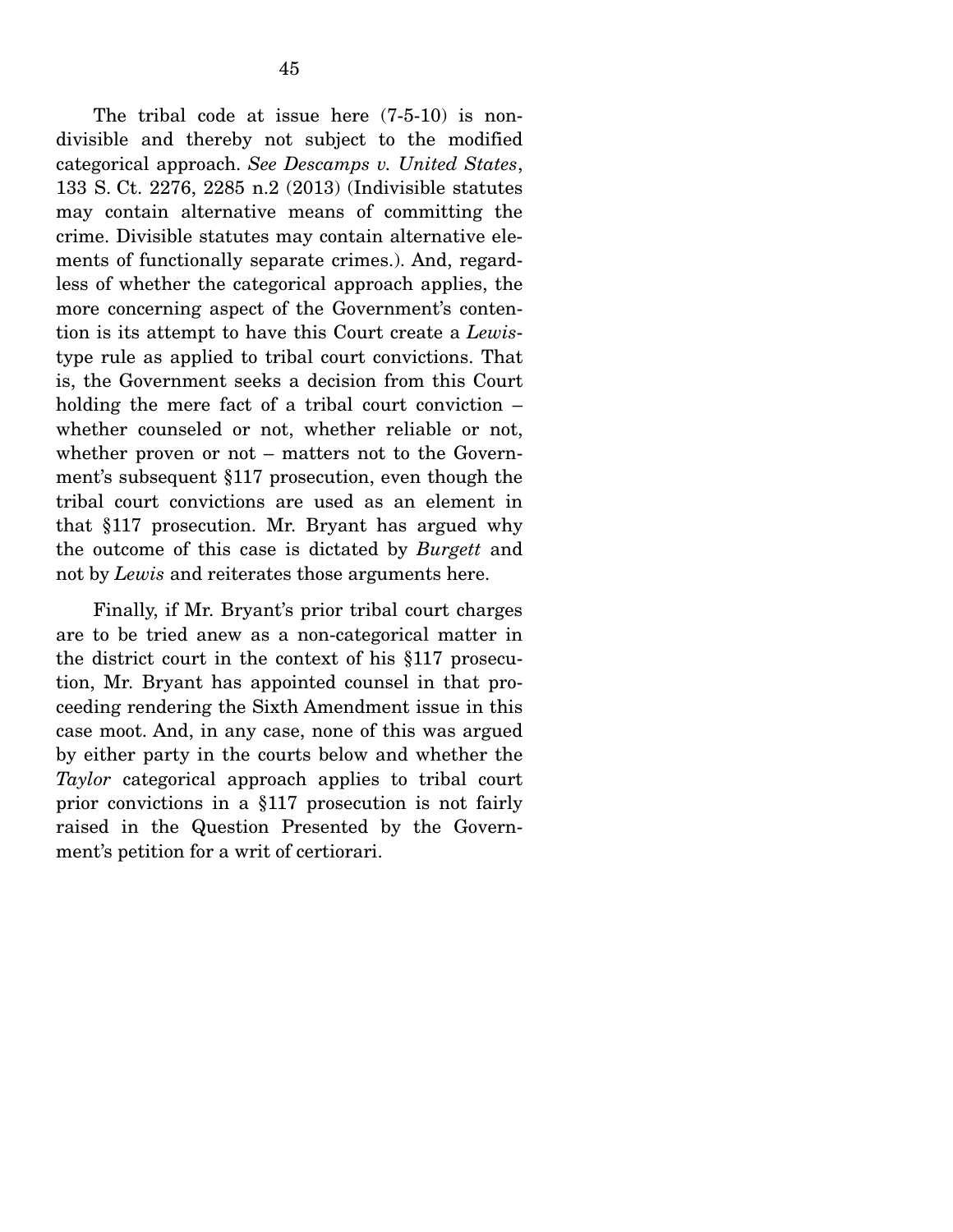### **C. If this Court reaches the Government's Due Process argument, §117 deprives Mr. Bryant and others like him of Due Process.**

The Government jumps into a discussion about Congress's intent in enacting §117 as its first point under the Due Process heading, arguing Congress could rationally conclude uncounseled tribal court convictions could be used to prove guilt of the §117 crime because the mere fact of his conviction is all that is concerned. *See* Pet'r Br. 41-43, citing *Lewis*. The Government does not articulate what substantive or procedural due process violation exists in this case that it is attempting to defend. The Government instead uses rationality discussion to discuss the policies underlying the statute – a discussion that injects a factual dissertation about domestic violence that need not be addressed when looking at the Sixth Amendment violation here.

 Mr. Bryant is fully cognizant of the legislative intent of §117 and wholly recognizes courts presume the legislature intended to enact a constitutional law. *Mistretta v. United States*, 488 U.S. 361, 372 (1989). Nevertheless, the presumption, even coupled with an important goal, is not definitive. *Cf. United States v. L. Cohen Grocery Co.*, 255 U.S. 81, 92-93 (1921) ("not forgetful of our duty to sustain the constitutionality of the statute if ground can possibly be found to do so, we are nevertheless compelled in this case to say that we think the court below was clearly right in holding the statute void for repugnancy to the Constitution").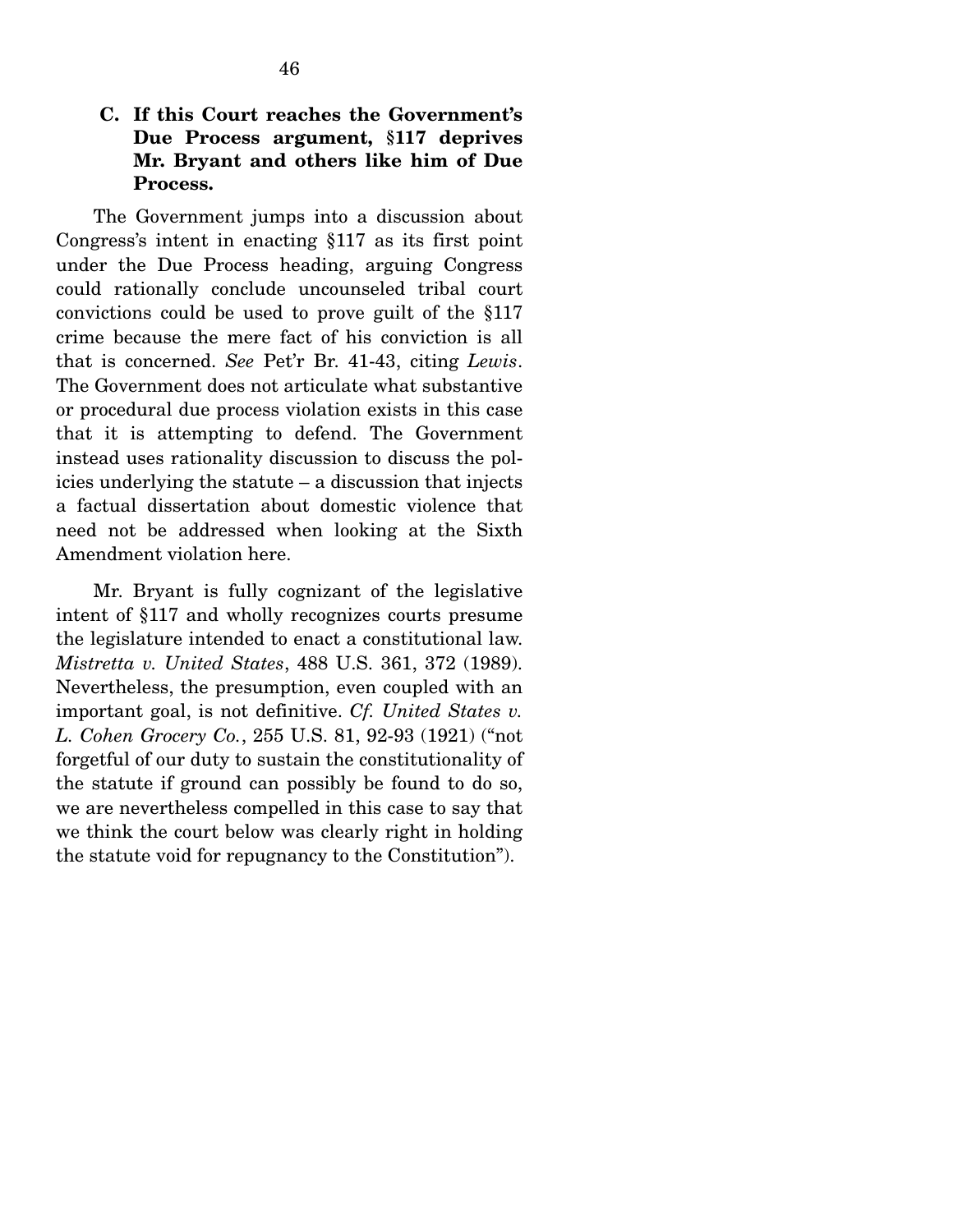For the Government to use the *Lewis* decision to argue this Court must focus on the mere fact of conviction is to disregard the limitations inherent in *Lewis*. In the limited context of the civil disability ban on possession of firearms, the fact a person was convicted with or without counsel is not dispositive because even where not explicitly proscribed by the Bill of Rights, criminal procedures violate Due Process where they "offen[d] some principle of justice so rooted in the traditions and conscience of our people as to be ranked as fundamental." *Medina v. California*, 505 U.S. 437, 445 (1992) (citations omitted). Section 117 fails this test in several ways.

 As this Court has held, Due Process requires a defendant to be convicted only upon reliable evidence – one component that is met with effective assistance of counsel. "The requirement that a jury's verdict 'must be based on the evidence developed at the trial' goes to the fundamental integrity of all that is embraced by the constitutional concept of trial by jury." *Turner v. Louisiana*, 379 U.S. 466, 472 (1965). "In the constitutional sense, trial by jury in a criminal case necessarily implies at the very least that the 'evidence developed' against a defendant shall come from the witness stand in a public courtroom where there is full judicial protection of the defendant's right to confrontation, of cross-examination, *and of counsel*." *Id.* at 472-73 (emphasis added).

 Under the Government's view, an essential element of the new §117 offense may be conclusively established by the result of a prior proceeding where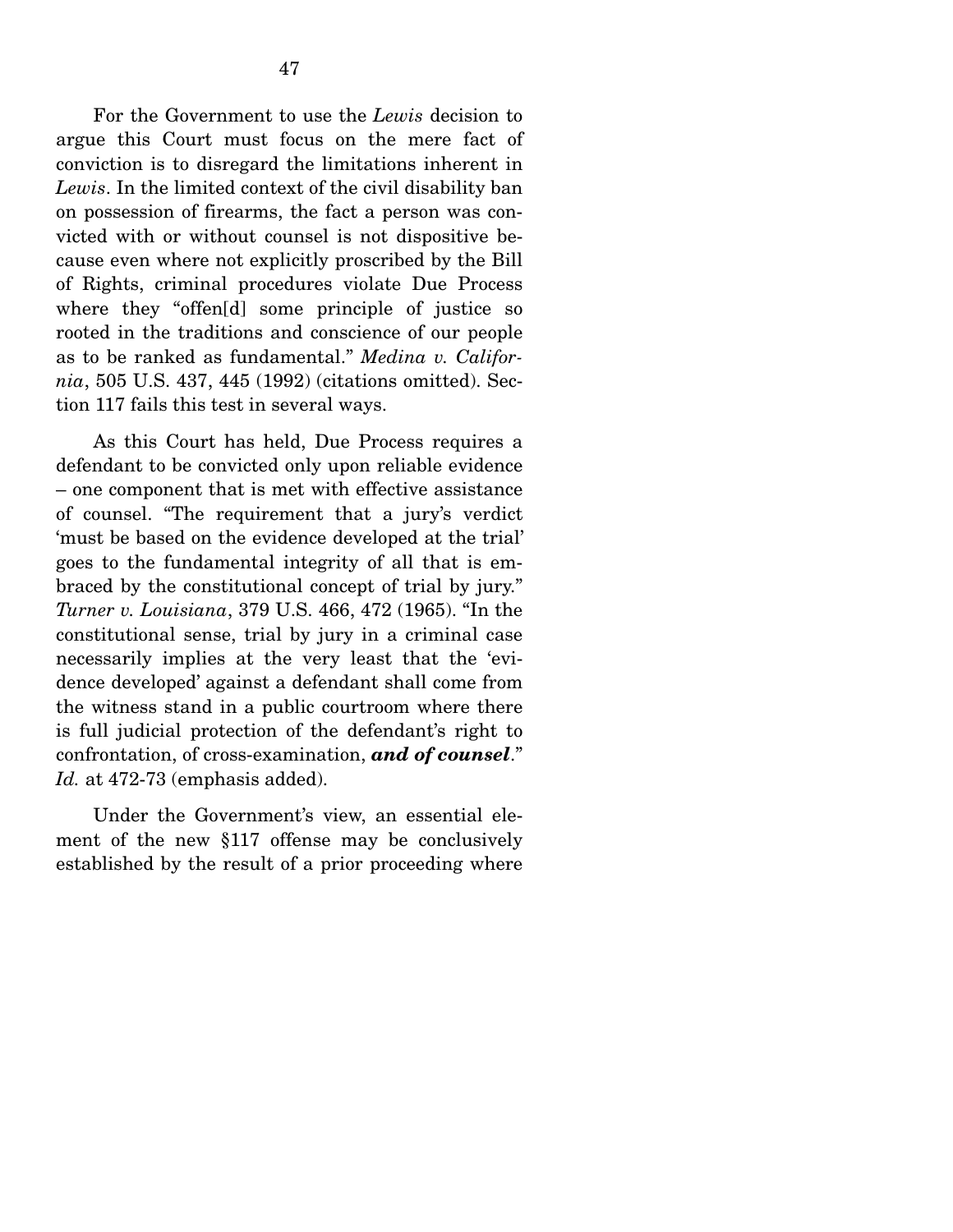the defendant did not have counsel. The absence of counsel raises reliability problems with respect to that result. Of course, where the defendant had the right to counsel in the previous proceeding, the evidentiary use of the result of that proceeding does not offend Due Process. But, where the prior conviction was obtained without the assistance of counsel, the use of the prior conviction as "evidence" means that an essential element of the new offense has been established without "full judicial protection of the defendant's right . . . of counsel." *Id.* at 473.

 Even before this Court held the Sixth Amendment applied directly to the states, this Court held the right to counsel was so fundamental as to constitute a component of Due Process. *See Powell*, 287 U.S. at 69 (a defendant who lacks the skills and knowledge to prepare his defense "requires the guiding hand of counsel at every step in the proceedings against him"); *Gideon*, 372 U.S. at 340 (the Sixth Amendment right to counsel is "so fundamental and essential to a fair trial, and so, to due process of law, such that it is obligatory on the states by the Fourteenth Amendment").

 The use of uncounseled convictions to establish an essential element of §117 impermissibly dilutes the fundamental constitutional requirement of proof beyond a reasonable doubt. *In re Winship*, 397 U.S. 358, 363 (1970) ("The reasonable-doubt standard plays a vital role in the American scheme of criminal procedure. It is a prime instrument for reducing the risk of convictions resting on factual error. The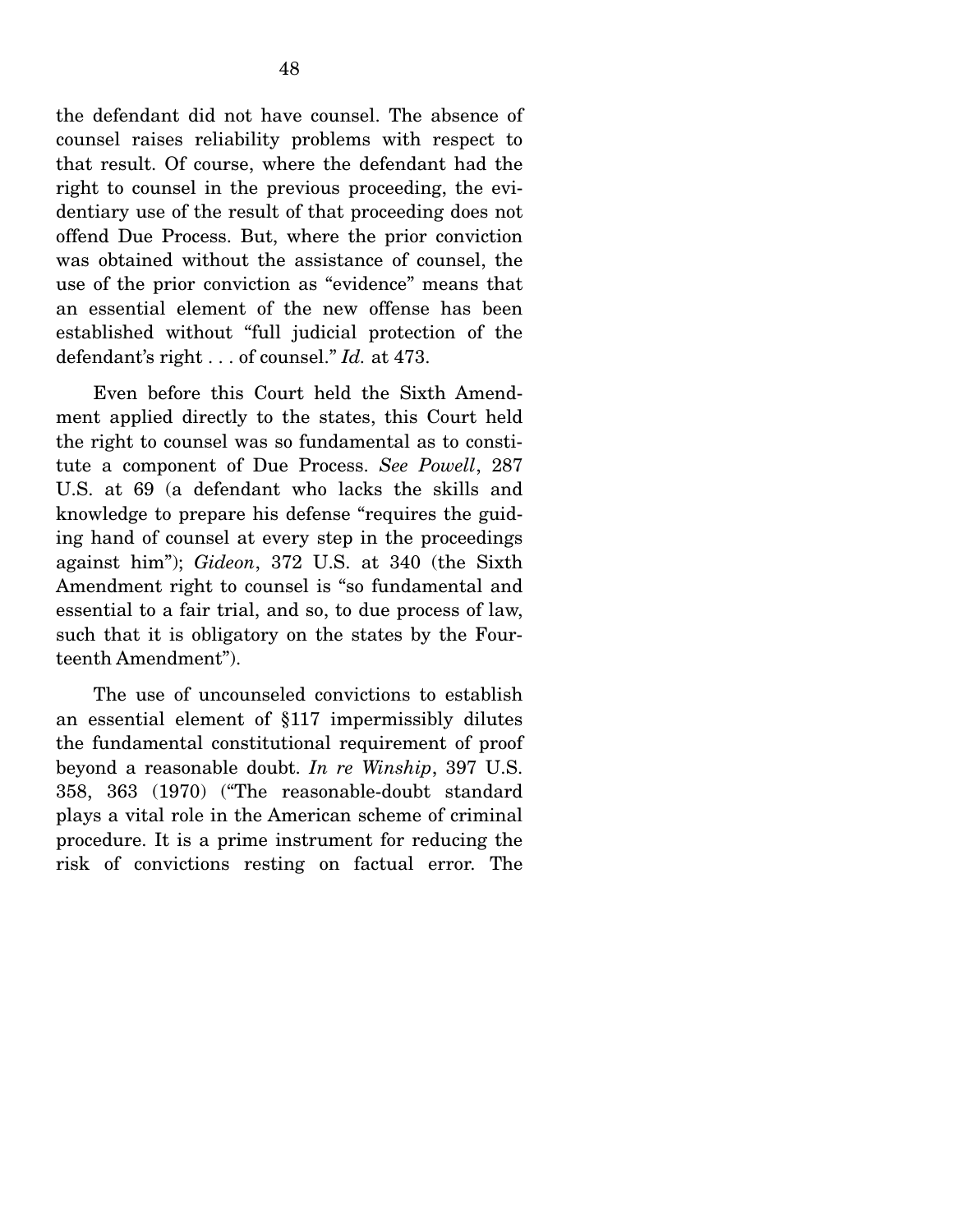standard provides concrete substance for the presumption of innocence – that bedrock 'axiomatic and elementary' principle whose 'enforcement lies at the foundation of the administration of our criminal law.' ") (quoting *Coffin v. United States*, 153 U.S. 432, 453 (1895)). Where an unreliable uncounseled prior conviction is allowed to establish an essential element of a new felony offense (as a proxy for the dangerousness of the defendant), the reasonable doubt standard cannot serve its function as "a prime instrument for reducing the risk of convictions resting on factual error." *In re Winship*, 397 U.S. at 363.

 For any, or all, of the foregoing reasons, §117 does not comport with Due Process

### **D. Section 117 is not the only tool available to combat domestic violence nor has Mr. Bryant advocated for its complete non-use.**

 This Court should note 25 U.S.C. §1304(d)(4) requires a defendant to receive "all other rights whose protection is necessary under the Constitution of the United States," including the right to court-appointed counsel. Any concerns that this Court's decision affirming the Ninth Circuit will all but write §117 off the books is availed by §1304. The Government and Amici Curiae treat the Ninth Circuit's holding in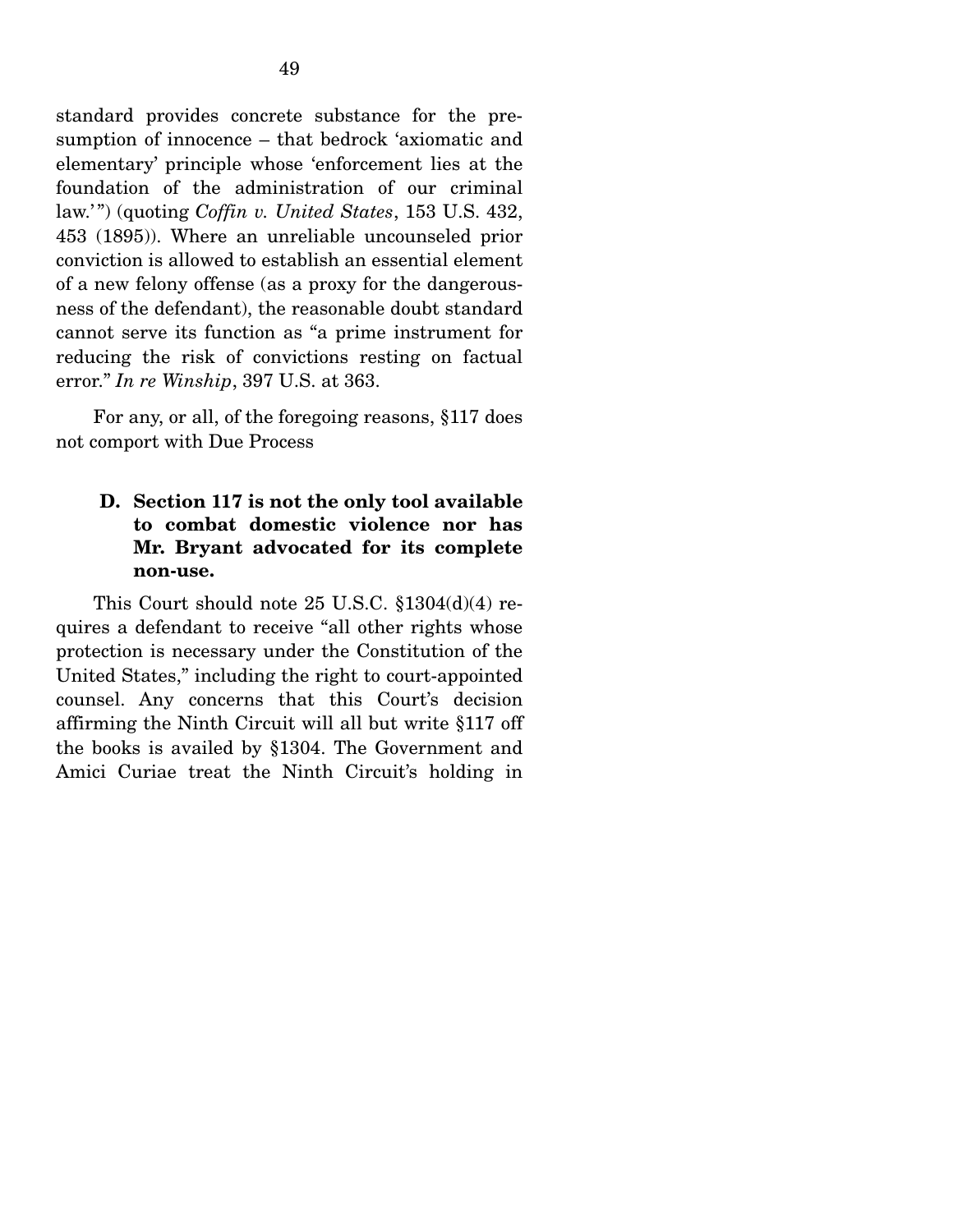*Bryant* as though a §117 prosecution can never occur again.<sup>5</sup>

 Section 117 is not rendered obsolete by the Ninth Circuit's holding in *Bryant*. Mr. Bryant has never argued – nor did the Ninth Circuit hold – that tribal court convictions can never be used in a subsequent federal §117 prosecution by the Government. Rather, Mr. Bryant has always maintained – and the Ninth Circuit agreed – that if the Government seeks to use prior tribal court convictions as an element in a subsequent federal §117 prosecution, the tribal court convictions must have been obtained in accordance with *Scott*. That is, (1) if a defendant was imprisoned for the tribal court offenses, he must have received counsel during the proceedings for those offenses; or (2) if a defendant was not imprisoned for the tribal offenses, he need not have received counsel.

 The Government can use §117 as a tool so long as its use of the prior tribal court convictions comport

<sup>5</sup> *See* Brief of Dennis K. Burke, Former United States Attorney, District of Arizona, et al., as *Amici Curiae* at 14 ("We . . . urge the Court to preserve this tool [§117] as a necessary component of the comprehensive efforts to reduce violent crime on reservations."); Brief of National Indigenous Women's Resource Center and Additional Advocacy Organizations for Survivors of Domestic Violence and Assault as *Amici Curiae* at 29 ("[Mr. Bryant's] attempt to eviscerate the application of  $$117(a)$  to repeat offenders such as himself . . . threatens not only the safety of Native women, but the integrity and ability of Congress to fully effectuate its trust responsibility to Indian Nations and their citizens.").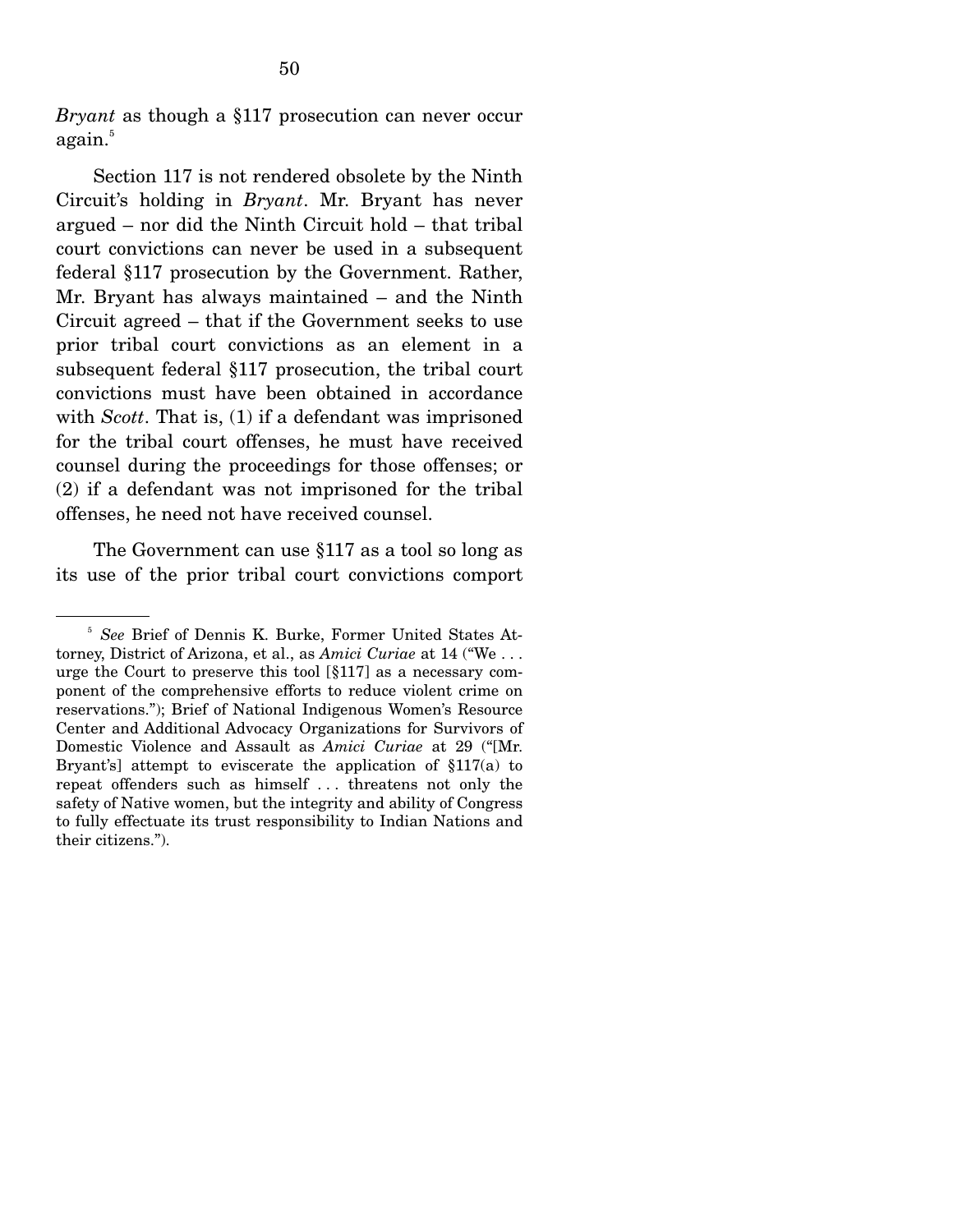with the Sixth Amendment. In fact, Amicus states §117 "gives federal prosecutors an additional tool to ensure that victims of domestic violence living on reservations are afforded similar protection against their abusers to victims who live in non-Indian Country jurisdictions." Brief for Dennis K. Burke, Former United States Attorney, District of Arizona, et al., as *Amici Curiae* at 11. If the Government seeks to give Indians similar protections under §117 prosecutions, it fails to do so by affording them less protections when using their uncounseled misdemeanor tribal court convictions in violation of *Scott*, because non-Indians' prior misdemeanor convictions when used as an element under §117 prosecutions comport with the Sixth Amendment.

 Comity "is neither a matter of absolute obligation, on the one hand, nor of mere courtesy and good will, upon the other." *Hilton v. Guyot*, 159 U.S. 113, 163-164 (1895). Rather, "comity should be withheld only when its acceptance would be contrary or prejudicial to the interest of the nation called upon to give it effect." *Somportex Limited v. Philadelphia Chew Gum Corp.*, 453 F.2d 435, 440 (3d Cir. 1971). In general, courts recognize the judgments of foreign courts so long as (1) those judgments are rendered by impartial tribunals and do not violate due process, or (2) the rendering court had the proper jurisdiction over the person, according to the foreign state's laws. Restatement (Third) of Foreign Relations §482 (1987). Comity, therefore, may be extended to foreign judgments but does not have to be so extended. The decision not to extend comity to a foreign judgment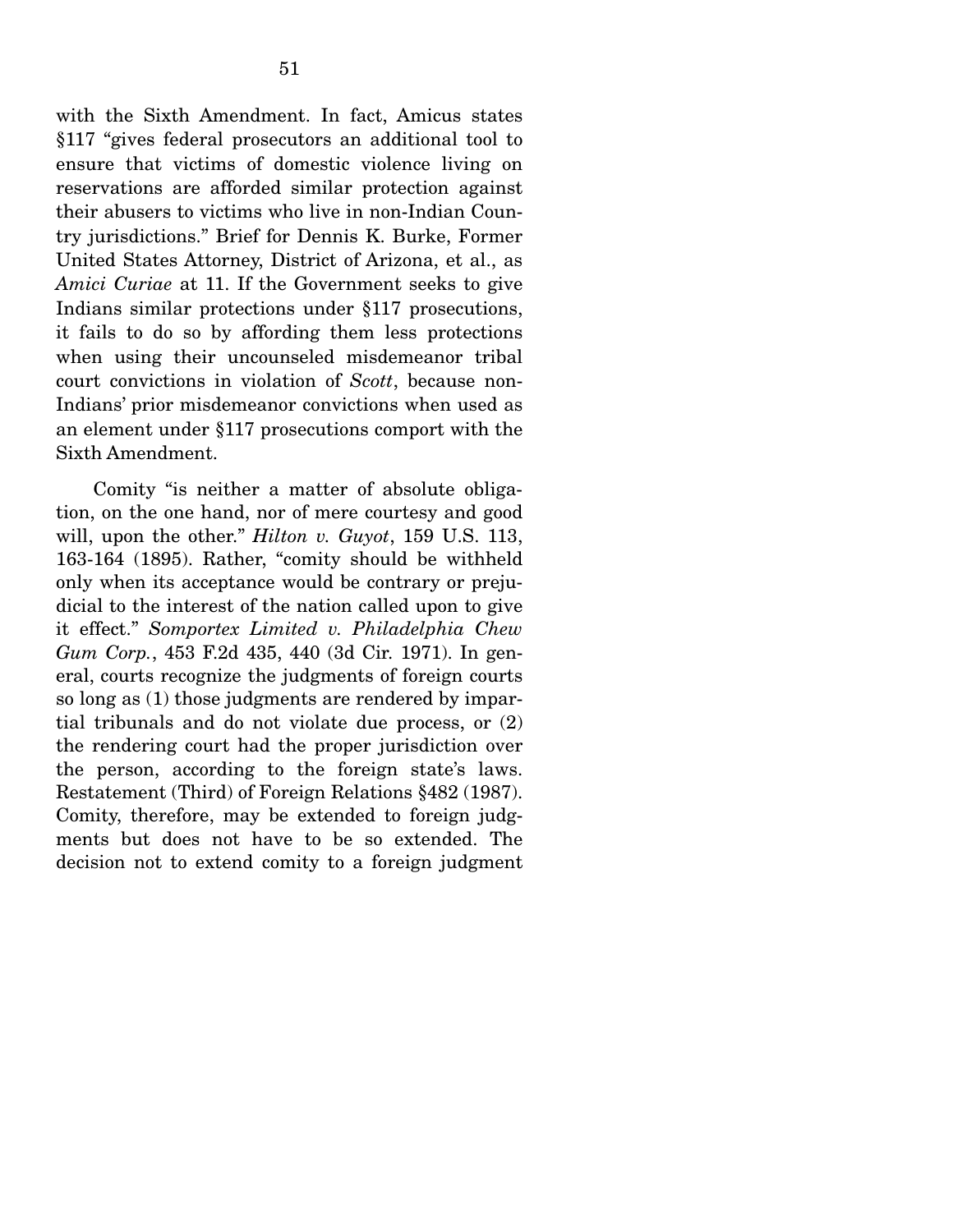may be based on public policy. *Hilton*, 159 U.S. at 170.

 The importance of the right to counsel under the Sixth Amendment for the reasons already articulated is *the* policy reason not to extend comity to misdemeanor tribal court convictions obtained in violation of *Scott*. Because, without such a holding by this Court preventing use of uncounseled misdemeanor tribal court convictions as an element in a subsequent §117 prosecution, the Government will be able to proceed with convicting an Indian in federal court without meeting its burden of proof. Committing violence to the United States Constitution cannot stand in this regard.

#### **CONCLUSION**

--------------------------------- ---------------------------------

 This Court should affirm the Ninth Circuit's judgment. A categorical rule should be declared that tribal court convictions obtained in violation of *Scott* shall not be used by the Government in a subsequent habitual offender prosecution. Should this Court not declare such a categorical rule, however, this Court should at a minimum place the burden on the Government to prove the prior tribal court convictions